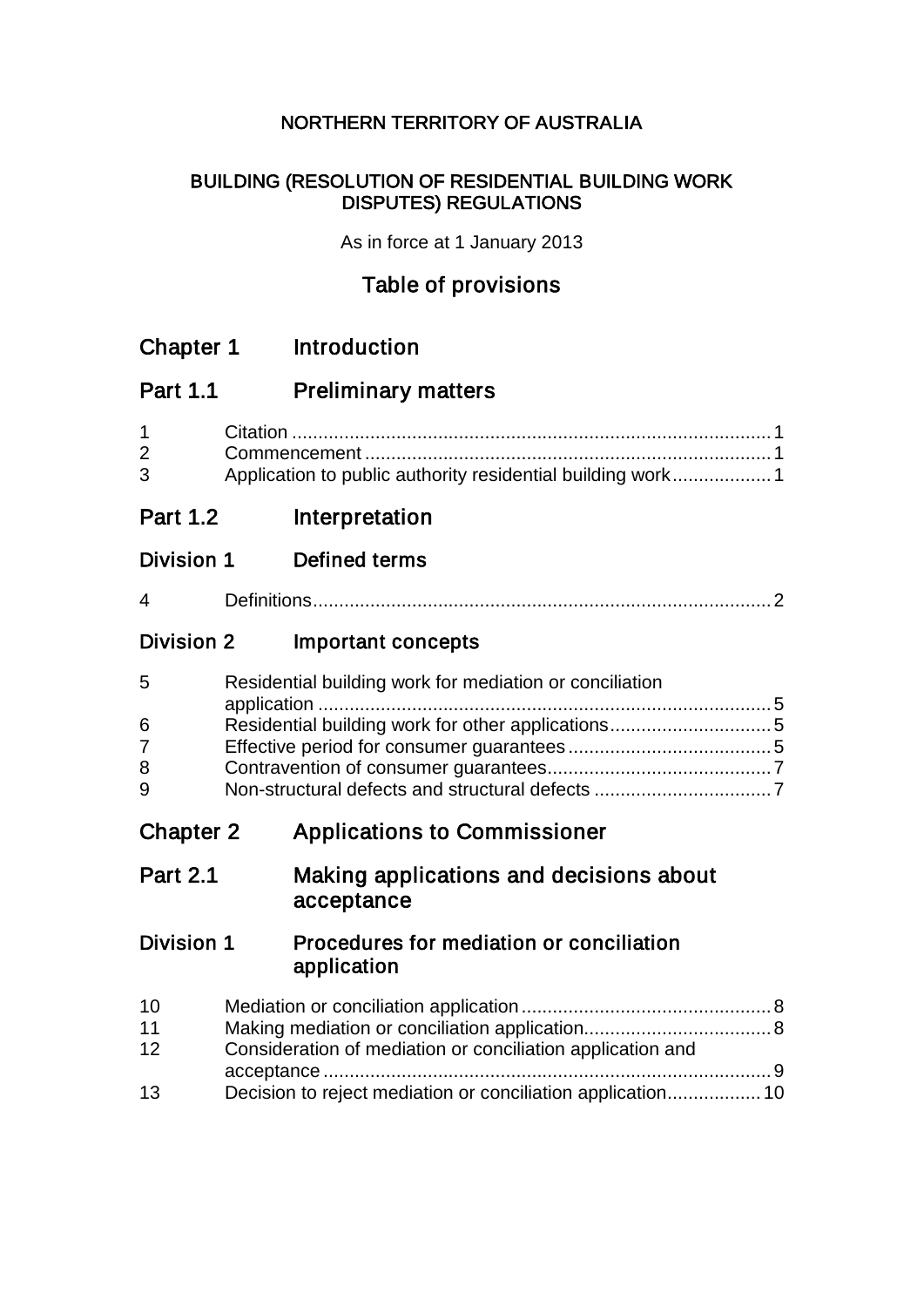## Division 2 Procedures for technical inspection application

| 14<br>15<br>16<br>17 | Consideration of technical inspection application and<br>Decision to reject technical inspection application 11 |
|----------------------|-----------------------------------------------------------------------------------------------------------------|
| Division 3           | Procedures for consumer guarantee dispute<br>application                                                        |
| 18                   | Specified circumstance for consumer guarantee dispute                                                           |
| 19<br>20             | Making consumer guarantee dispute application 12<br>Decision whether to accept consumer guarantee dispute       |
| 21                   | Decision to reject consumer guarantee dispute application 14                                                    |
| <b>Part 2.2</b>      | Procedures for consumer guarantee<br>dispute applications accepted by<br>Commissioner                           |
| <b>Division 1</b>    | Procedures before making dispute decision                                                                       |
| 22                   |                                                                                                                 |
| 23                   |                                                                                                                 |
| 24                   |                                                                                                                 |
| 25                   |                                                                                                                 |
| 26                   |                                                                                                                 |
| 27                   |                                                                                                                 |
| 28                   |                                                                                                                 |
| 29                   |                                                                                                                 |
| 30                   |                                                                                                                 |
| 31                   |                                                                                                                 |
| Division 2           |                                                                                                                 |

| 32 |  |
|----|--|
| 33 |  |
| 34 |  |
| 35 |  |
| 36 |  |
| 37 |  |
| 38 |  |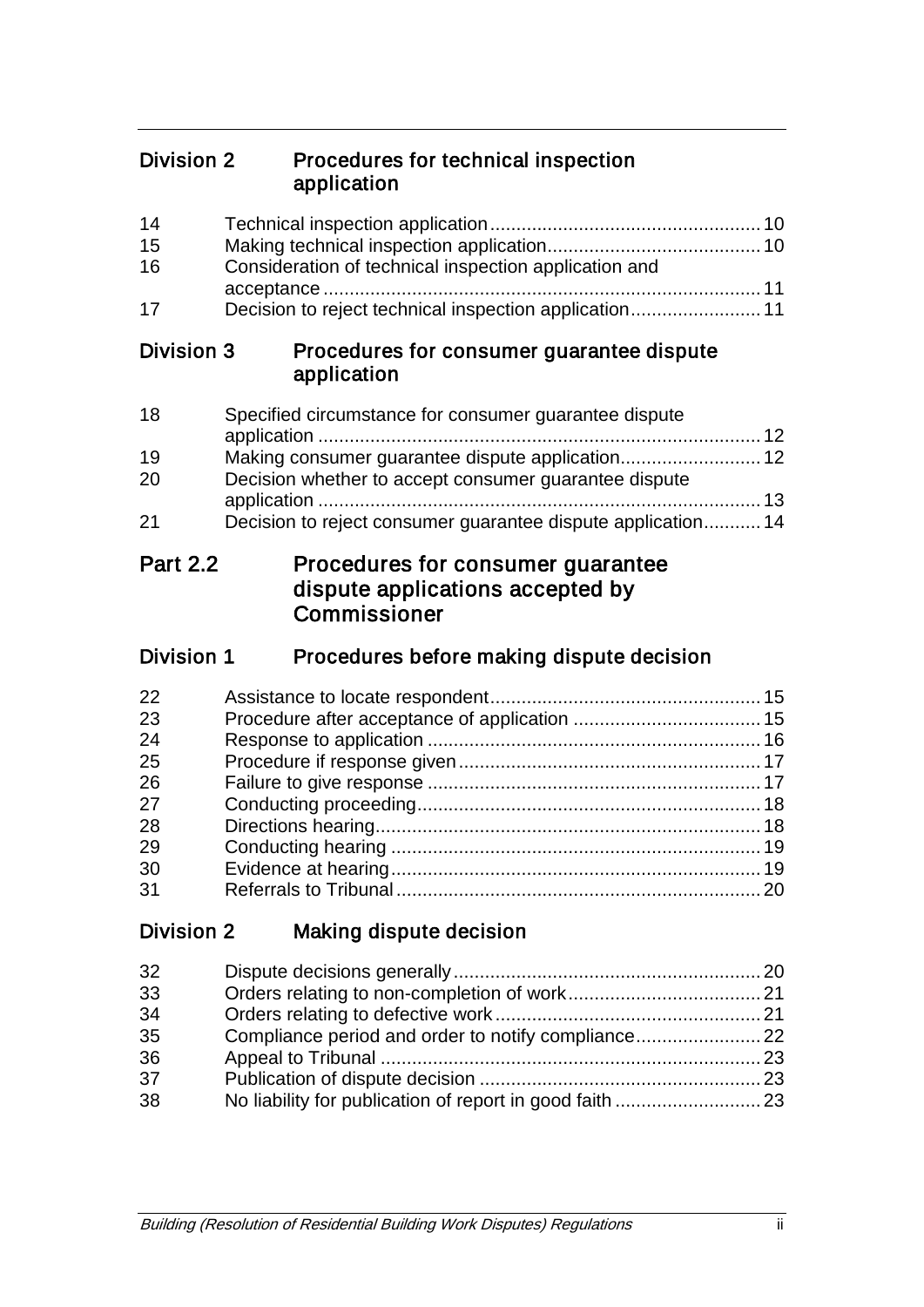# Part 2.3 Negotiated agreement process

## Division 1 Preliminary conference

| 39 |                                                            |  |
|----|------------------------------------------------------------|--|
| 40 | Procedure for mediation or conciliation application  24    |  |
| 41 | Facilitating preliminary conference for any application 24 |  |
| 42 | Purpose of preliminary conference and role of convenor 25  |  |

## Division 2 Mediation conference and conciliation conference

| 43 | Facilitating mediation conference or conciliation conference26 |  |
|----|----------------------------------------------------------------|--|
| 44 | Purpose of mediation conference and role of convenor  26       |  |
| 45 | Purpose of conciliation conference and role of convenor  27    |  |

Division 3 General provisions

| 46 |  |
|----|--|
| 47 |  |
| 48 |  |
| 49 |  |
| 50 |  |
| 51 |  |
| 52 |  |
| 53 |  |
| 54 |  |

# Part 2.4 Technical inspection and technical report

## Division 1 Appointment of qualified person and technical inspection

| 55 |                                                                   |  |
|----|-------------------------------------------------------------------|--|
| 56 | Entry to conduct technical inspection and presence of parties  31 |  |
| 57 |                                                                   |  |
| 58 | Additional defective work found during technical inspection32     |  |
| 59 | Obtaining additional expert investigation and report33            |  |
| 60 |                                                                   |  |
| 61 |                                                                   |  |

# Division 2 Technical report by qualified person

| 62 |                                                          |  |
|----|----------------------------------------------------------|--|
| 63 |                                                          |  |
| 64 | Technical inspection application other than for consumer |  |
| 65 | Technical inspection application made for consumer       |  |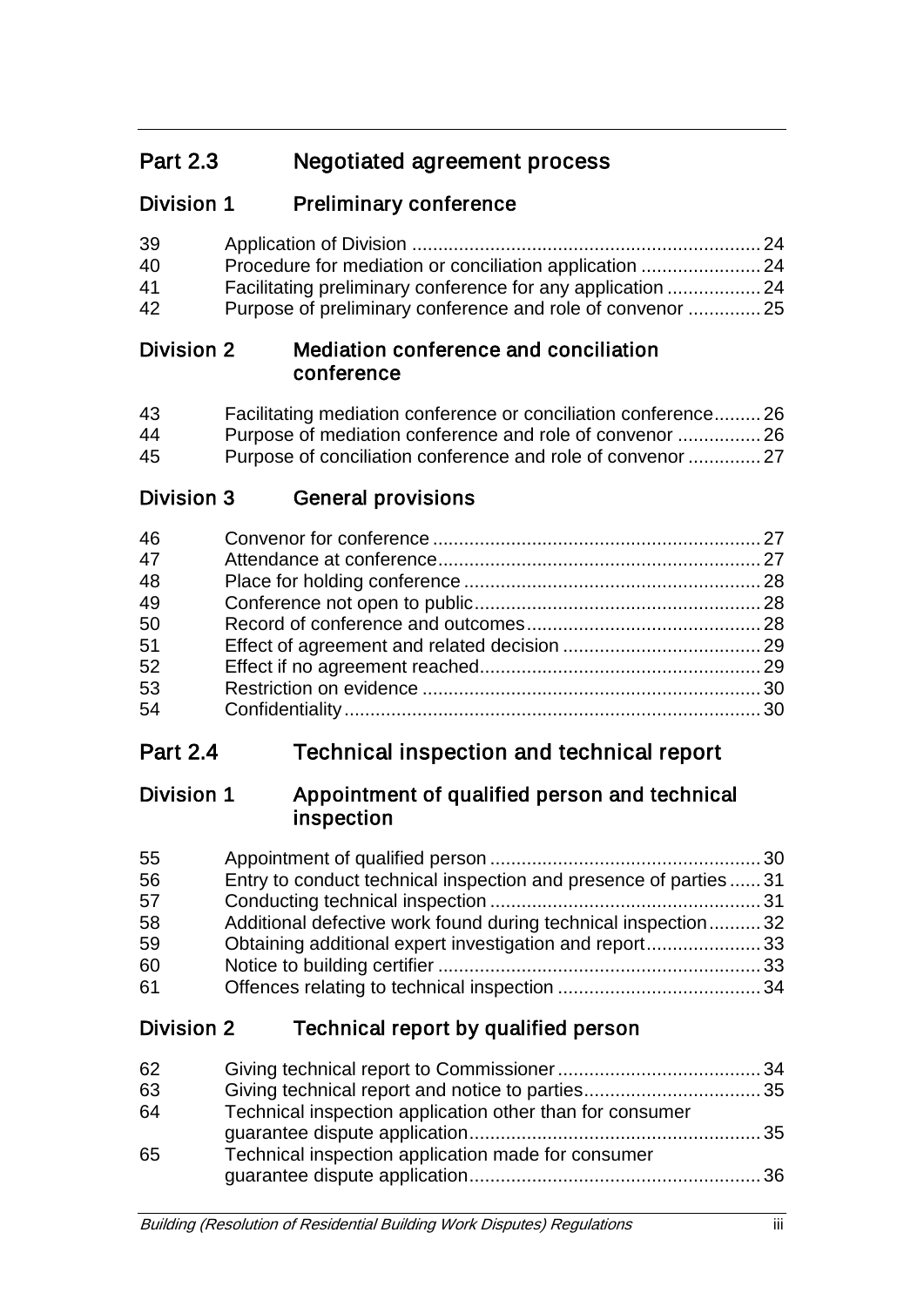# Part 2.5 General procedures for all applications

| 66 |  |
|----|--|
| 67 |  |
| 68 |  |
| 69 |  |
| 70 |  |
| 71 |  |
| 72 |  |
| 73 |  |

# Chapter 3 Proceedings before Tribunal

| <b>Part 3.1</b> | <b>Reviews of Commissioner's decisions</b> |  |
|-----------------|--------------------------------------------|--|
|                 |                                            |  |

| 74 |                                                             |  |
|----|-------------------------------------------------------------|--|
| 75 |                                                             |  |
| 76 |                                                             |  |
| 77 | Operation and implementation of decision pending review  39 |  |
| 78 |                                                             |  |
| 79 |                                                             |  |

# Part 3.2 Appeals against dispute decisions

| 80 |                                                            |  |
|----|------------------------------------------------------------|--|
| 81 | Operation and implementation of decision pending appeal 41 |  |
| 82 |                                                            |  |
| 83 |                                                            |  |
| 84 |                                                            |  |

# Part 3.3 Referrals to Tribunal by Commissioner

| 85 |  |
|----|--|
| 86 |  |
| 87 |  |

## Chapter 4 Enforcement of decisions and consequences of contraventions

# Part 4.1 Enforcement of decisions

| 88 |                                                                |  |
|----|----------------------------------------------------------------|--|
| 89 | Application to Local Court for enforcement of other orders  43 |  |

# Part 4.2 Consequences of contraventions

| Offence to give false or misleading information in notice about |
|-----------------------------------------------------------------|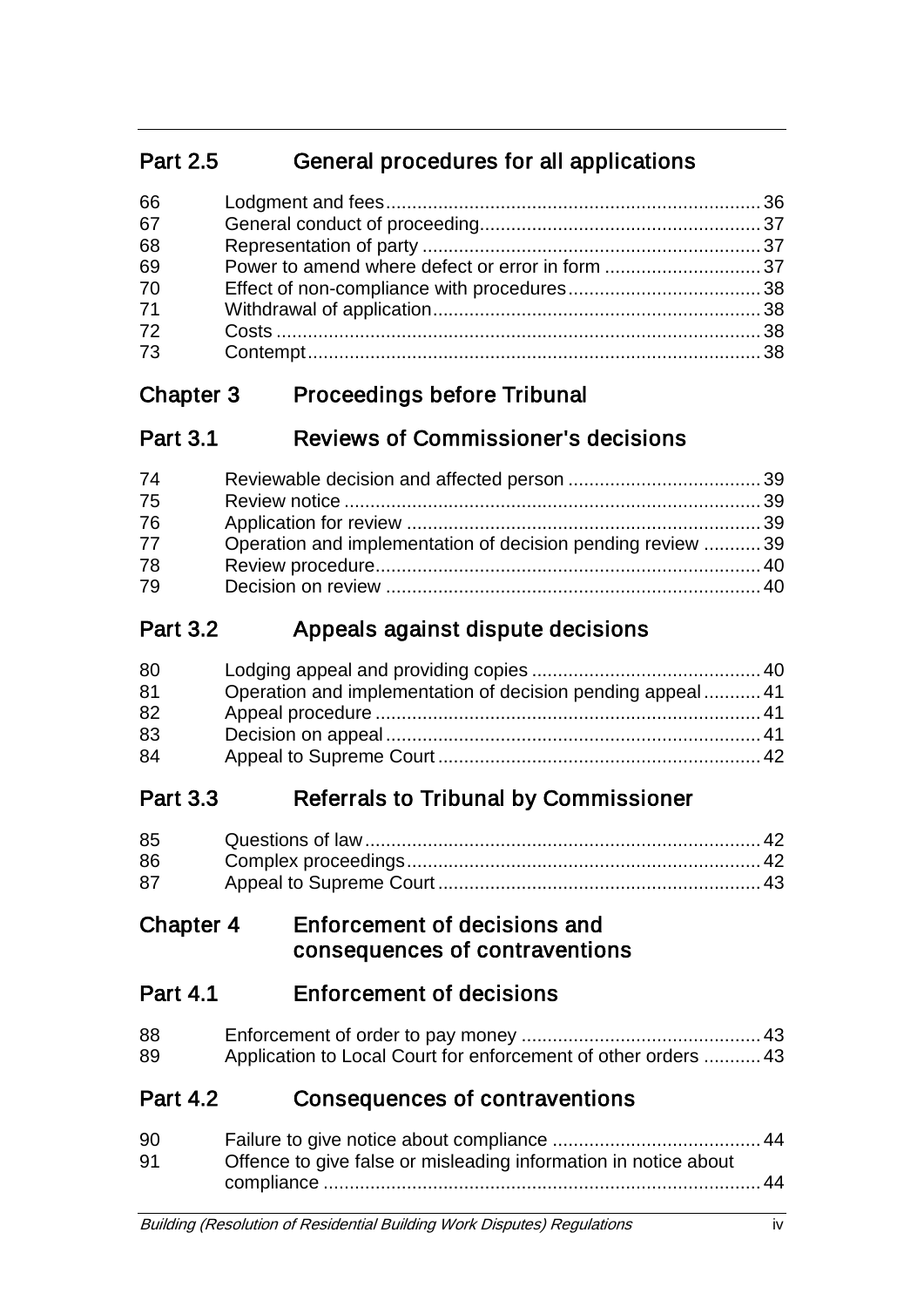| -92 | Disciplinary action for specified contravention of dispute          |  |
|-----|---------------------------------------------------------------------|--|
|     |                                                                     |  |
| 93  | Other disciplinary action for contravention of dispute decision  45 |  |
| -94 | Disciplinary action for contravention of Tribunal's decision 45     |  |
| -95 | Offence to contravene order of decision maker 45                    |  |
|     |                                                                     |  |

Chapter 5 Miscellaneous matters

| 96 |                                                            |  |
|----|------------------------------------------------------------|--|
| 97 |                                                            |  |
| 98 | Commissioner to give notice of contraventions by builder47 |  |
|    |                                                            |  |

# Schedule 1 Prescribed fees for applications

## Schedule 2 Reviewable decisions and affected persons

ENDNOTES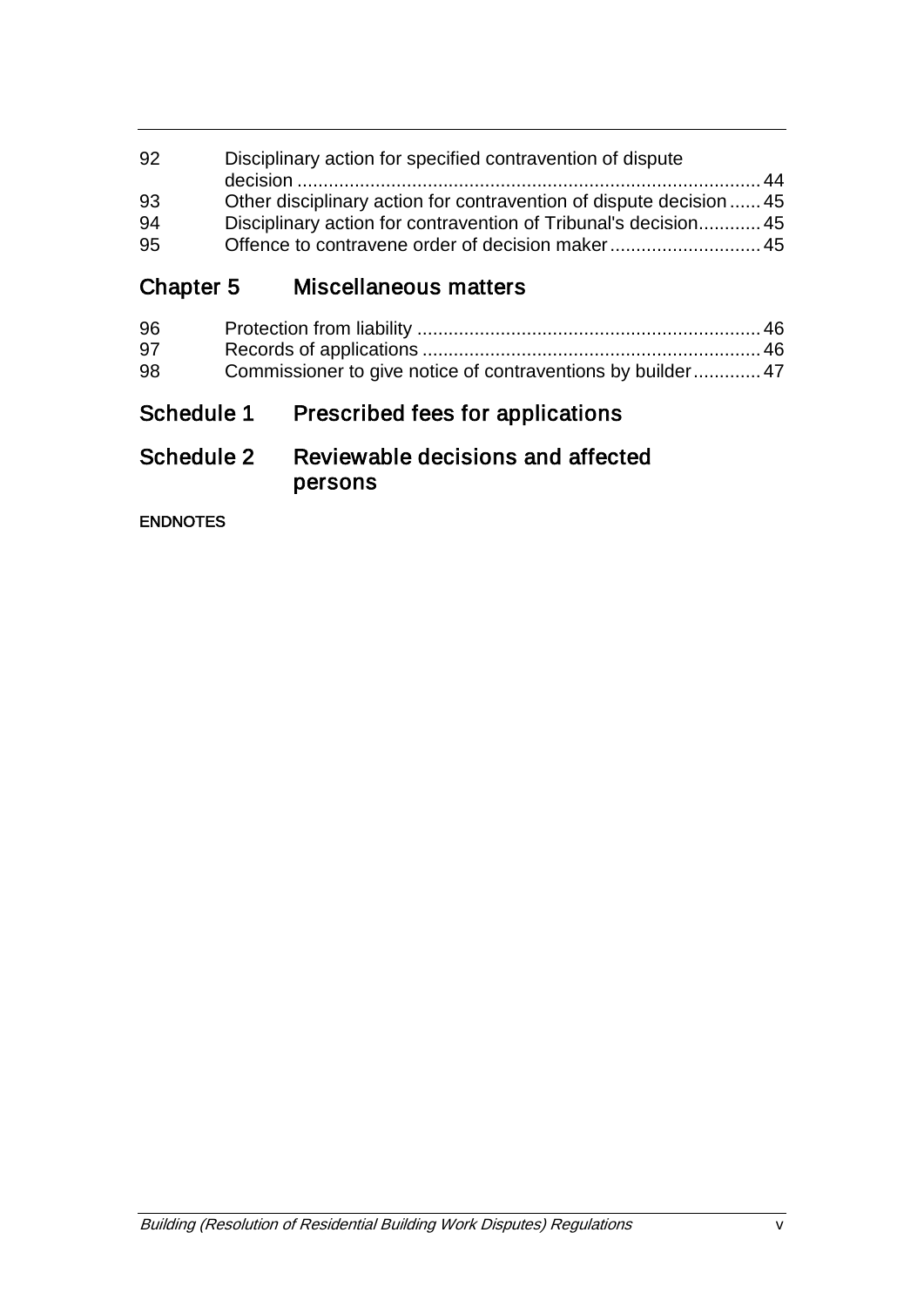## NORTHERN TERRITORY OF AUSTRALIA

This reprint shows the Regulations as in force at 1 January 2013. Any amendments that commence after that date are not included.

\_\_\_\_\_\_\_\_\_\_\_\_\_\_\_\_\_\_\_\_

\_\_\_\_\_\_\_\_\_\_\_\_\_\_\_\_\_\_\_\_

## BUILDING (RESOLUTION OF RESIDENTIAL BUILDING WORK DISPUTES) REGULATIONS

## Regulations under the Building Act

## Chapter 1 Introduction

## Part 1.1 Preliminary matters

#### 1 Citation

These Regulations may be cited as the *Building (Resolution of* Residential Building Work Disputes) Regulations.

#### 2 Commencement

These Regulations commence on the commencement of the Building Amendment (Residential Building Consumer Protection) Act 2012.

## 3 Application to public authority residential building work

Prescribed residential building work carried out, or to be carried out, in relation to a residential building owned by Defence Housing Australia is exempt from the operation of section 54A(2) of the Act.

#### Note for regulation 3

The effect of this regulation is that a person may make an application under these Regulations in relation to such residential building work.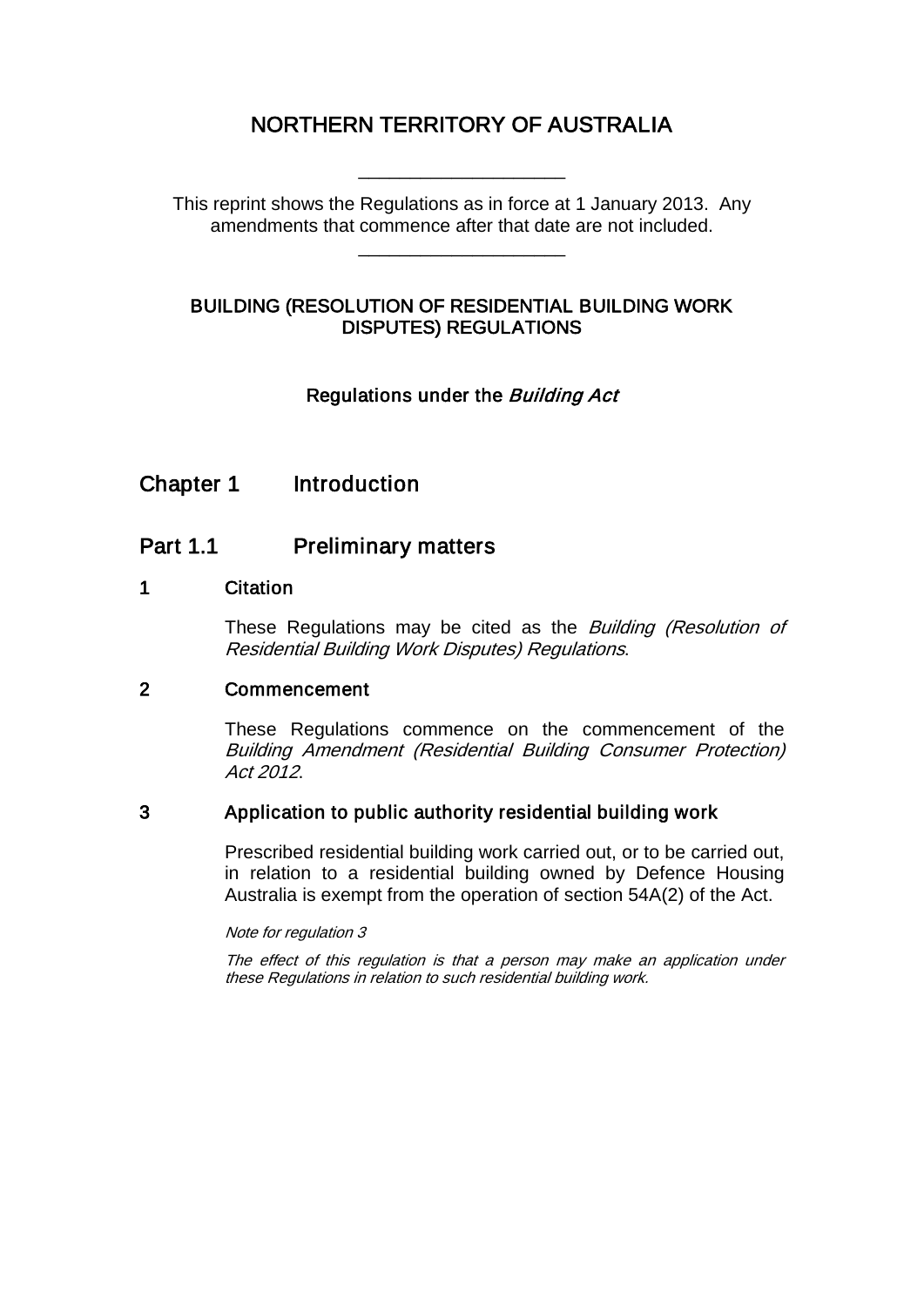## Part 1.2 Interpretation

## Division 1 Defined terms

### 4 Definitions

In these Regulations:

affected person, for a reviewable decision, see regulation 74(2).

alleged contravention, in relation to an application, means the contravention of a consumer guarantee specified in the application.

alleged defect, in relation to a consumer quarantee dispute application or a technical inspection application, means the non-structural defect or structural defect, specified in the application.

alleged defective work, in relation to a consumer quarantee dispute application or technical inspection application, means the residential building work to which the application relates.

application means one of the following:

- (a) a consumer guarantee dispute application;
- (b) a mediation or conciliation application;
- (c) a technical inspection application.

**builder** means a residential builder.

**business day** means a day other than a Saturday, Sunday or public holiday.

compensation does not include damages as defined in section 3 of the Proportionate Liability Act.

compliance period, for a dispute decision, see regulation 35(2).

conciliation conference means a conciliation conference under Part 2.3, Division 2.

conference means a preliminary conference, mediation conference or conciliation conference.

consumer guarantee dispute application means an application made to the Commissioner under section 54FC of the Act.

contract means a residential building contract.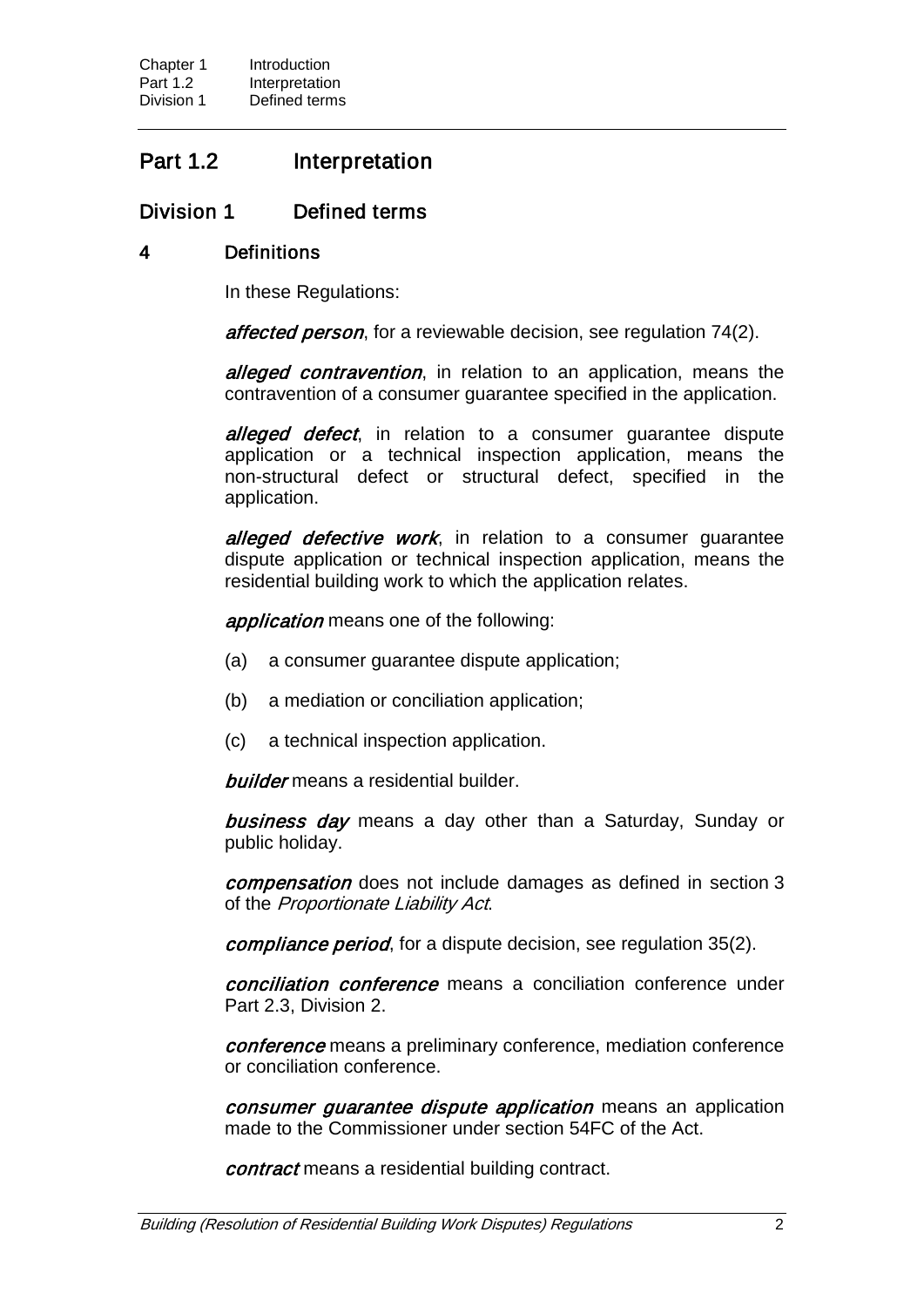contravention, of a consumer guarantee, see regulation 8(1).

convenor, for a conference, see regulation 46(1).

current owner, of land or a residential building, means a current owner mentioned in section 54AD(a) or (b) of the Act.

decision maker, for Chapter 4, means the Commissioner or Tribunal.

Defence Housing Australia means the body (however named) under the *Defence Housing Australia Act 1987* (Cth) on which is conferred the function of providing housing for, and related services to, members of the Defence Force.

dispute decision, see regulation 32(1).

effective period, for a consumer guarantee, see regulation 7(1).

legally qualified person includes a person:

- (a) who is, or has been, a lawyer or legal practitioner; or
- (b) who has the qualifications to be enrolled as a lawyer or legal practitioner in the Territory.

mediation conference means a mediation conference under Part 2.3, Division 2.

mediation or conciliation application, see regulation 10.

negotiated agreement process means the process under Part 2.3.

non-completion, of residential building work, is the failure of a builder to complete the work under the residential contract relating to the work.

non-structural defect, in relation to a residential building, see regulation 9(1).

notice means a written notice.

party means a party to an application.

preliminary conference means a conference under Part 2.3, Division 1.

**prescribed fee** means a fee prescribed under regulation 66(3).

proceeding means a proceeding started by an application.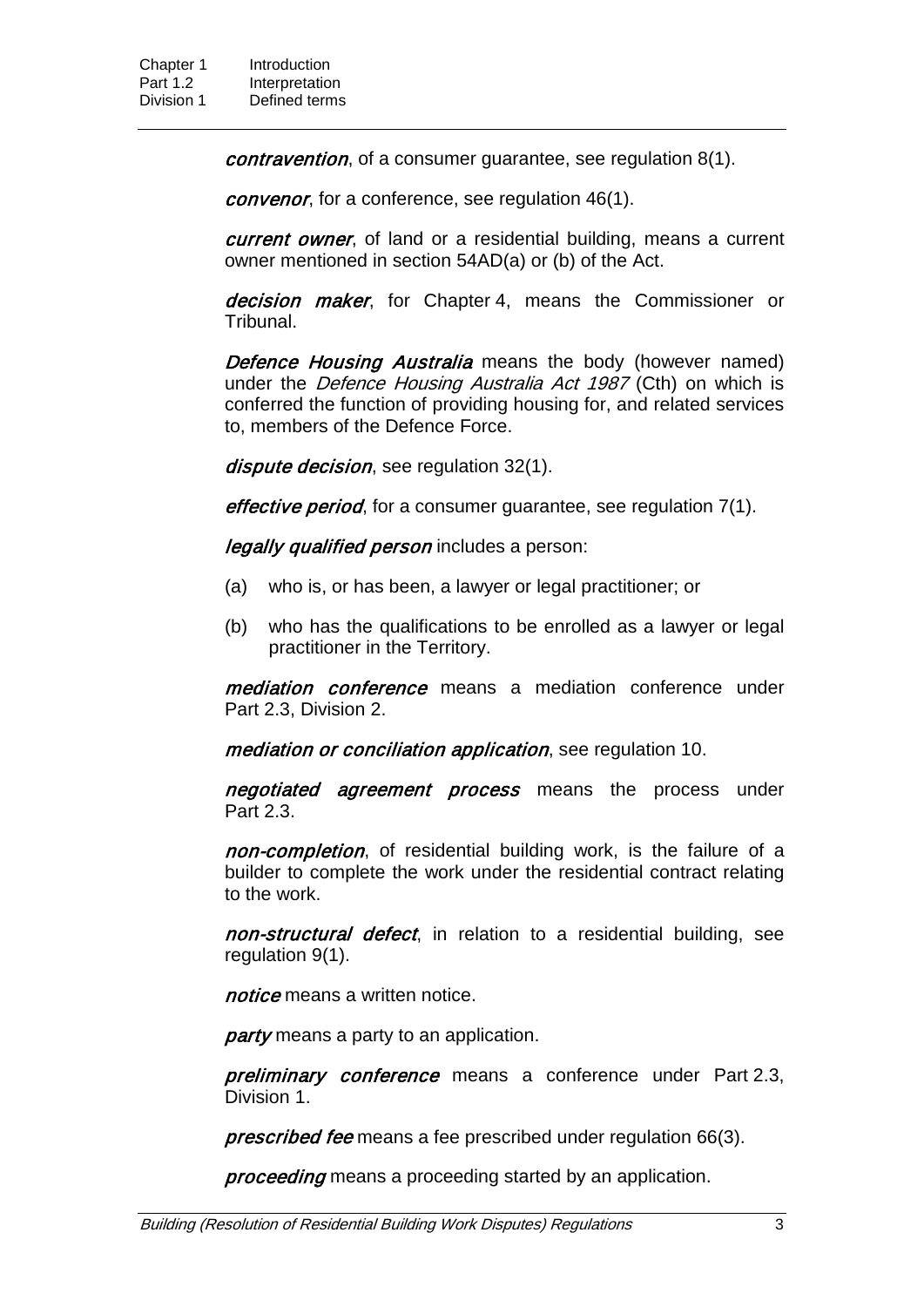qualified person, see regulation 55(2)(a).

relevant application, for Part 2.4, means a technical inspection application mentioned in regulation 55(1).

residential building, see regulation 5(3).

residential building work, in relation to:

- (a) a mediation or conciliation application see regulation  $5(1)$ ; and
- (b) a technical inspection application or a consumer guarantee dispute application  $-$  see regulation  $6(2)$ .

#### respondent means:

- (a) in a consumer guarantee dispute application the builder specified in the application; or
- (b) in a mediation or conciliation application or technical inspection application:
	- (i) if the application is made by the current owner of a residential building – the residential builder specified in the application; or
	- (ii) if the application is made by a residential builder  $-$  the current owner of the residential building specified in the application.

response, in relation to a consumer quarantee dispute application, means the response mentioned in regulation 24.

review notice, see regulation 75(1).

reviewable decision, see regulation 74(1).

specified circumstance, for a consumer guarantee dispute application, see regulation 18(1).

structural defect, in relation to a residential building, see regulation 9(2).

*technical inspection* means a technical inspection of alleged defective work as mentioned in section 54FB(4) of the Act.

technical inspection application, see regulation 14.

technical report means a report following a technical inspection as mentioned in section 54FB(4) of the Act.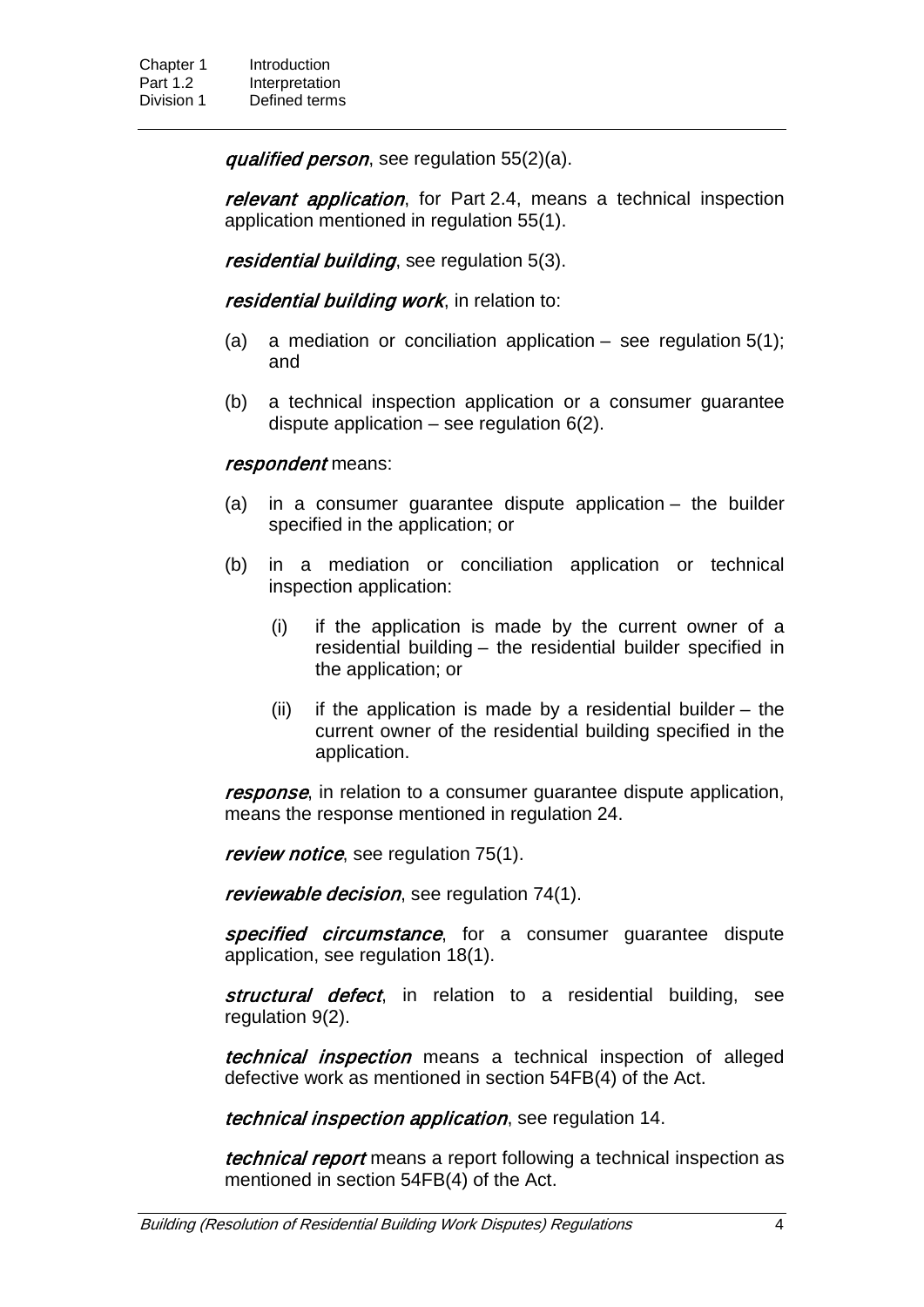work means residential building work.

## Division 2 Important concepts

## 5 Residential building work for mediation or conciliation application

- (1) For section 54AB(1) of the Act, this regulation prescribes the building work in relation to which a mediation or conciliation application may be made (the residential building work).
- (2) The residential building work is building work, of any value, in connection with the construction of a residential building.
- (3) A residential building is any of the following:
	- (a) a Class 1a building;
	- (b) a Class 2 building;
	- (c) a Class 10 building.
- (4) However, the residential building work does not include any work that does not require a building permit.
- (5) A reference in this regulation to a residential building of a particular Class is a reference to a building of that Class as specified under the classification of buildings in the Building Code as defined in regulation 2(1) of the *Building Regulations*.

## 6 Residential building work for other applications

- (1) For section 54AB(1) of the Act, this regulation prescribes the building work (the residential building work) in relation to which either of the following applications may be made:
	- (a) a technical inspection application;
	- (b) a consumer guarantee dispute application.
- (2) The residential building work is building work to which an authorised RBI policy or fidelity certificate applies.

## 7 Effective period for consumer guarantees

(1) For section 54B(2) of the Act, this regulation prescribes the effective period for the consumer quarantees (the *effective period*) during which a current owner mentioned in section 54BB may make a consumer guarantee dispute application.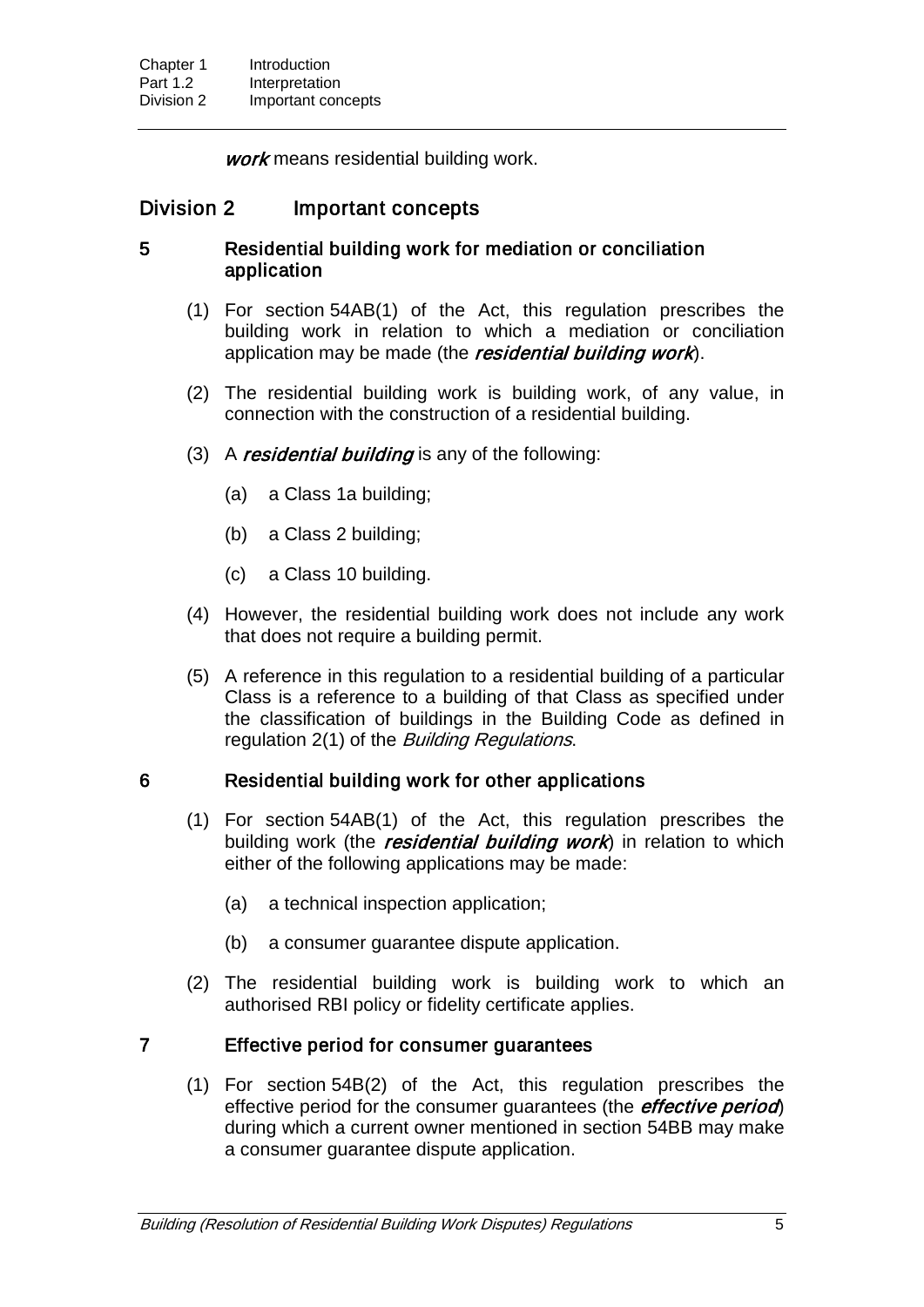- (2) The effective period for a contravention of a consumer guarantee resulting in the non-completion of residential building work under a contract is the period:
	- (a) that starts:
		- $(i)$  if the builder has started to carry out the work on the day the builder completely ceases to do so; or
		- (ii) if the builder has not started to carry out the work and the contract specifies a starting date – on the specified starting date; or
		- (iii) if the builder has not started to carry out the work and the contract does not specify a starting date – on the date the contract was entered into; and
	- (b) that ends 90 days after the relevant day or date mentioned in paragraph (a).
- (3) The effective period for a contravention of a consumer guarantee resulting in defective residential building work is the total of the following 2 periods:
	- (a) the construction period mentioned in subregulations (4) and (5);
	- (b) the defect period mentioned in subregulations (6) and (7).
- (4) Subject to subregulation (5), the construction period is the period:
	- (a) that starts:
		- (i) if there is a contract for the work on the day the contract is entered into; or
		- (ii) if there is no contract for the work on the day the building permit is granted for the work; and
	- (b) that ends:
		- $(i)$  if an occupancy permit is required for the work on the day the permit is granted; or
		- $(ii)$  if no occupancy permit is required for the work on the day the builder has made all the declarations under the Act required in relation to the work.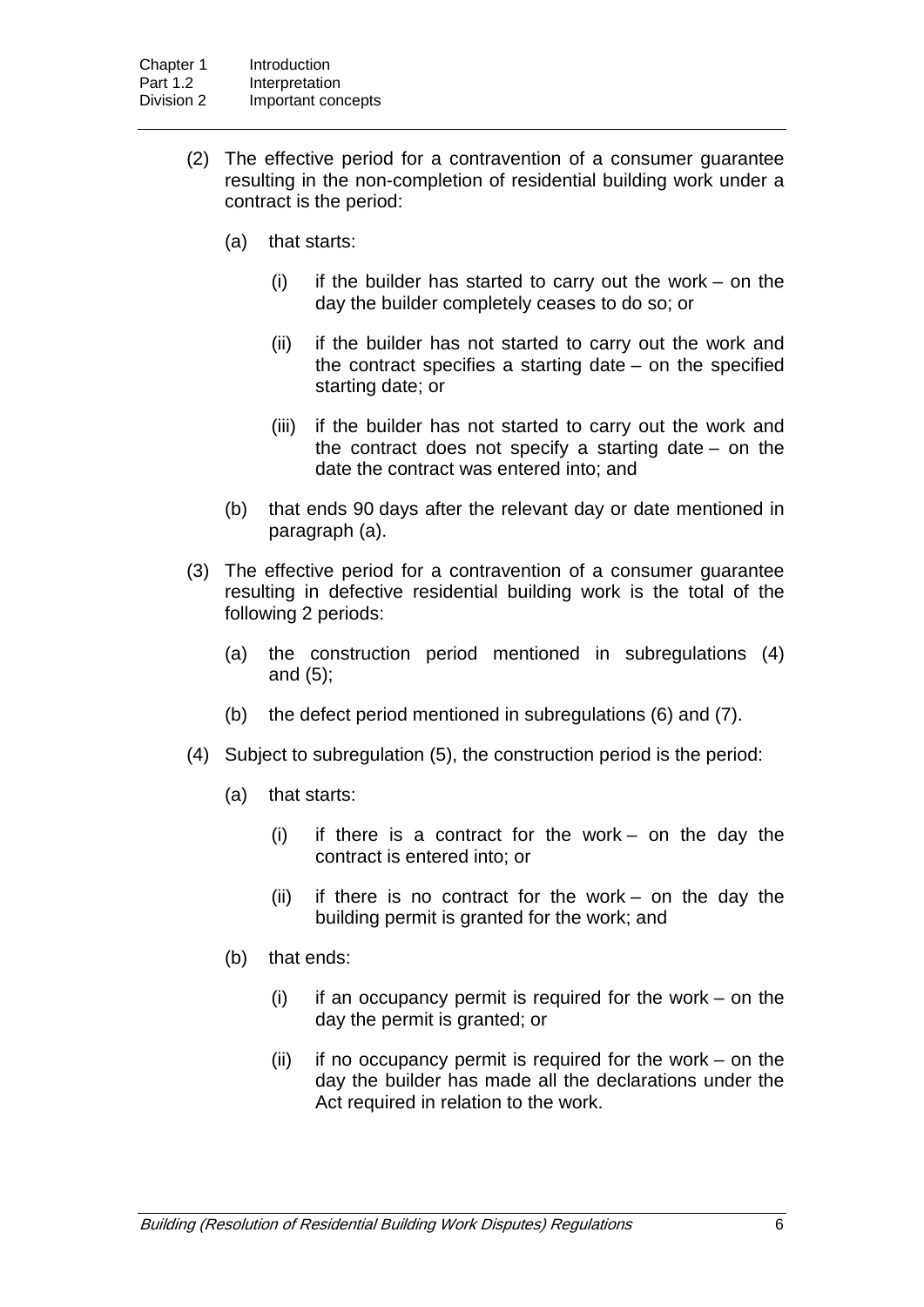- (5) If the work mentioned in subregulation (4) is not fully completed within the 2 year period for which the building permit is granted, the construction period ends on the day the permit expires and does not include any period of extension.
- (6) The defect period starts immediately after the last day of the construction period and, subject to subregulation (7), continues for the following period:
	- (a) for alleged defective work resulting in a non-structural defect 1 year;
	- (b) for alleged defective work resulting in a structural defect 6 years.
- (7) If the current owner becomes aware of the alleged defective work within 30 days before the end of the defect period, the defect period is extended for 30 days after the day on which the owner became aware of the defect.

#### 8 Contravention of consumer guarantees

A *contravention* of the consumer guarantees by a builder occurs if the builder contravenes a consumer guarantee in relation to residential building work the builder:

- (a) has agreed to carry out; or
- (b) is carrying out; or
- (c) has carried out.

#### 9 Non-structural defects and structural defects

- (1) A *non-structural defect*, in a residential building, is a defect in a non-structural element of the building as a result of defective residential building work.
- (2) A structural defect, in a residential building:
	- (a) is a defect in a structural element of the building as a result of defective residential building work; or
	- (b) is a defect, as a result of defective residential building work, that is reasonably likely to cause a defect in a structural element of the building.

Example for subregulation (2)(b)

A waterproof membrane attached to a wall or floor of a bathroom.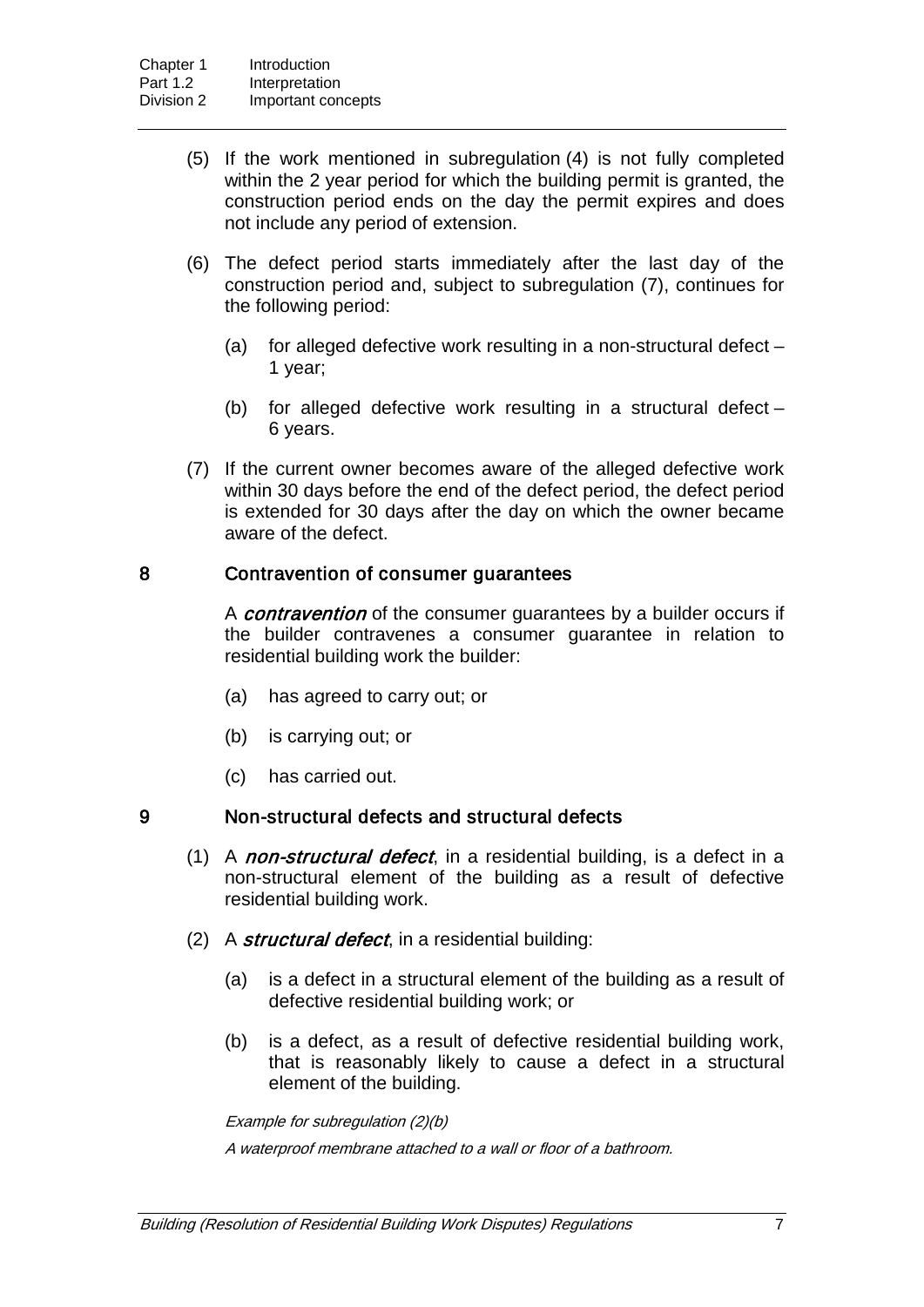(3) In this regulation:

non-structural element, of a residential building, means a component of the building that is not a structural element.

structural element, of a residential building, means:

- (a) a load-bearing component of the building (whether internal or external) that is essential to the stability of the building or part of the building; or
- (b) a component (including weatherproofing) forming part of the external walls or roof of the building.

Examples for paragraph (a) A foundation, floor, wall, roof, column or beam.

## Chapter 2 Applications to Commissioner

## Part 2.1 Making applications and decisions about acceptance

## Division 1 Procedures for mediation or conciliation application

## 10 Mediation or conciliation application

A *mediation or conciliation application* is an application to the Commissioner that:

- (a) relates to any of the residential building work prescribed by regulation 5(2) and a dispute about that work between:
	- (i) the current owner of the land or residential building to which the application relates; and
	- (ii) the residential builder in relation to the work; and
- (b) is made by either the owner or the builder; and
- (c) requests the Commissioner to facilitate a negotiated agreement process between the owner and builder.

## 11 Making mediation or conciliation application

(1) A mediation or conciliation application must be in the approved form.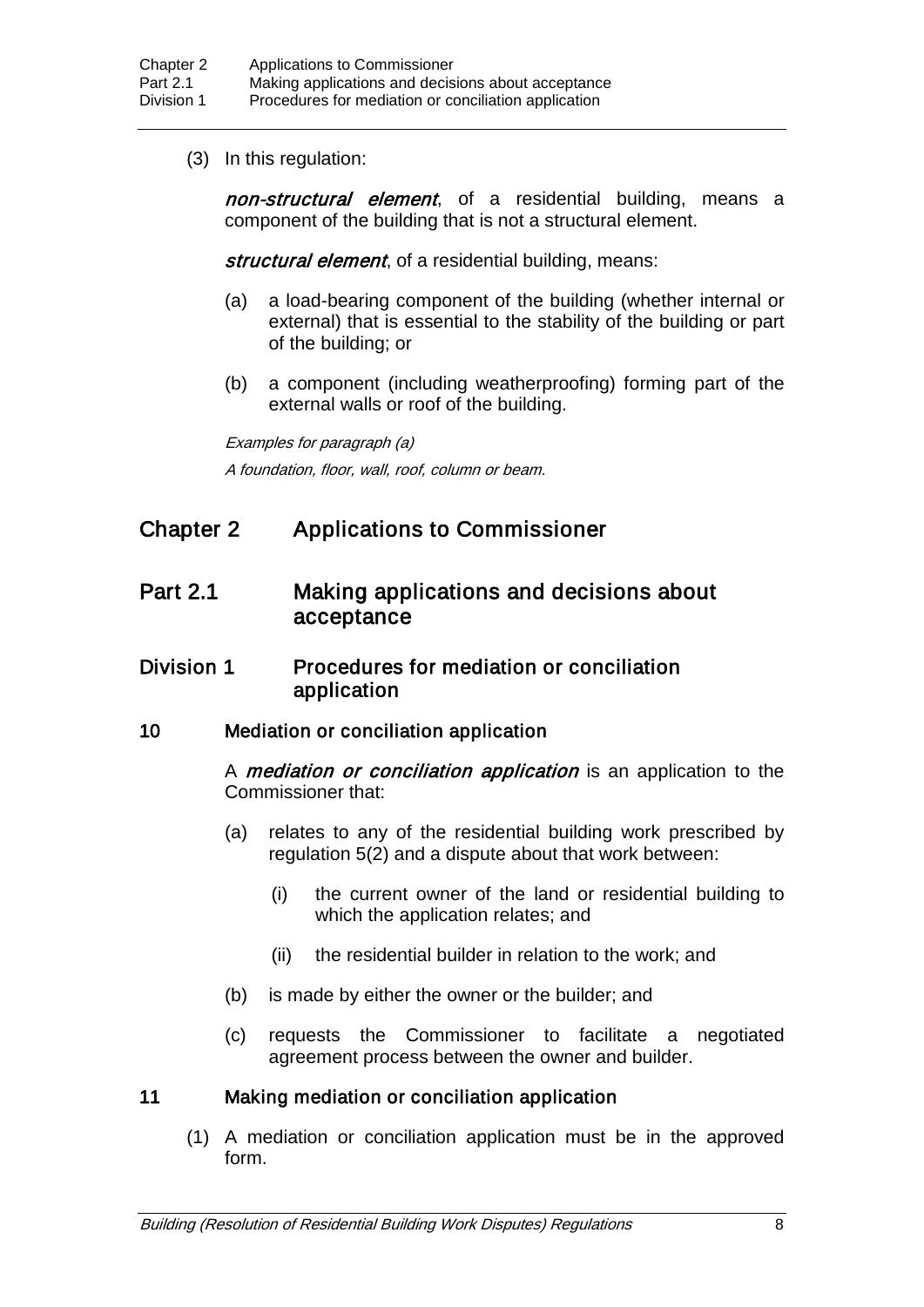- (2) The application must include the following:
	- (a) the name and contact details of the applicant;
	- (b) the name and contact details of the respondent;
	- (c) the location of the land or residential building and a concise description of the residential building work to which the application relates;
	- (d) a concise description of the dispute between the parties to the application;
	- (e) all other information the approved form requires.

#### 12 Consideration of mediation or conciliation application and acceptance

- (1) Within 10 business days after a mediation or conciliation application is made, or as soon as is reasonably practicable after that time, the Commissioner must decide whether to accept the application.
- (2) The Commissioner may accept the application only if satisfied:
	- (a) the application relates to residential building work prescribed by regulation 5(1); and
	- (b) the parties to the application are the current owner and residential builder in relation to the work; and
	- (c) the prescribed fee for the application has been paid.
- (3) If there is insufficient information for the Commissioner to be satisfied about the matters mentioned in subregulation (2), the Commissioner may give the applicant a notice specifying:
	- (a) the further information required; and
	- (b) a reasonable time within which the information must be given.
- (4) If the Commissioner decides to accept the application, the Commissioner must:
	- (a) as soon as practicable give the applicant a notice of the decision; and
	- (b) follow the relevant procedures specified in regulation 40.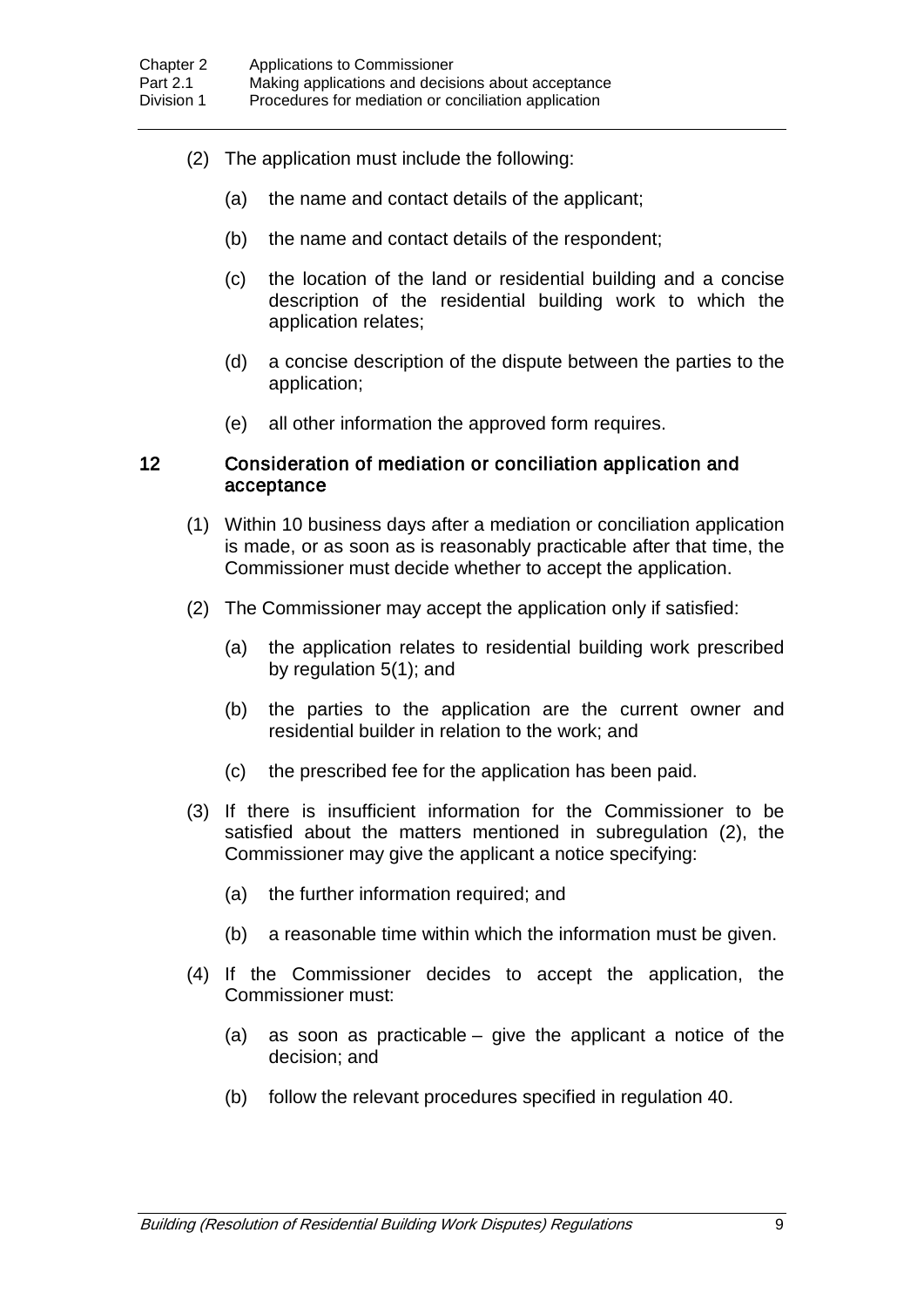## 13 Decision to reject mediation or conciliation application

- (1) If the Commissioner decides to reject a mediation or conciliation application, the Commissioner must give the applicant a review notice for the decision.
- (2) The Commissioner may also give the applicant a notice about other processes that may be available to the parties for resolving the dispute.

## Division 2 Procedures for technical inspection application

## 14 Technical inspection application

A *technical inspection application* is an application to the Commissioner under section 54FB(3) of the Act that:

- (a) relates to any of the residential building work prescribed by regulation 6(2) that is alleged to be defective work; and
- (b) is made by either the current owner or builder in relation to the work; and
- (c) requests the Commissioner to appoint a qualified person in relation to the alleged defective work.

## 15 Making technical inspection application

- (1) A technical inspection application must be:
	- (a) in the approved form; and
	- (b) made within the effective period for the consumer guarantee relevant to the alleged defective work described in the application; and
	- (c) accompanied by the prescribed fee for the application.
- (2) The application must include the following:
	- (a) the name and contact details of the applicant;
	- (b) the name and contact details of the respondent;
	- (c) the location of the residential building and a concise description of the residential building work to which the application relates;
	- (d) a concise description of the alleged defective work and whether an alleged defect is non-structural or structural;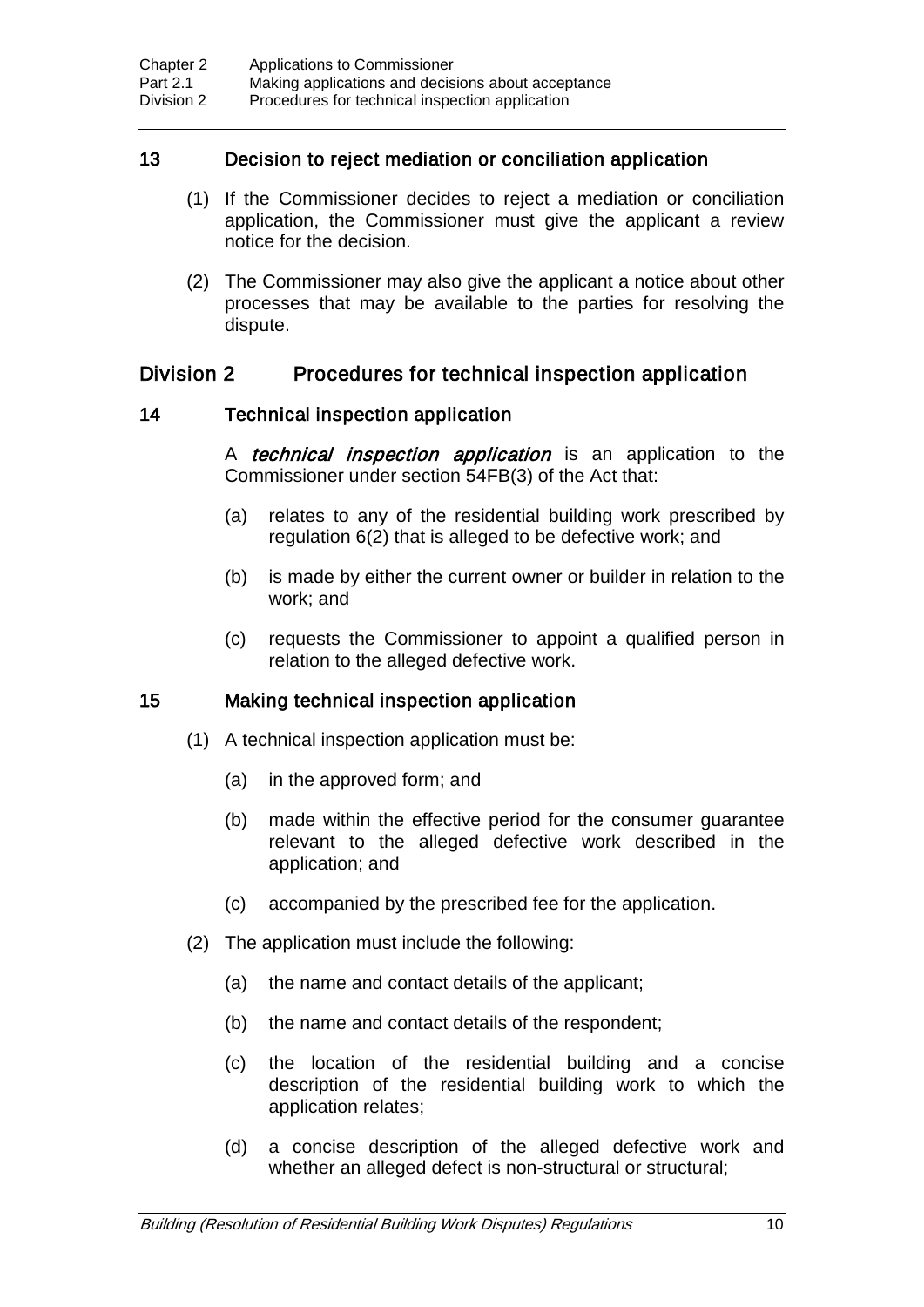- (e) all the other information the approved form requires.
- (3) The applicant must give a copy of the application to the respondent no later than 5 business days after the application is made.

#### 16 Consideration of technical inspection application and acceptance

- (1) Within 10 business days after a technical inspection application is made, or as soon as is reasonably practicable after that time, the Commissioner must decide whether to accept the application.
- (2) The Commissioner may accept the application only if satisfied:
	- (a) the application relates to the residential building work prescribed by regulation 6(2); and
	- (b) the parties specified in the application are the current owner and builder in relation to the alleged defective building work; and
	- (c) the application has been made within the effective period for the consumer guarantee relevant to the alleged defective work specified in the application; and
	- (d) the prescribed fee for the application has been paid.
- (3) If there is insufficient information for the Commissioner to be satisfied about the matters mentioned in subregulation (2), the Commissioner may give the applicant a notice specifying:
	- (a) the further information required; and
	- (b) a reasonable time within which the information must be given.
- (4) If the Commissioner decides to accept the application, the Commissioner must:
	- (a) as soon as practicable give the applicant a notice of the decision; and
	- (b) follow the relevant procedures specified in regulation 55.

#### 17 Decision to reject technical inspection application

(1) If the Commissioner decides to reject a technical inspection application, the Commissioner must give the applicant a review notice for the decision.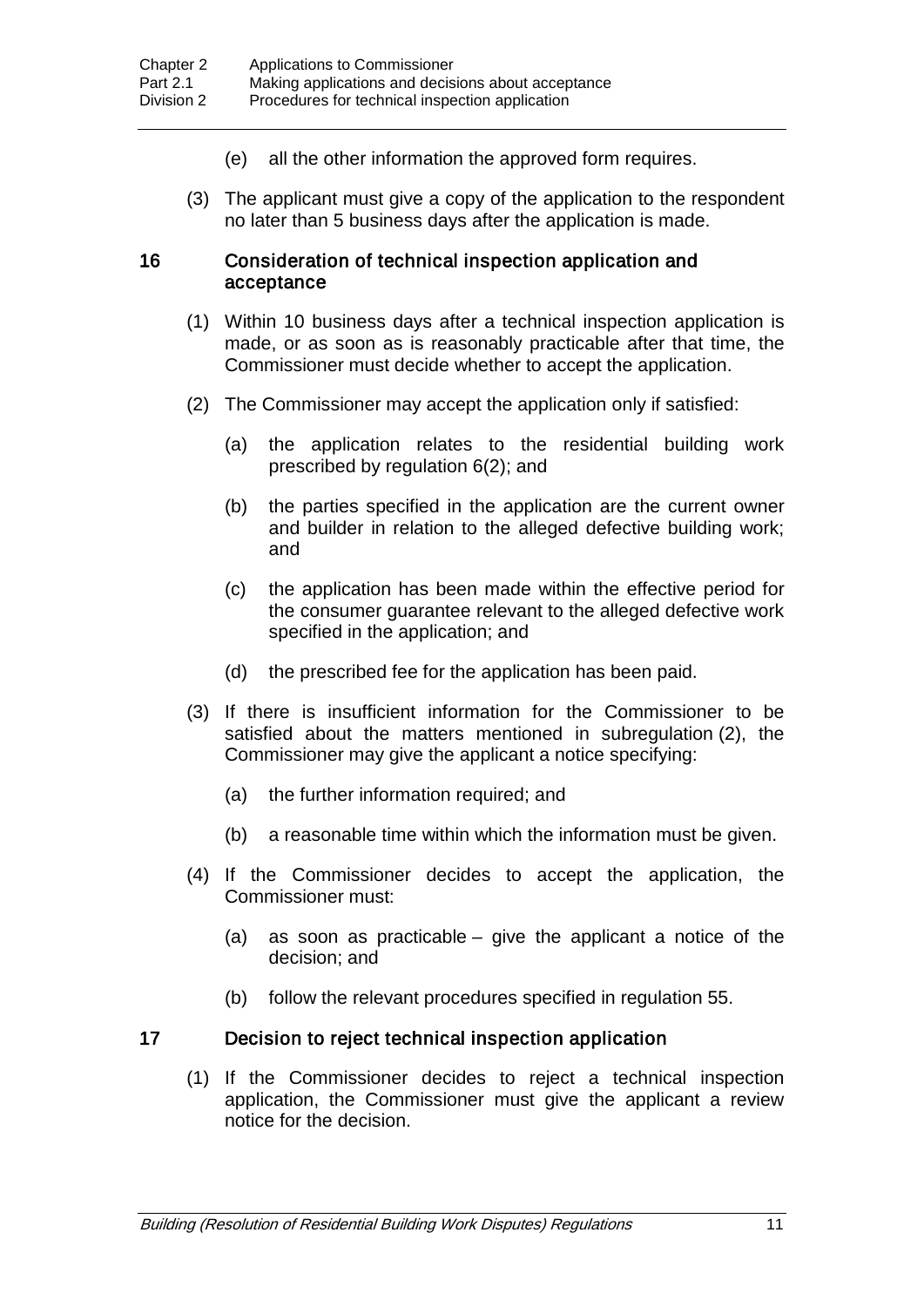(2) The Commissioner may also give the applicant a notice about other processes that may be available to the parties for resolving the dispute.

## Division 3 Procedures for consumer guarantee dispute application

#### 18 Specified circumstance for consumer guarantee dispute application

- (1) For section  $54FC(2)(b)$  of the Act, the *specified circumstance* for a consumer guarantee dispute is that there must be no contractual relationship between the current owner and builder in relation to the residential building work to which the dispute relates.
- (2) If the current owner making a consumer guarantee dispute application is the contracting owner in relation to the residential building work, the contractual relationship between the parties to the application is taken to have ended if:
	- (a) the residential building work has been completed under the contract and the parties consider the contractual obligations have been fulfilled; or
	- (b) regardless of whether the residential building work has been completed under the contract – there is a dispute between the parties about an alleged contravention and the relationship between the parties has broken down irretrievably.
- (3) For subregulation (2)(b), it is not necessary for the contract to have been terminated at law.

## 19 Making consumer guarantee dispute application

- (1) A consumer guarantee dispute application must include the following information:
	- (a) the name and contact details of the applicant;
	- (b) if known the name and contact details of the builder;
	- (c) if the applicant is unable to locate the builder a statement to that effect and concise details of the steps taken to locate the builder;
	- (d) a statement that there is no contractual relationship between the applicant and the respondent and the facts to support the statement;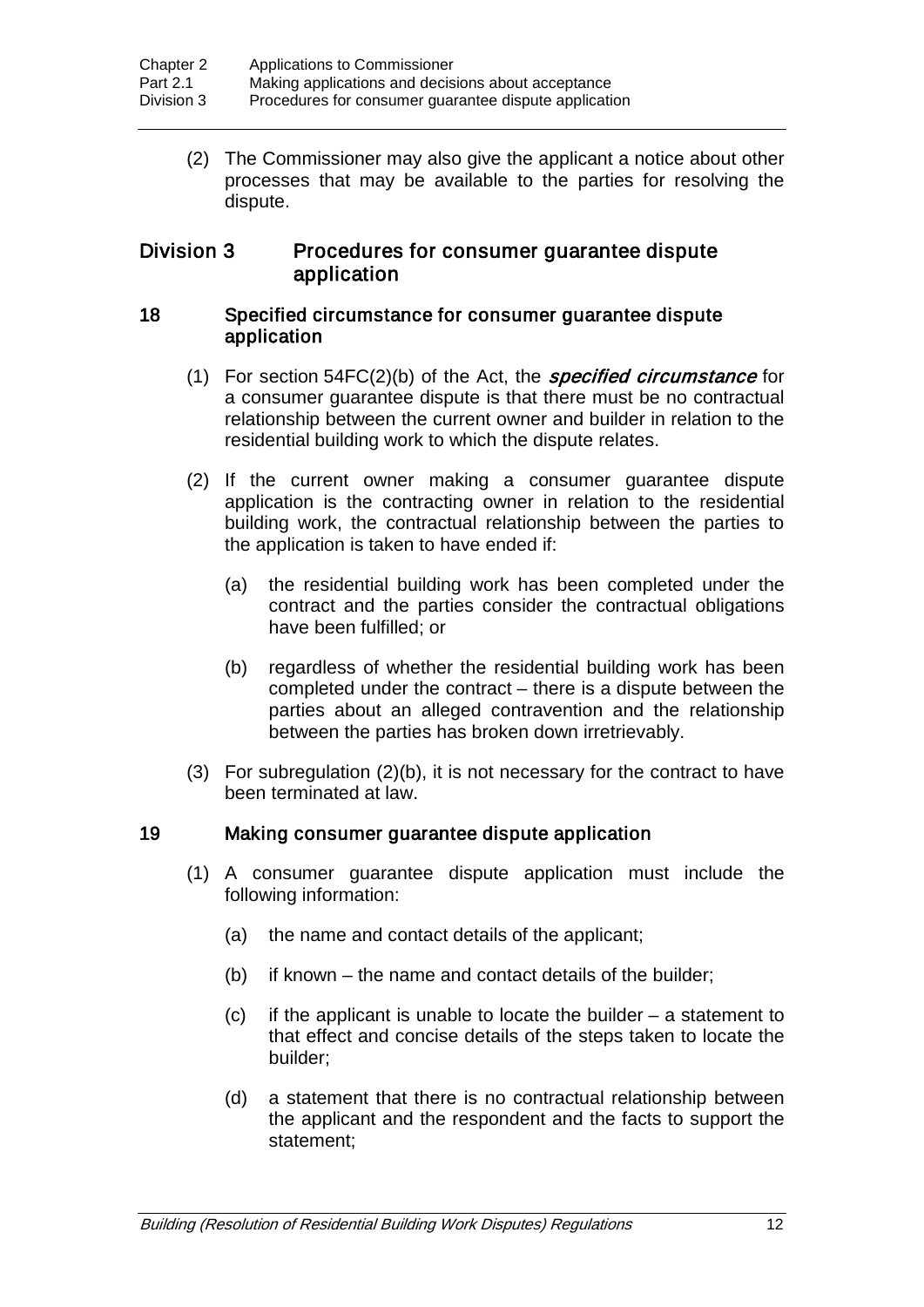- (e) the location of the land or residential building and a concise description of the residential building work, as prescribed by regulation 6(1), to which the dispute relates;
- (f) a concise description of the alleged contravention;
- (g) if the contravention relates to alleged defective work a description of the work and whether an alleged defect is non-structural or structural;
- (h) the date on which the applicant first became aware of the alleged contravention;
- (i) if the applicant has previously made a consumer guarantee dispute application in relation to the same respondent and the same residential building work (the *previous application*) – concise details of the alleged contravention specified in that application and the outcome of that application;
- (j) all the other information the approved form requires.

#### Note for subregulation (1)(b) and (c)

The name and location of the builder may not be known to the current owner of the residential building if the owner is a successor in title to the contracting owner.

- (2) The application must be accompanied by the prescribed fee.
- (3) For subregulation (1)(i), the applicant is not prevented from making a further consumer guarantee dispute application in relation to the same residential building work if:
	- (a) the further alleged contravention is different from the alleged contravention specified in the previous application; and
	- (b) the previous application has been decided or otherwise concluded; and
	- (c) the further application relates to an alleged contravention the applicant was not aware of, and could not reasonably have been aware of, at the time of that decision or conclusion.

#### 20 Decision whether to accept consumer guarantee dispute application

(1) Within 10 business days after a consumer guarantee dispute application is made, or as soon as is reasonably practicable after that time, the Commissioner must decide whether to accept the application.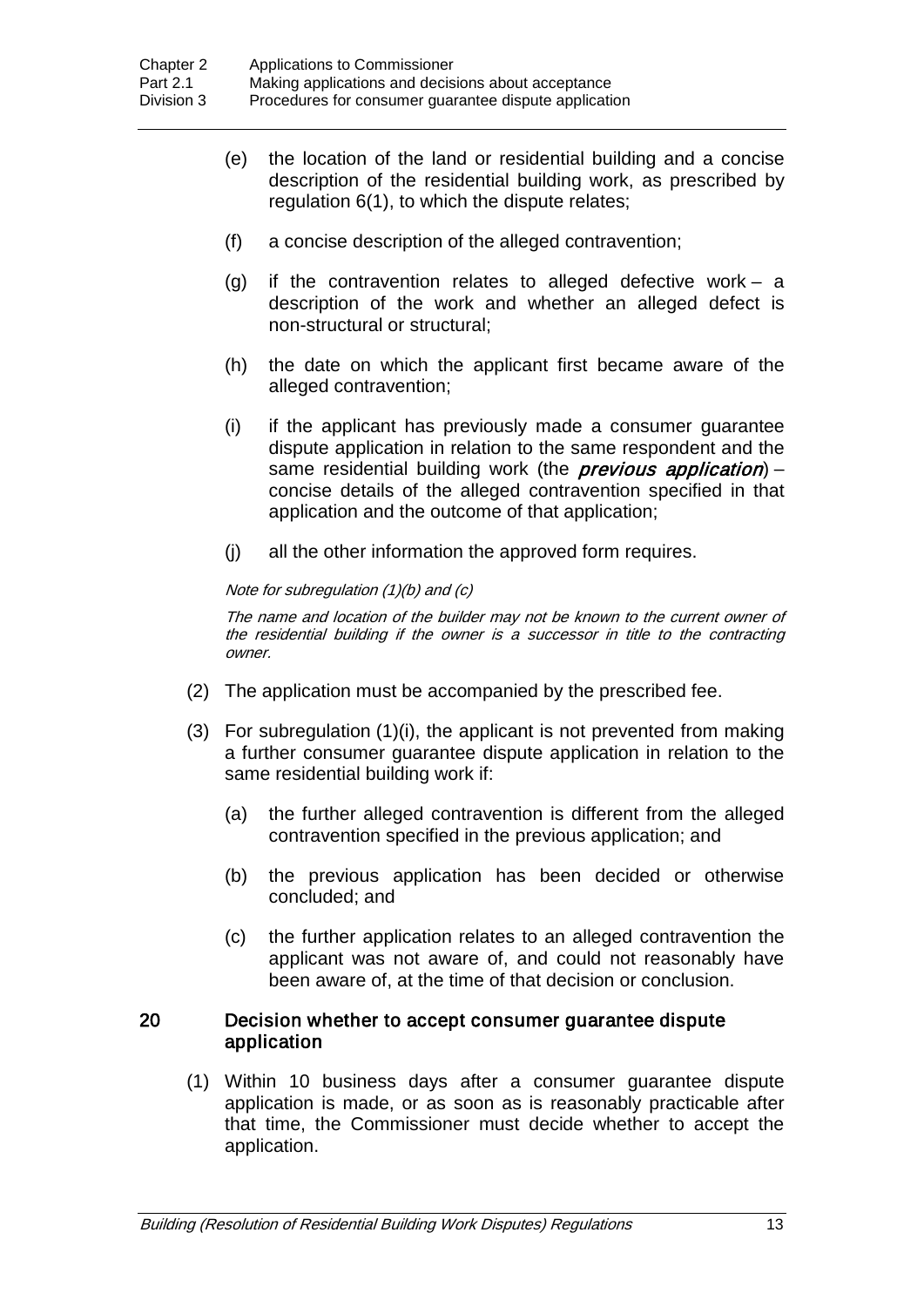- (2) The Commissioner may accept the application only if satisfied about the following:
	- (a) the application relates to the residential building work prescribed by regulation 6(2);
	- (b) the parties specified in the application are the current owner and builder in relation to the specified residential building work;
	- (c) the specified circumstance for the application exists;
	- (d) the application has been made within the effective period relevant to the alleged contravention;
	- (e) the matter in dispute has not previously been the subject of a consumer guarantee dispute application for which a decision has been made by the Commissioner or Tribunal;
	- (f) the prescribed fee for the application has been paid.
- (3) If there is insufficient information for the Commissioner to be satisfied about the matters mentioned in subregulation (2), the Commissioner may give the applicant a notice specifying:
	- (a) the further information required and whether any of the information is to be given by statutory declaration; and
	- (b) a reasonable time within which the information must be given.
- (4) For the Commissioner to be satisfied about the matter mentioned in subregulation (2)(c), the Commissioner is not required to decide whether the contract has been terminated at law.
- (5) If the Commissioner is satisfied about the matter mentioned in subregulation (2)(c), a party to the application is not entitled to rely on the acceptance of the application as a basis to assert the contract between the parties has been legally terminated.
- (6) If the Commissioner decides to accept the application, the Commissioner must follow the procedures under Part 2.2, Division 1.

#### 21 Decision to reject consumer guarantee dispute application

(1) If the Commissioner decides to reject a consumer guarantee dispute application, the Commissioner must give the applicant a review notice for the decision.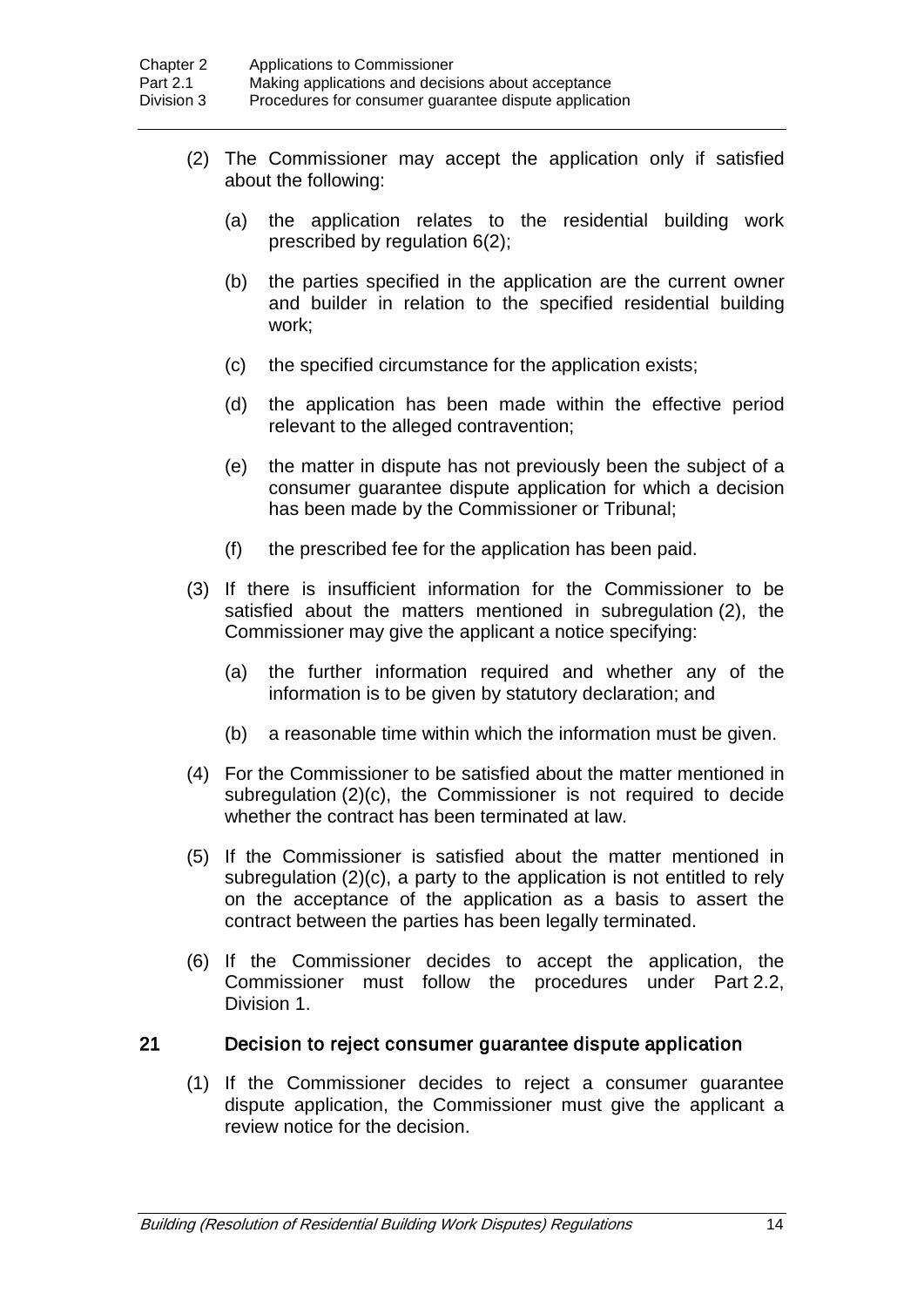| Chapter 2  | Applications to Commissioner                                                       |
|------------|------------------------------------------------------------------------------------|
| Part 2.2   | Procedures for consumer quarantee dispute applications accepted by<br>Commissioner |
|            |                                                                                    |
| Division 1 | Procedures before making dispute decision                                          |

(2) The Commissioner may also give the applicant a notice about other processes that may be available to the parties for resolving the dispute.

## Part 2.2 Procedures for consumer guarantee dispute applications accepted by Commissioner

## Division 1 Procedures before making dispute decision

#### 22 Assistance to locate respondent

If the applicant in a consumer guarantee dispute application is unable to locate the respondent, the Commissioner may take any steps the Commissioner considers reasonable to locate the respondent.

#### 23 Procedure after acceptance of application

- (1) As soon as practicable after accepting a consumer guarantee dispute application, the Commissioner must give the respondent:
	- (a) a copy of the application; and
	- (b) a notice, in the approved form, that includes the following:
		- (i) a statement that the Commissioner has accepted the application;
		- (ii) a statement that the respondent may, in accordance with regulation 24, respond to the matters included in the application within the time specified in the notice;
		- (iii) information about the procedures relevant to the application under this Part;
		- (iv) information about the negotiated agreement process and the provisions relating to a technical inspection and technical report;
		- (v) a request as to whether the respondent agrees to participate in the negotiated agreement process;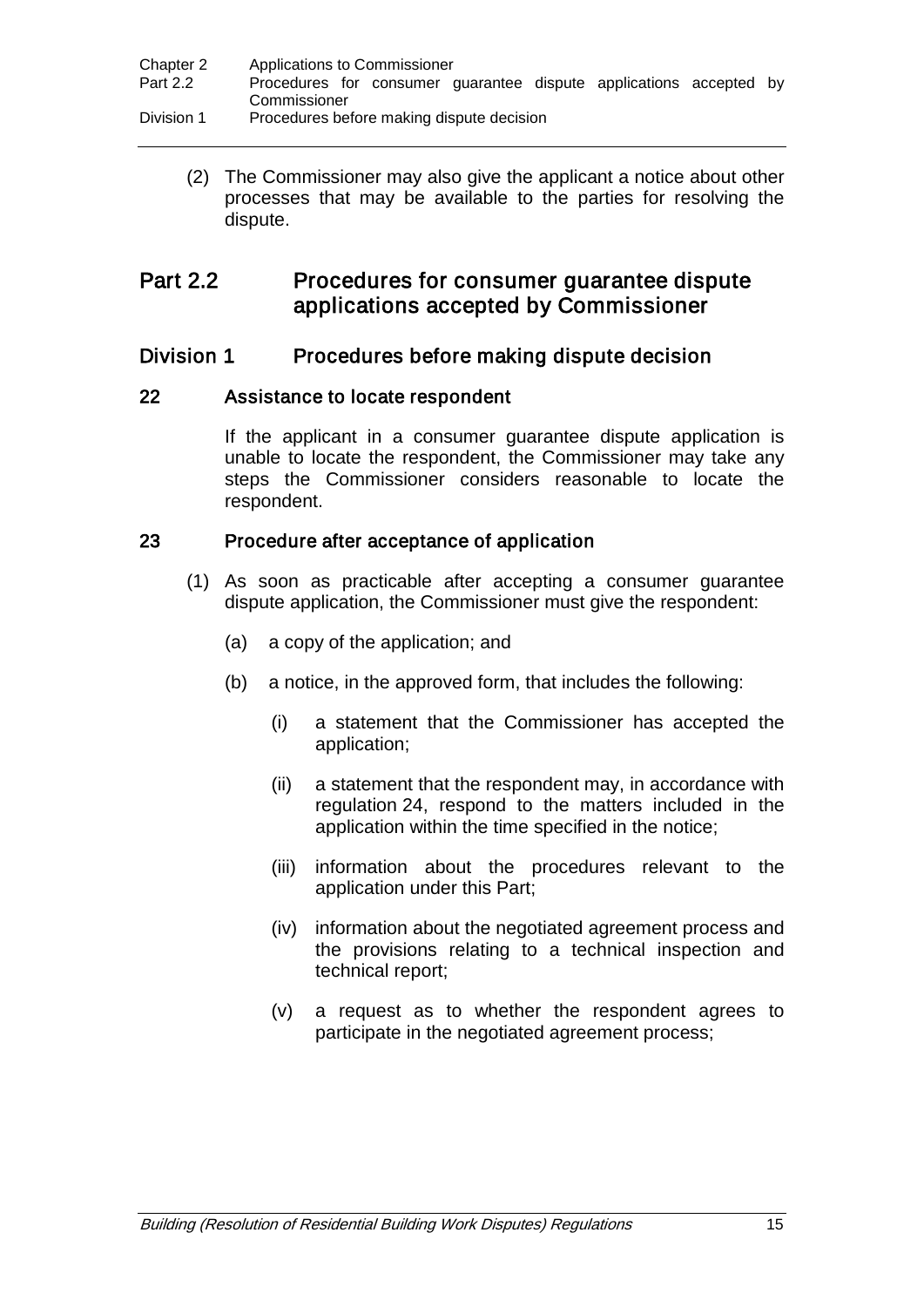| Chapter 2  | Applications to Commissioner                                       |
|------------|--------------------------------------------------------------------|
| Part 2.2   | Procedures for consumer guarantee dispute applications accepted by |
|            | Commissioner                                                       |
| Division 1 | Procedures before making dispute decision                          |

(vi) a statement that the respondent is not precluded from applying to a court, tribunal or administrative body in relation to a claim against the applicant that is not related to a consumer guarantee dispute.

Example for subregulation (1)(b)(vi)

A claim alleging a breach of contract by the applicant.

- (2) The time mentioned in subregulation  $(1)(b)(ii)$  must be reasonable, taking into account the apparent level of complexity of the matters specified in the application.
- (3) The Commissioner must also give the applicant a notice, in the approved form, that includes the following information:
	- (a) a statement that the Commissioner has accepted the application;
	- (b) a statement that the Commissioner has given the respondent a notice:
		- (i) informing the respondent of the right to respond to the matters specified in the application; and
		- (ii) requesting whether the respondent agrees to participate in the negotiated agreement process;
	- (c) the time the Commissioner has allowed for the response to the matters specified in the application;
	- (d) information about the procedures relevant to the application under this Part;
	- (e) information about the negotiated agreement process and the provisions relating to a technical inspection and report;
	- (f) a request as to whether the applicant agrees to participate in the negotiated agreement process.

## 24 Response to application

- (1) A response by a respondent to a consumer guarantee dispute application must be in writing and include the following:
	- (a) a statement about any matters specified in the application that are disputed or rejected by the respondent;
	- (b) any submission or documents relevant to the application;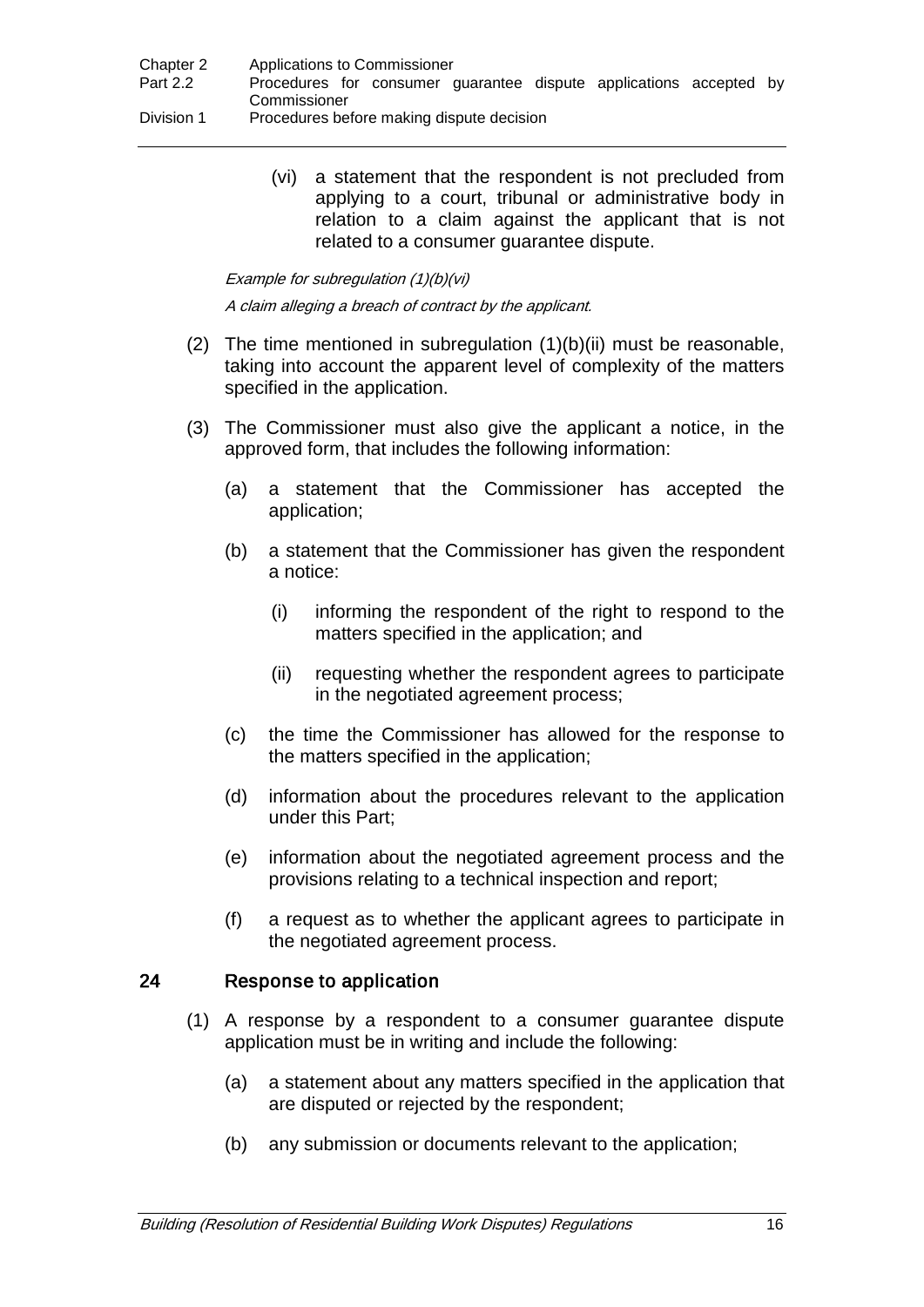| Chapter 2  | Applications to Commissioner                                                       |
|------------|------------------------------------------------------------------------------------|
| Part 2.2   | Procedures for consumer quarantee dispute applications accepted by<br>Commissioner |
| Division 1 | Procedures before making dispute decision                                          |

- (c) a statement as to whether the respondent agrees to participate in the negotiated agreement process.
- (2) The respondent may dispute or reject an alleged contravention on the basis that the contravention occurred because the respondent carried out instructions given by the applicant contrary to the respondent's written advice.
- (3) The respondent may apply to the Commissioner for an extension of time within which to respond to the application.
- (4) The respondent must give the response to the Commissioner, and a copy to the applicant, within the time allowed by the Commissioner under regulation 23(1)(b)(ii) or subregulation (3).

#### 25 Procedure if response given

- (1) As soon as practicable after the Commissioner receives a response to a consumer guarantee dispute application, the Commissioner must take action under this regulation.
- (2) If both parties have agreed to participate in the negotiated agreement process, the Commissioner must follow the procedures in regulation 41.
- (3) If one or both parties do not agree to participate in the negotiated agreement process, the Commissioner may do any of the following:
	- (a) give one or both of the parties a notice requiring further submissions to be made or further information to be given (which may be by statutory declaration);
	- (b) decide to hold a directions hearing and give each party a notice of the date, time and place of the hearing;
	- (c) fix a date, time and place for a hearing of the application and give the parties a notice of those details;
	- (d) refer a question of law or the application to the Tribunal under regulation 31.

#### 26 Failure to give response

If the respondent does not give the Commissioner a response within the time mentioned in regulation 24(3), the Commissioner must:

(a) fix a time and place for a hearing of the application; and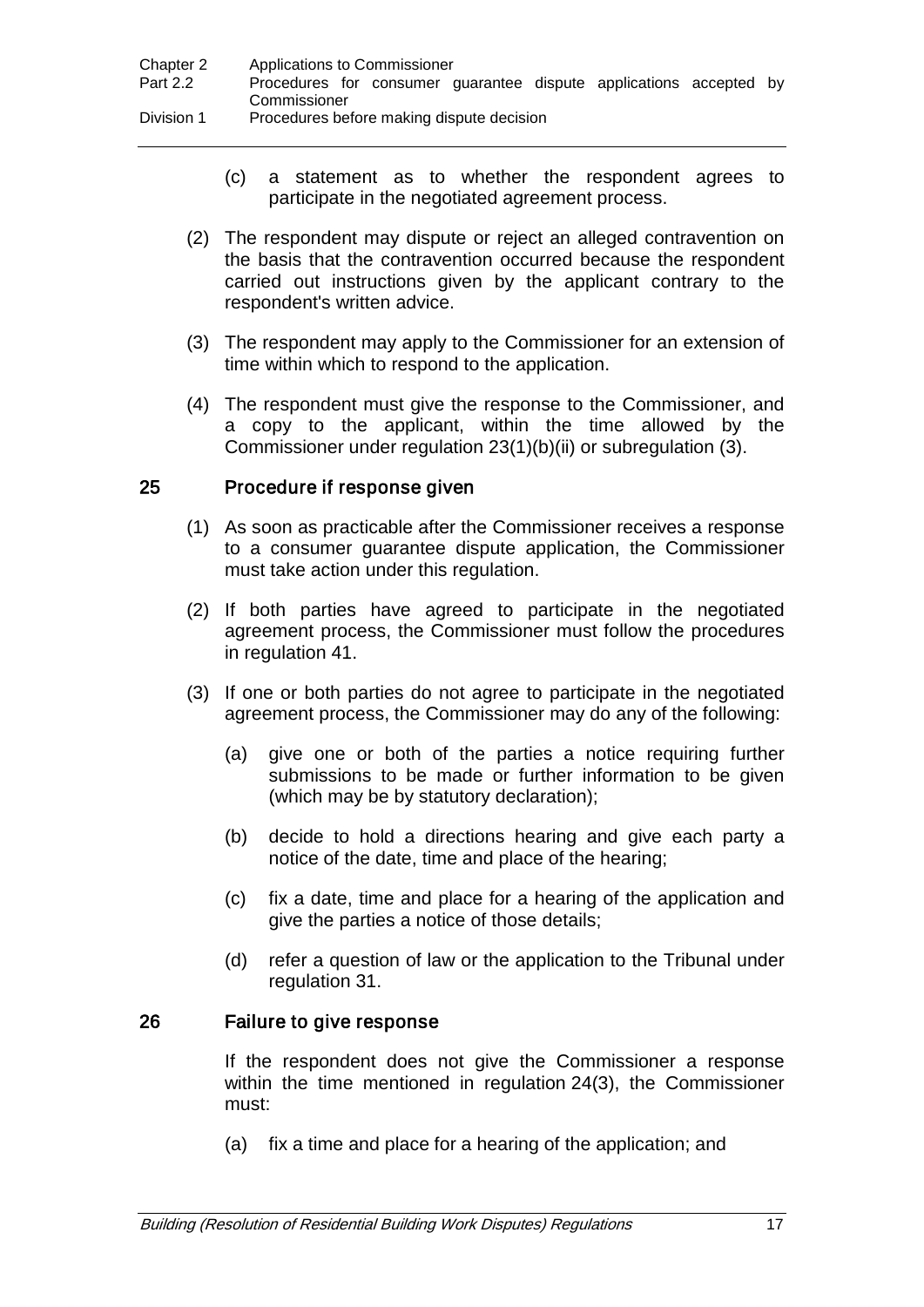(b) give the applicant and respondent a notice about the hearing and the reasons for it.

## 27 Conducting proceeding

Without limiting regulation 67(2), the Commissioner may do any of the following at any stage of a proceeding for a consumer guarantee dispute application:

- (a) with the agreement of the parties arrange for a conference to be held to facilitate the negotiated agreement process;
- (b) on the application of a party and payment of the prescribed fee – appoint a qualified person to conduct a technical inspection and give a technical report relating to any of the alleged defective work specified in the application;
- (c) hold a directions hearing;
- (d) adjourn the proceeding until conditions fixed by the Commissioner are met;
- (e) fix a period within which an action in the proceeding is to be taken;
- (f) extend a period within which an action in the proceeding is to be taken, whether or not the period has expired;
- (g) allow an amendment of an application or another document as the Commissioner considers appropriate;
- (h) fix a time and place for hearing the application.

## 28 Directions hearing

- (1) At a directions hearing for a consumer guarantee dispute application, the Commissioner may give directions on any matters in the proceeding as the Commissioner considers appropriate.
- (2) Without limiting subregulation (1), the directions may relate to any of the following matters:
	- (a) the requirement for a party to do any of the following:
		- (i) make a written submission;
		- (ii) make a statutory declaration;
		- (iii) give other information or documents;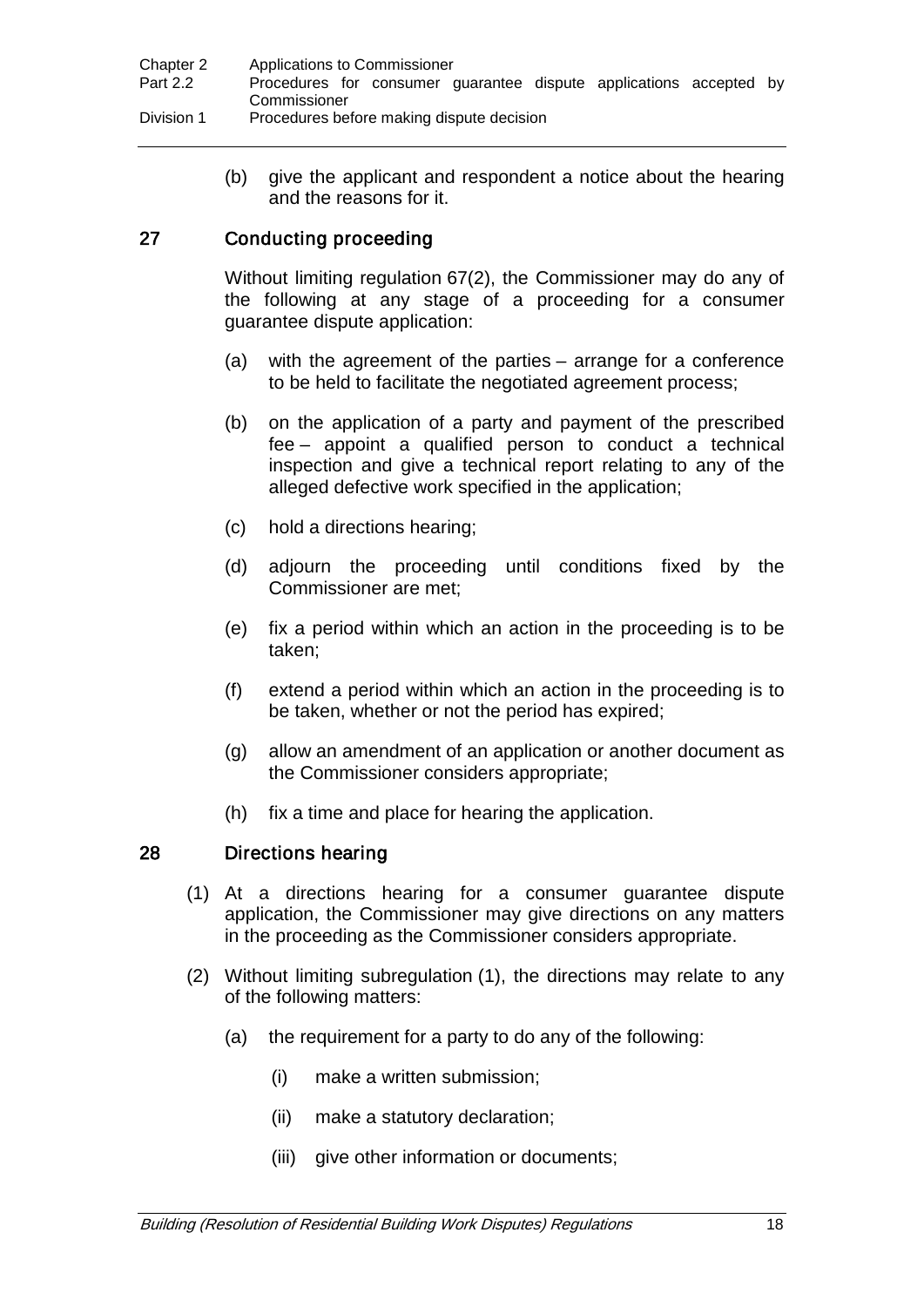- (b) the place and time of the hearing of the application;
- (c) the way in which the hearing is to be conducted.

## 29 Conducting hearing

- (1) The Commissioner may conduct a hearing for a consumer guarantee dispute application in the way the Commissioner considers appropriate, including by hearing the application in private or public or in the absence of a party.
- (2) The Commissioner may conduct one hearing for multiple consumer guarantee dispute applications if the Commissioner considers it appropriate to do so.

Example for subregulation (2) The applications relate to alleged contraventions by the same respondent.

(3) The Commissioner may dismiss a consumer guarantee dispute application if the applicant is absent from the hearing without a reasonable excuse.

## 30 Evidence at hearing

- (1) The Commissioner has the following powers in conducting a hearing for a consumer guarantee dispute application:
	- (a) by summons, to require a person to attend before the Commissioner;
	- (b) by summons, to require the production of documents;
	- (c) to inspect documents produced to the Commissioner, retain the documents for a reasonable period and make copies of any of the contents;
	- (d) to require a person appearing before the Commissioner to do one or both of the following:
		- (i) give evidence on oath;
		- (ii) whether summonsed to appear or not answer relevant questions put by the Commissioner or a person appearing before the Commissioner;
	- (e) to receive in evidence a transcript of evidence in a proceeding before a court, tribunal or administrative body and draw conclusions of fact from that evidence.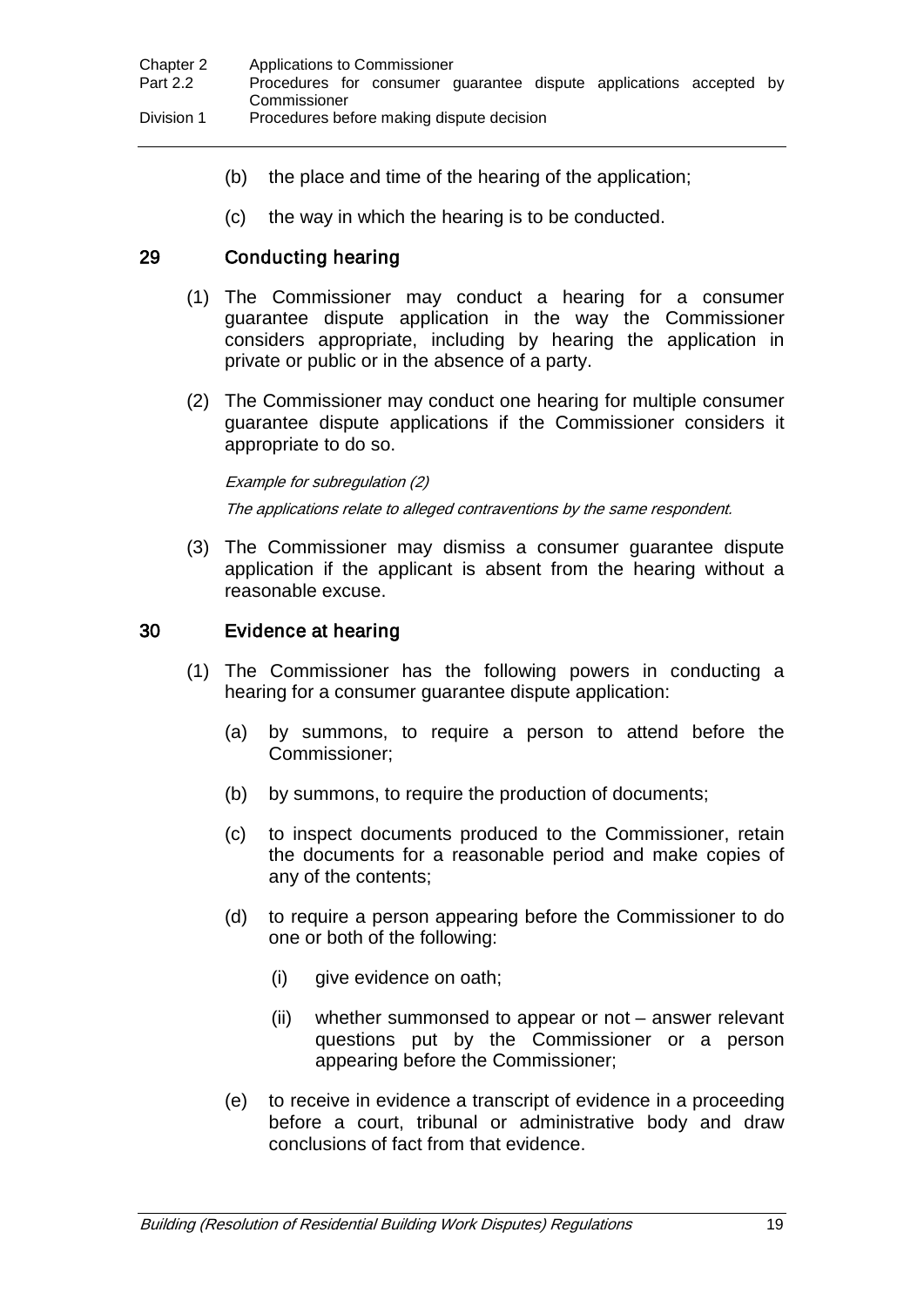- (2) Without limiting subregulation (1), the Commissioner may require:
	- (a) the qualified person for the application, and any expert mentioned in regulation 59, to give evidence in the hearing; and
	- (b) a technical report and any report given by the expert to be produced as evidence.
- (3) A person must comply with a requirement given to the person under this regulation.

Maximum penalty: 100 penalty units.

#### 31 Referrals to Tribunal

- (1) At any stage of a proceeding for a consumer guarantee dispute application, including during the hearing, the Commissioner may refer a question of law to the Tribunal for its determination.
- (2) At any stage of a proceeding for a consumer guarantee dispute application, other than at the hearing, the Commissioner may refer the application to the Tribunal for its consideration and decision if:
	- (a) the application involves complex questions of fact or law (or both); and
	- (b) the Commissioner is of the opinion that the application should be dealt with by the Tribunal.
- (3) The Commissioner must:
	- (a) give a notice of a referral under this regulation to the parties to the application; and
	- (b) give the Tribunal all the relevant information about the proceeding.

## Division 2 Making dispute decision

#### 32 Dispute decisions generally

- (1) The Commissioner may make one of the following decisions in a consumer quarantee dispute application (a *dispute decision*):
	- (a) the respondent has contravened all of the consumer guarantees as alleged in the application;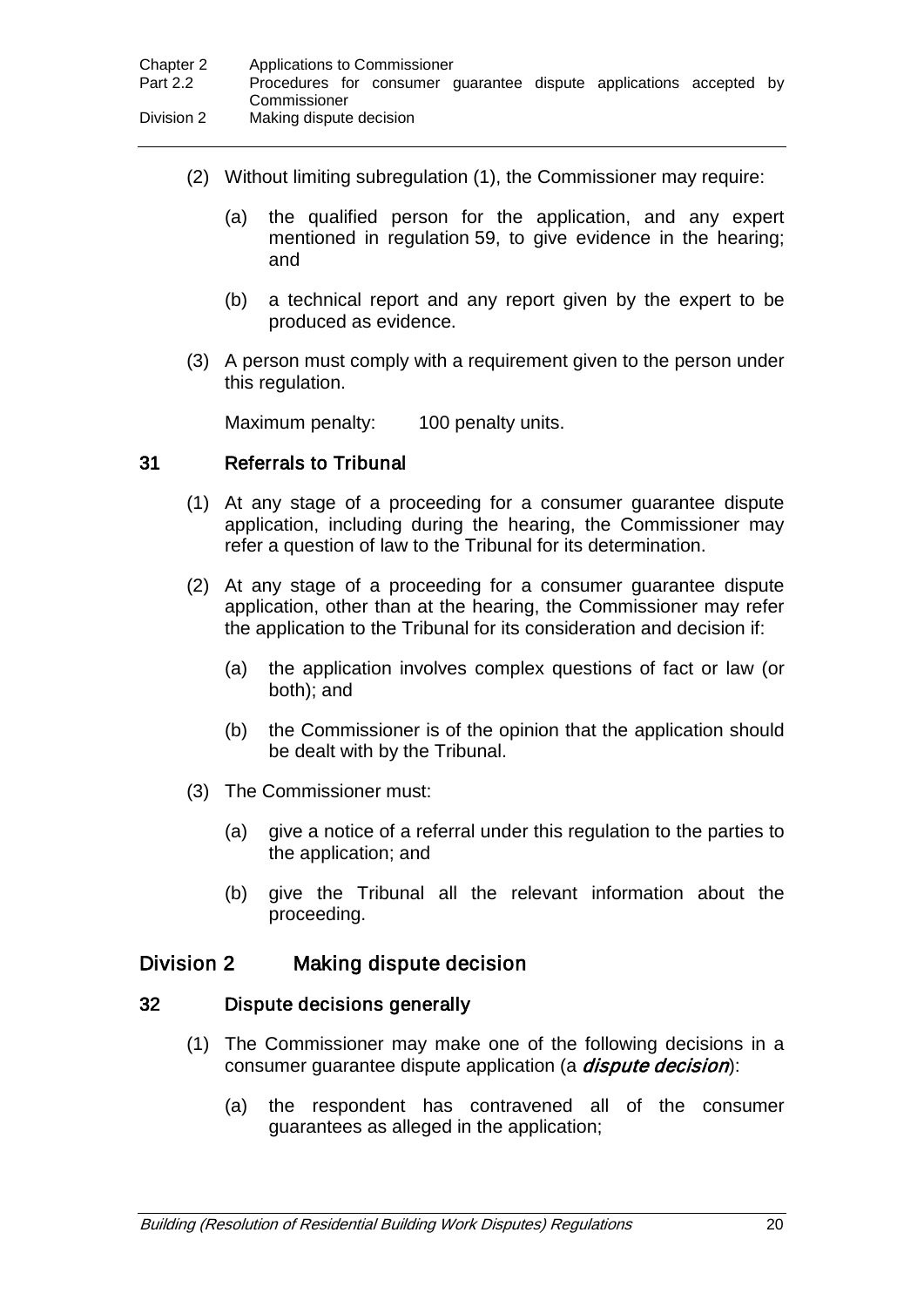- (b) the respondent has contravened some of the consumer guarantees as alleged in the application;
- (c) the respondent has not contravened any of the consumer guarantees as alleged in the application and the application is dismissed.
- $(2)$  A dispute decision made under subregulation  $(1)(a)$  or  $(b)$  may include any of the orders mentioned in regulations 33 to 35 as relevant.
- (3) The Commissioner must refer a dispute decision made under subregulation (1)(a) or (b) to the Tribunal if:
	- (a) the Commissioner has decided it is appropriate in the circumstances to make an order for the respondent to pay compensation to the applicant; and
	- (b) the amount of compensation assessed to be payable exceeds \$100 000.
- (4) The Commissioner must give notice of the dispute decision to both parties to the application together with the reasons for the decision.

## 33 Orders relating to non-completion of work

- (1) If a dispute decision relates to a contravention of a consumer guarantee because of the non-completion of work, the Commissioner may order the respondent to complete the work.
- (2) However, if the Commissioner is satisfied there are circumstances that make an order for completion impracticable, the Commissioner may order the respondent to pay a specified amount, not exceeding \$100 000, as compensation to the applicant.

## 34 Orders relating to defective work

- (1) If a dispute decision relates to a contravention of a consumer guarantee because of defective work, the Commissioner may order the respondent to rectify the work, including rectification in a way recommended by:
	- (a) the technical report given by a qualified person; or
	- (b) any other person who gave evidence about the matter to the Commissioner.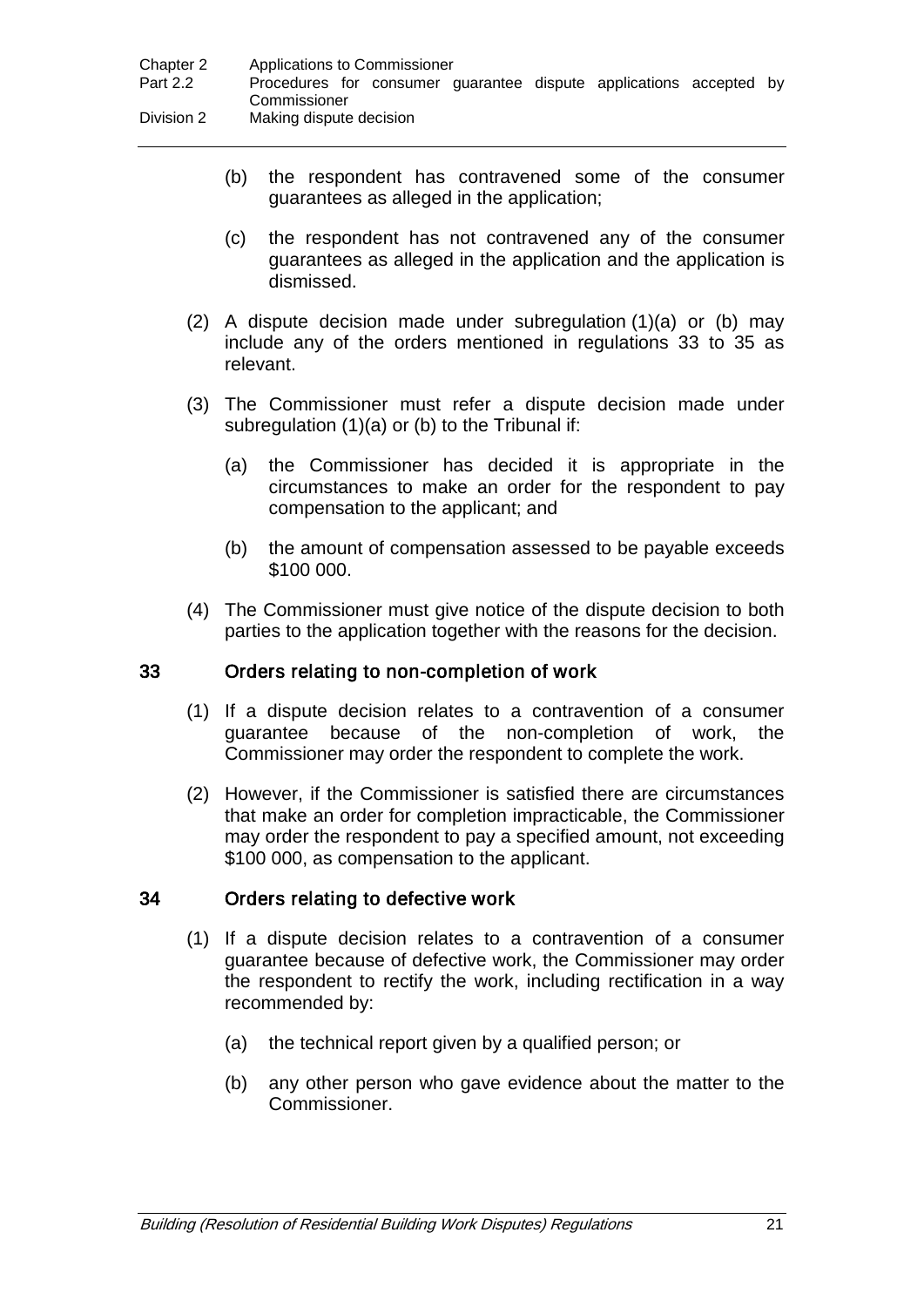- (2) However, if the Commissioner is satisfied there are circumstances that make an order for rectification impracticable, the Commissioner may order the respondent to pay a specified amount, not exceeding \$100 000, as compensation to the applicant.
- (3) If the dispute decision orders the respondent to rectify the defective work, the Commissioner may also require:
	- (a) the applicant to engage a suitably qualified person to inspect the rectified work; and
	- (b) the respondent to pay the reasonable costs of the inspection incurred by the applicant.
- (4) A respondent who is ordered by the Commissioner to rectify defective work may comply with the requirement by engaging another suitably qualified residential builder to complete the work.

#### 35 Compliance period and order to notify compliance

- (1) This regulation applies if a dispute decision includes an order for the respondent to:
	- (a) rectify defective work; or
	- (b) complete residential building work within a time specified by the Commissioner; or
	- (c) pay compensation to the applicant.
- (2) The Commissioner must specify a reasonable period for compliance with the order (a **compliance period**), which must not be less than 25 business days after the date of the decision.

#### Note for subregulation (2)

The compliance period takes into account the period allowed for an appeal against the dispute decision under regulation 80(1).

- (3) The decision must also:
	- (a) order the respondent to give the Commissioner a notice confirming compliance with the order as soon as practicable after compliance and no later than 5 business days after the end of the compliance period; and
	- (b) include information about the matters mentioned in Chapter 4.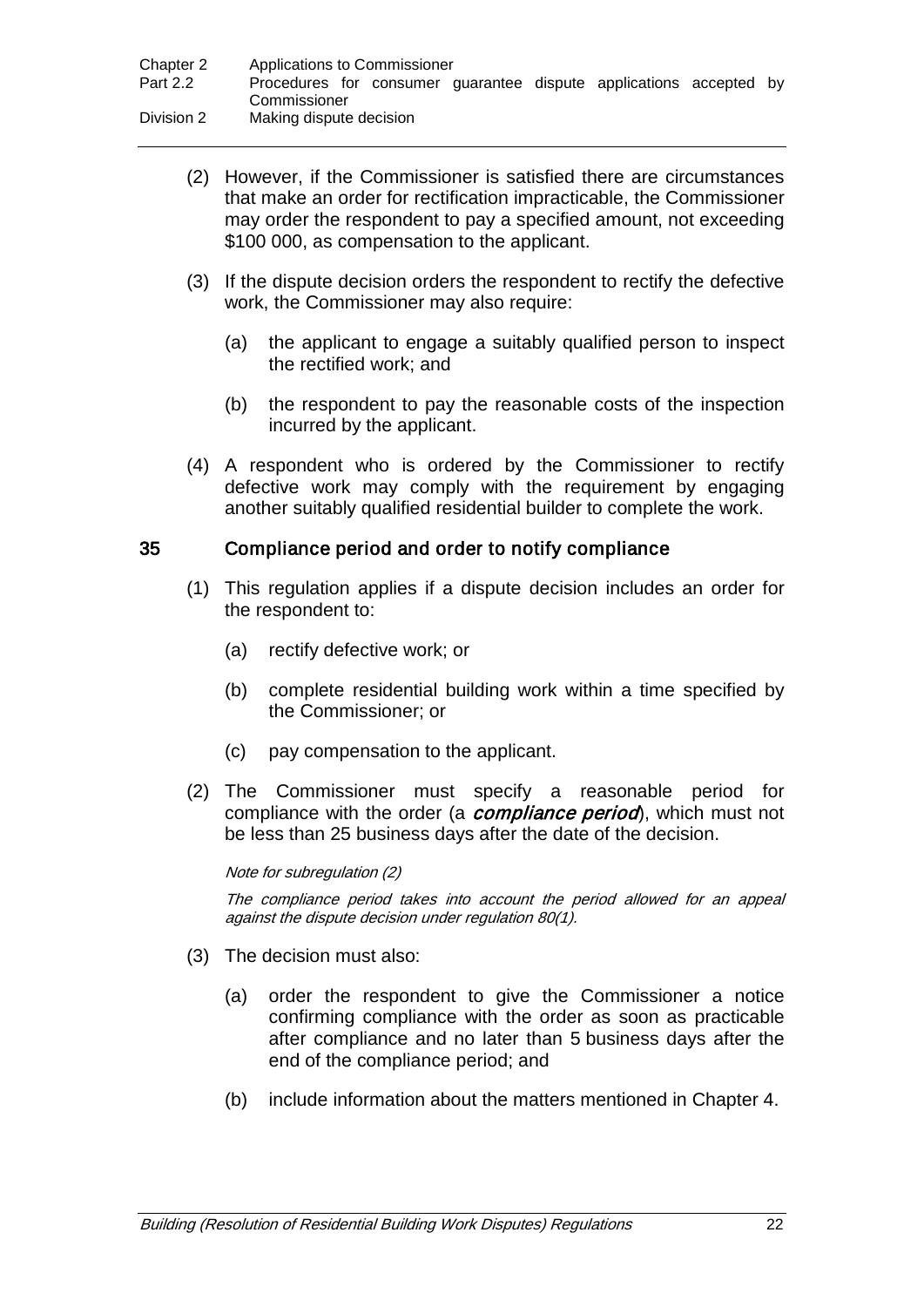| Chapter 2  | Applications to Commissioner                                       |
|------------|--------------------------------------------------------------------|
| Part 2.2   | Procedures for consumer guarantee dispute applications accepted by |
|            | Commissioner                                                       |
| Division 2 | Making dispute decision                                            |

## 36 Appeal to Tribunal

A party to a consumer guarantee dispute application may appeal to the Tribunal under regulation 80 against a dispute decision.

#### 37 Publication of dispute decision

- (1) The Commissioner may publish a dispute decision:
	- (a) if the period permitted by regulation 80(1) for making an appeal has expired and no appeal has been made – after the expiry of that period; or
	- (b) if an appeal is lodged under regulation  $80(1)$  after the Tribunal has decided the application.
- (2) The publication of a dispute decision must include details about the outcome of the consumer guarantee dispute application for which the decision was made.

#### Examples of outcomes for subregulation (2)

- 1 In relation to work found to be defective whether the builder rectified or completed the defective work or paid the compensation as ordered and whether that was done within the compliance period specified in the dispute decision.
- 2 In relation to work found not to be defective whether the dispute decision was varied or set aside by the Tribunal and, if so, a brief description of the Tribunal's decision.
- (3) Publication of a dispute decision may be in any form the Commissioner considers appropriate, including on the Internet.
- (4) A dispute decision published on the Internet is to be removed 5 years after publication.

#### 38 No liability for publication of report in good faith

- (1) A person is not civilly or criminally liable for publishing, in good faith for the information of the public, a fair and accurate report of matters before the Commissioner at a public hearing of a consumer guarantee dispute application.
- (2) A report mentioned in subregulation (1) is taken to be published in good faith for the information of the public if the publication was not actuated by ill-will towards a person defamed or by another improper motive.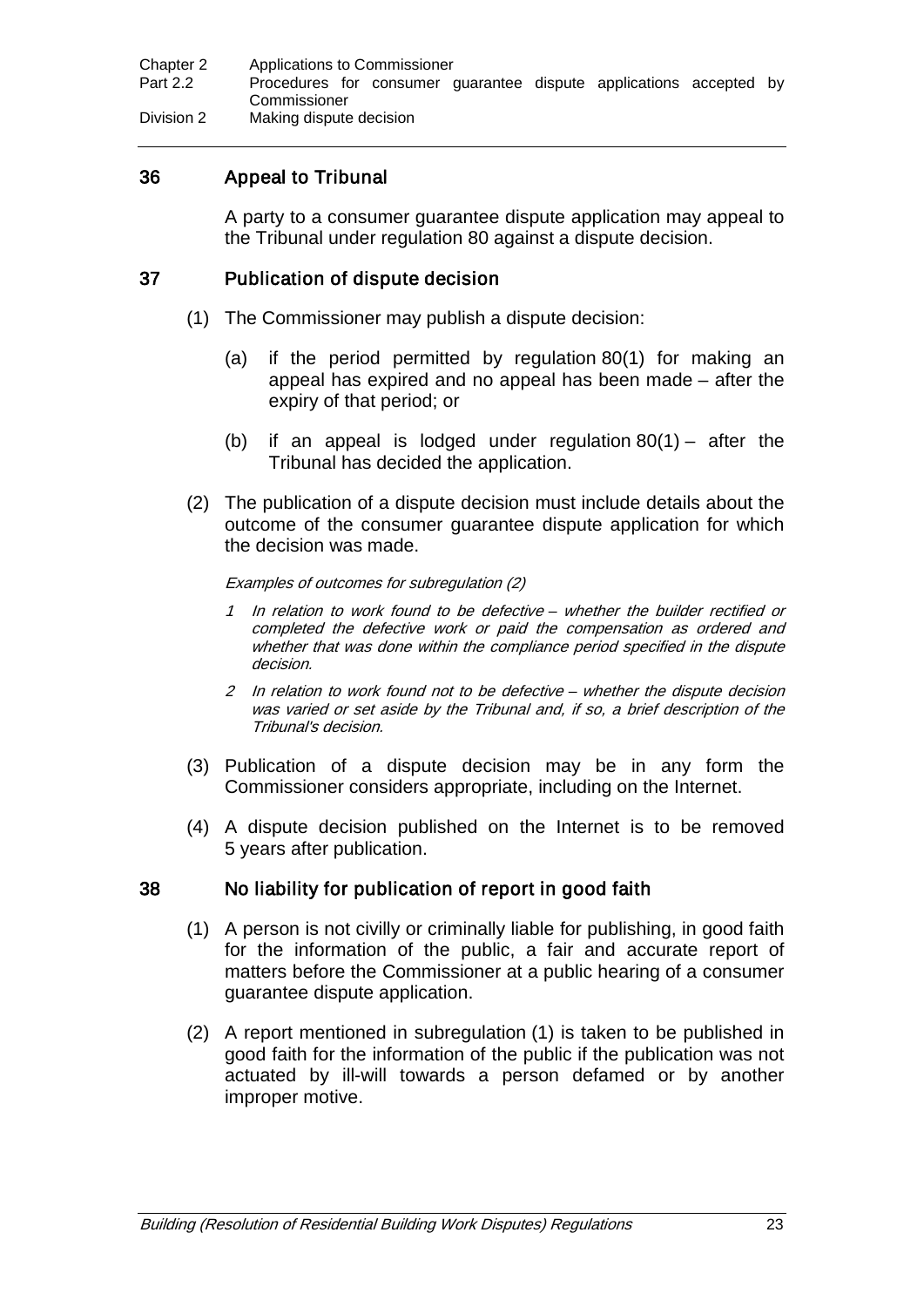## Part 2.3 Negotiated agreement process

## Division 1 Preliminary conference

## 39 Application of Division

This Division applies if one of the following circumstances applies:

- (a) the Commissioner has accepted a mediation or conciliation application under regulation 12;
- (b) both parties to a technical inspection application or consumer guarantee dispute application have agreed to participate in the negotiated agreement process.

## 40 Procedure for mediation or conciliation application

- (1) As soon as practicable after accepting a mediation or conciliation application, the Commissioner must give the respondent:
	- (a) a copy of the application; and
	- (b) a notice, in the approved form, that includes the following:
		- (i) a statement that the Commissioner has accepted the application;
		- (ii) a request as to whether the respondent agrees to participate in the negotiated agreement process;
		- (iii) a statement that if the respondent agrees to participate, the respondent must complete and return the relevant part of the form within 5 business days after receiving the notice;
		- (iv) information about the negotiated agreement process.
- (2) The Commissioner must give the applicant a copy of the notice given to the respondent.

## 41 Facilitating preliminary conference for any application

As soon as practicable after both parties to an application have agreed to participate in the negotiated agreement process, the Commissioner must:

- (a) decide who will be the convenor for the preliminary conference; and
- (b) fix a time and place for the conference; and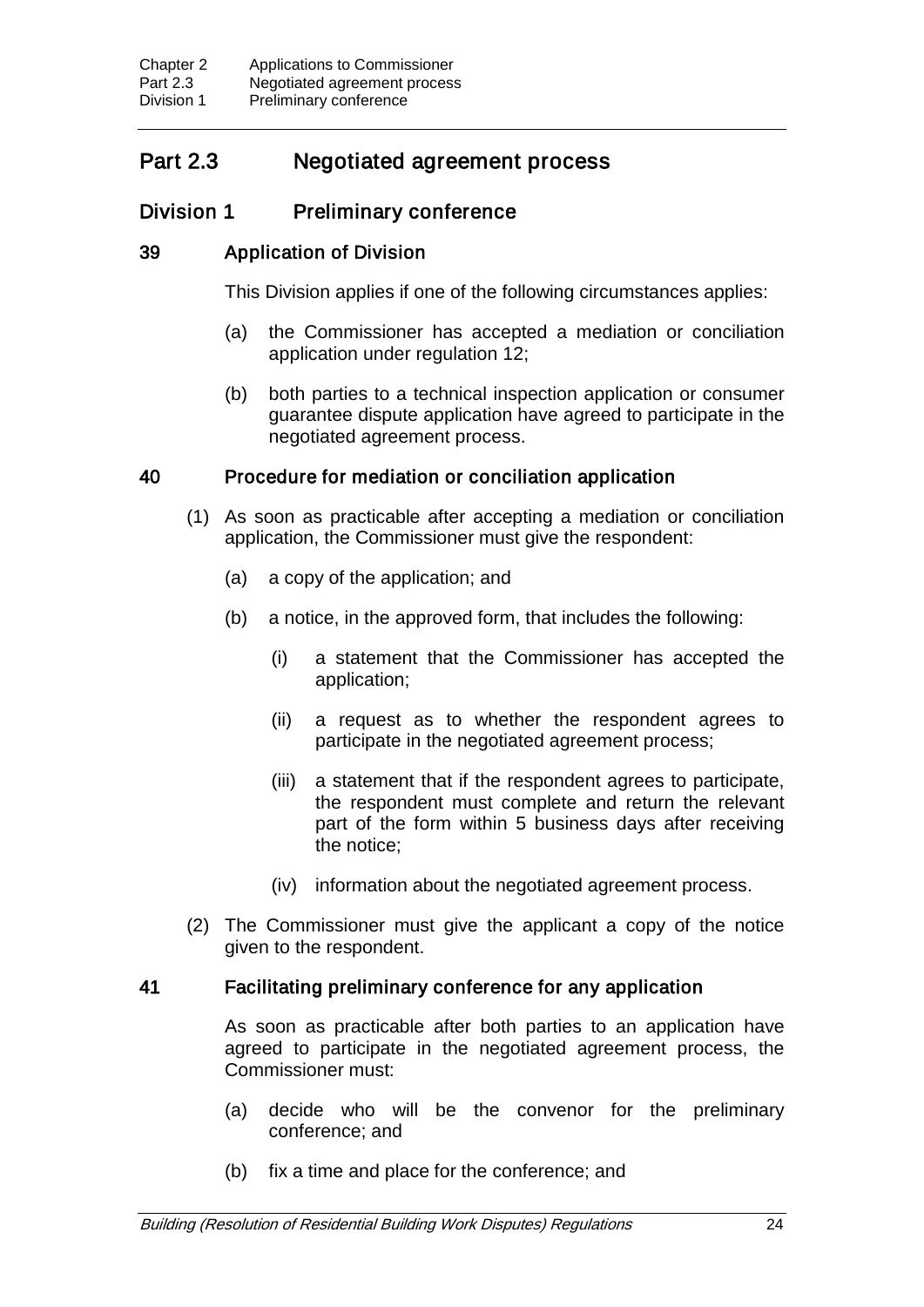- (c) give the parties a notice that includes the following information:
	- (i) the time and place at which the conference is to be held;
	- (ii) the matters mentioned in this Part about the purpose of, and attendance at, the conference;
	- (iii) all relevant information about the negotiated agreement process.

#### 42 Purpose of preliminary conference and role of convenor

- (1) The purpose of the preliminary conference is to enable the convenor of the conference to:
	- (a) give information to ensure the parties to the relevant application are fully aware of their rights and obligations under the Act; and
	- (b) encourage full and open communication between the parties about the matters in dispute between them; and
	- (c) encourage the parties to:
		- (i) reach agreement about the facts relevant to the matters in dispute; and
		- (ii) consider options for reaching agreement about the matters in dispute; and
	- (d) explain to the parties the different purposes of a mediation conference and conciliation conference; and
	- (e) with the agreement of the parties arrange for their attendance at a mediation conference or conciliation conference (unless the parties have reached agreement at the preliminary conference).
- (2) The convener may provide advice on the matters in dispute and suggest options for reaching agreement about those matters.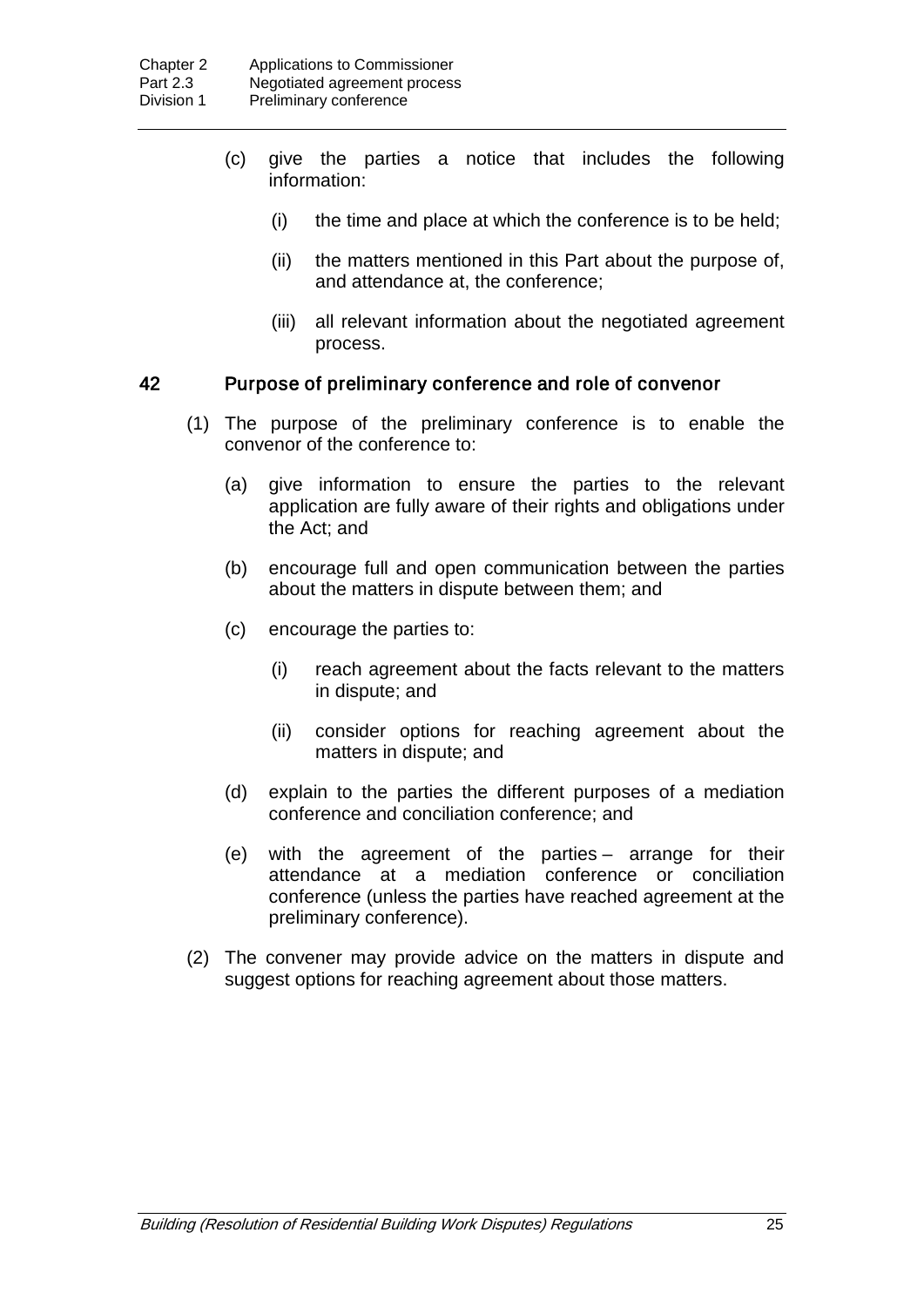## Division 2 Mediation conference and conciliation conference

#### 43 Facilitating mediation conference or conciliation conference

As soon as practicable after both parties to an application have agreed to participate in a mediation conference or conciliation conference, the Commissioner must:

- (a) decide who will be the convenor for the conference; and
- (b) fix a time and place for the conference; and
- (c) give the parties a notice that includes the following information:
	- (i) the time and place at which the conference is to be held;
	- (ii) the matters mentioned in this Part about the purpose of, and attendance at, the conference;
	- (iii) any other relevant information.

#### 44 Purpose of mediation conference and role of convenor

- (1) The purpose of a mediation conference is to provide for a process in which the parties to an application are able to:
	- (a) identify the matters in dispute; and
	- (b) develop options, consider alternatives, and attempt in good faith to reach an agreement.
- (2) In conducting the conference, the convenor must apply the principles of natural justice and, in particular, must:
	- (a) give each party every opportunity to be heard; and
	- (b) allow proper consideration by each party of any written statement submitted by the other party.
- (3) The convenor:
	- (a) acts only as a facilitator at the conference; and
	- (b) has no advisory role about the matter in dispute; and
	- (c) must not decide the matter in dispute.
- (4) However, the convenor may advise on, or decide, the process of mediation for resolution of the dispute.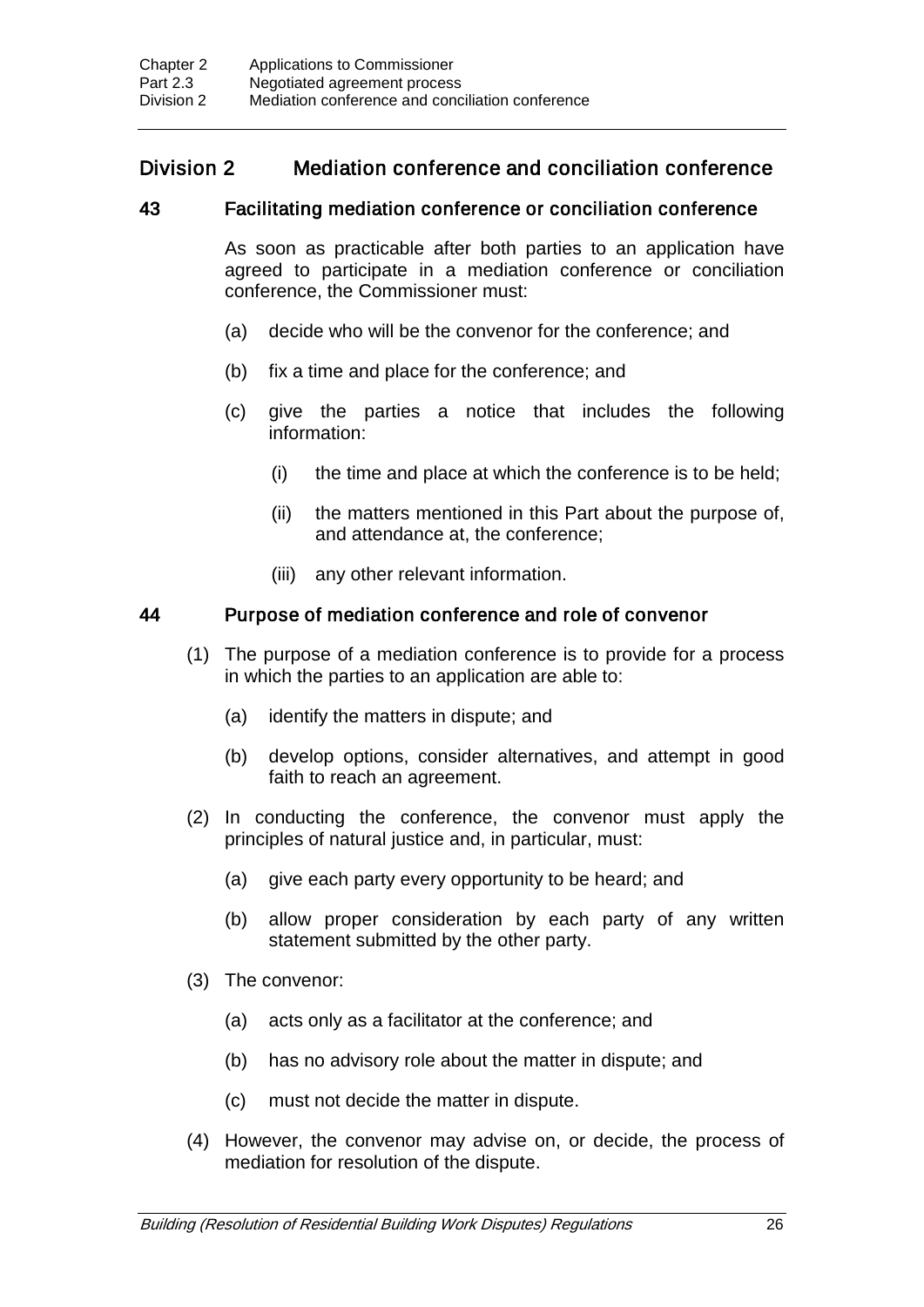## 45 Purpose of conciliation conference and role of convenor

- (1) The purpose of a conciliation conference is to enable the parties to an application, with the assistance of the convenor, to negotiate an agreement about the matters in dispute between the parties.
- (2) The convenor for the conference may give advice to the parties about possible options for resolving the matters in dispute.

## Division 3 General provisions

## 46 Convenor for conference

- (1) The *convenor* for a conference is one of the following persons:
	- (a) for a preliminary conference the Commissioner or a delegate of the Commissioner;
	- (b) for a mediation conference a person who has the relevant qualifications to conduct mediation;
	- (c) for a conciliation conference a person who has the relevant qualifications to conduct conciliation in relation to the matters in dispute.
- (2) The convenor for a conciliation conference must have knowledge of one or both of the following, as appropriate:
	- (a) the rights and obligations of the parties in relation to the matters in dispute;
	- (b) matters relevant to residential building work.
- (3) In relation to a consumer guarantee dispute application, the convenor for a mediation conference or conciliation conference must not take any further part in the proceeding for the application unless both parties agree.

## 47 Attendance at conference

- (1) The parties to an application in relation to which a conference is held must attend the conference.
- (2) A party that is a body corporate may be represented at the conference by an officer or employee of the body corporate.
- (3) A party attending the conference must not be represented by a legally qualified person unless:
	- (a) the other party agrees to the representation; or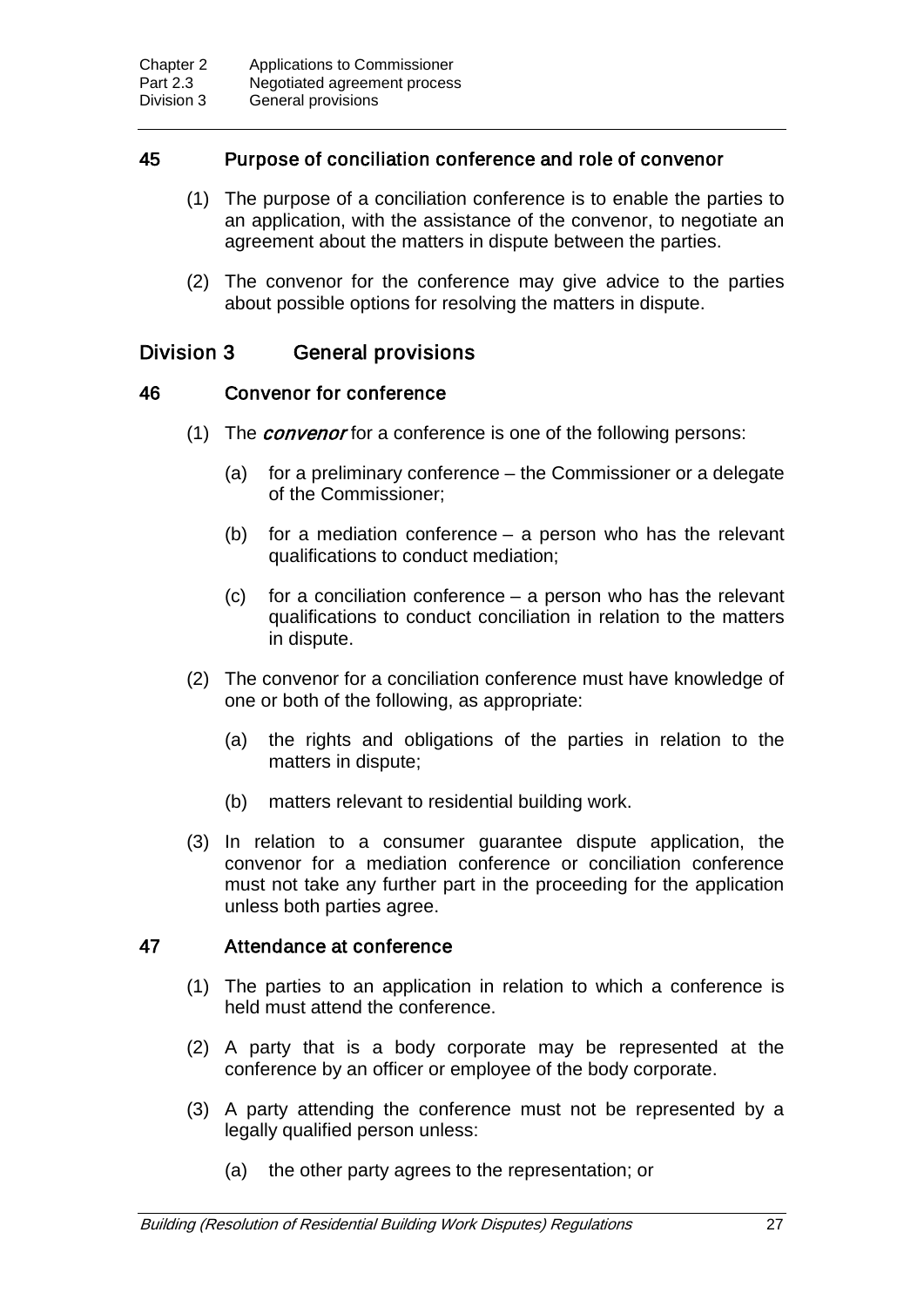- (b) the convenor is of the opinion that neither party will be disadvantaged by the representation.
- (4) A party may be represented by a person who is not legally qualified if:
	- (a) both parties have agreed to the representation and the convenor is satisfied:
		- (i) the representation will not unfairly disadvantage an unrepresented party; or
		- (ii) if the appropriate information or assistance (or both) can be given by the convenor to an unrepresented party – the unrepresented party will not be unfairly disadvantaged; or
	- (b) the convenor is satisfied the party is unable, without assistance, to make a proper contribution towards achieving the purpose of the conference.

## 48 Place for holding conference

- (1) Subject to subregulation (2), a conference may be held at any place the Commissioner considers appropriate.
- (2) Only a conciliation conference may be held at the location of the residential building work to which the application relates.

#### 49 Conference not open to public

A conference must not be open to the public.

## 50 Record of conference and outcomes

- (1) At a conference, the convenor must make a written record of the following matters in relation to the application:
	- (a) the parties;
	- (b) the matters in dispute;
	- (c) the outcome of the conference.
- (2) The record must not include any details of the discussions at the conference.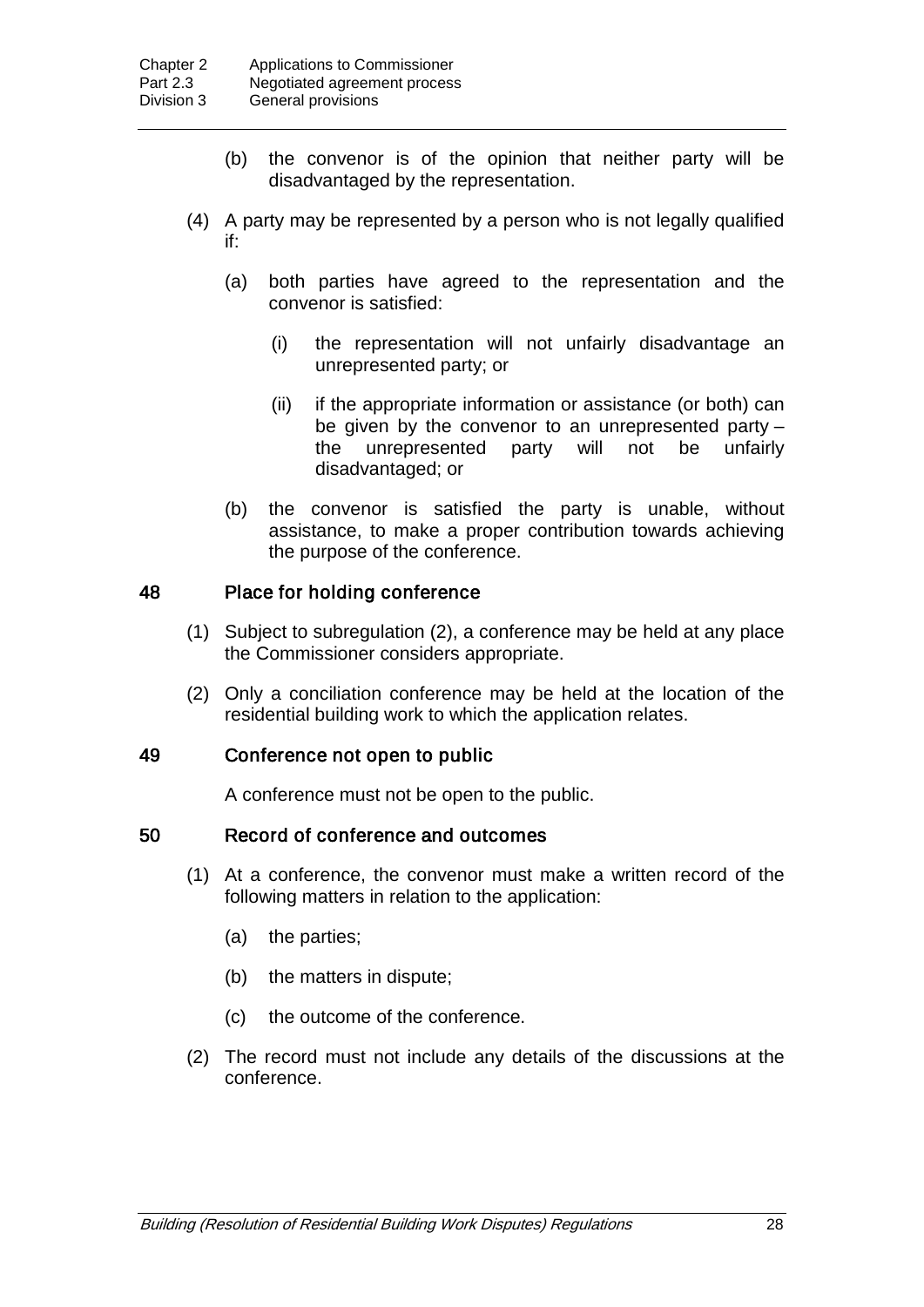- (3) If agreement is reached on any matter at the conference, the convenor must:
	- (a) make a written record of:
		- (i) the details of the agreement; and
		- (ii) the names of the parties; and
	- (b) have the record signed by the parties; and
	- (c) explain to the parties the effect of the agreement as mentioned in regulation 51.
- (4) If the parties do not reach agreement at a conference, the convenor must explain to the parties the procedures relevant to the application under regulation 52.

#### 51 Effect of agreement and related decision

- (1) An agreement recorded at a conference is binding on the parties.
- (2) If the convenor for the conference is the Commissioner, he or she may make a decision at the conference in accordance with the agreement (a *negotiated agreement decision*).
- (3) If the convenor for the conference is not the Commissioner, the convenor must give the Commissioner a copy of the agreement and the Commissioner may make a negotiated agreement decision in accordance with the agreement.
- (4) Chapter 4 applies in relation to the enforcement and contravention of a negotiated agreement decision as if the decision were a dispute decision.

#### 52 Effect if no agreement reached

- (1) If the parties to an application do not reach agreement at a conference, the convenor (if not the Commissioner) must give the Commissioner a notice of that fact and give a copy to each party.
- (2) If the conference is held for a mediation or conciliation application, or a technical inspection application made under regulation 15, the Commissioner:
	- (a) need take no further action in relation to the application; and
	- (b) must give the parties a notice to that effect.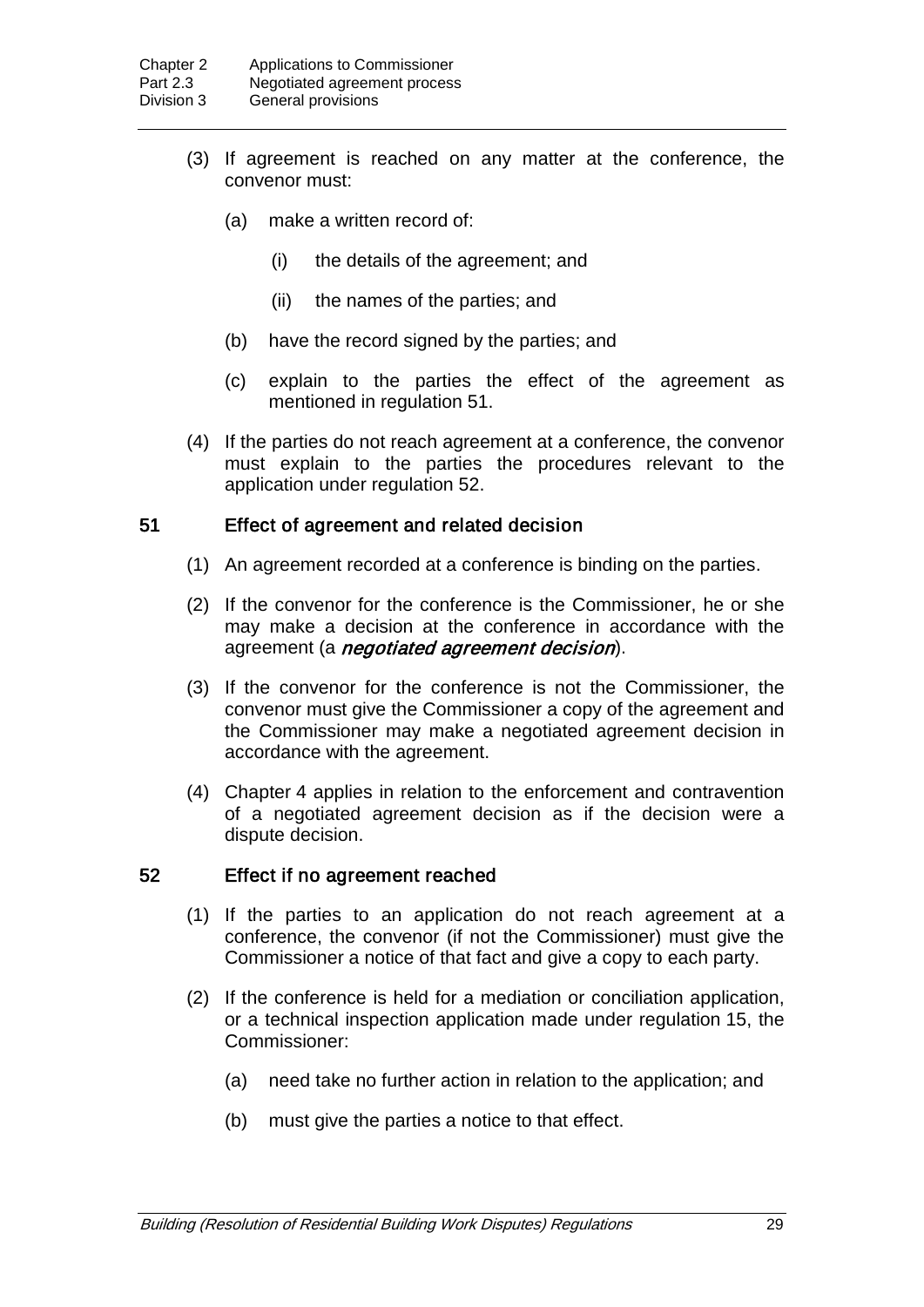- (3) The notice under subregulation (2) may include information about other processes that may be available to the parties for resolving the dispute.
- (4) If the conference is held for a consumer guarantee dispute application, the Commissioner must continue to deal with the application under Part 2.2.

## 53 Restriction on evidence

Evidence of anything said or done in the course of a conference is inadmissible in a proceeding under these Regulations or before a court, except with the consent of all parties to the proceeding.

#### 54 Confidentiality

The convenor for a conference must not disclose to another person (including the Commissioner) information obtained in the course of the conference, except with the consent of all parties to the conference or in the course of the convenor's duties under these Regulations.

Maximum penalty: 100 penalty units.

## Part 2.4 Technical inspection and technical report

## Division 1 Appointment of qualified person and technical inspection

#### 55 Appointment of qualified person

- (1) This regulation applies if:
	- (a) the Commissioner decides to accept a technical inspection application under regulation 16; or
	- (b) at any stage of a proceeding for a consumer guarantee dispute application a party to the application has made a technical inspection application.
- (2) The Commissioner must, as soon as practicable:
	- (a) appoint an individual (a *qualified person*), as mentioned in section 54FB(4) of the Act, to conduct a technical inspection and give a report relating to the alleged defective work specified in the relevant application; and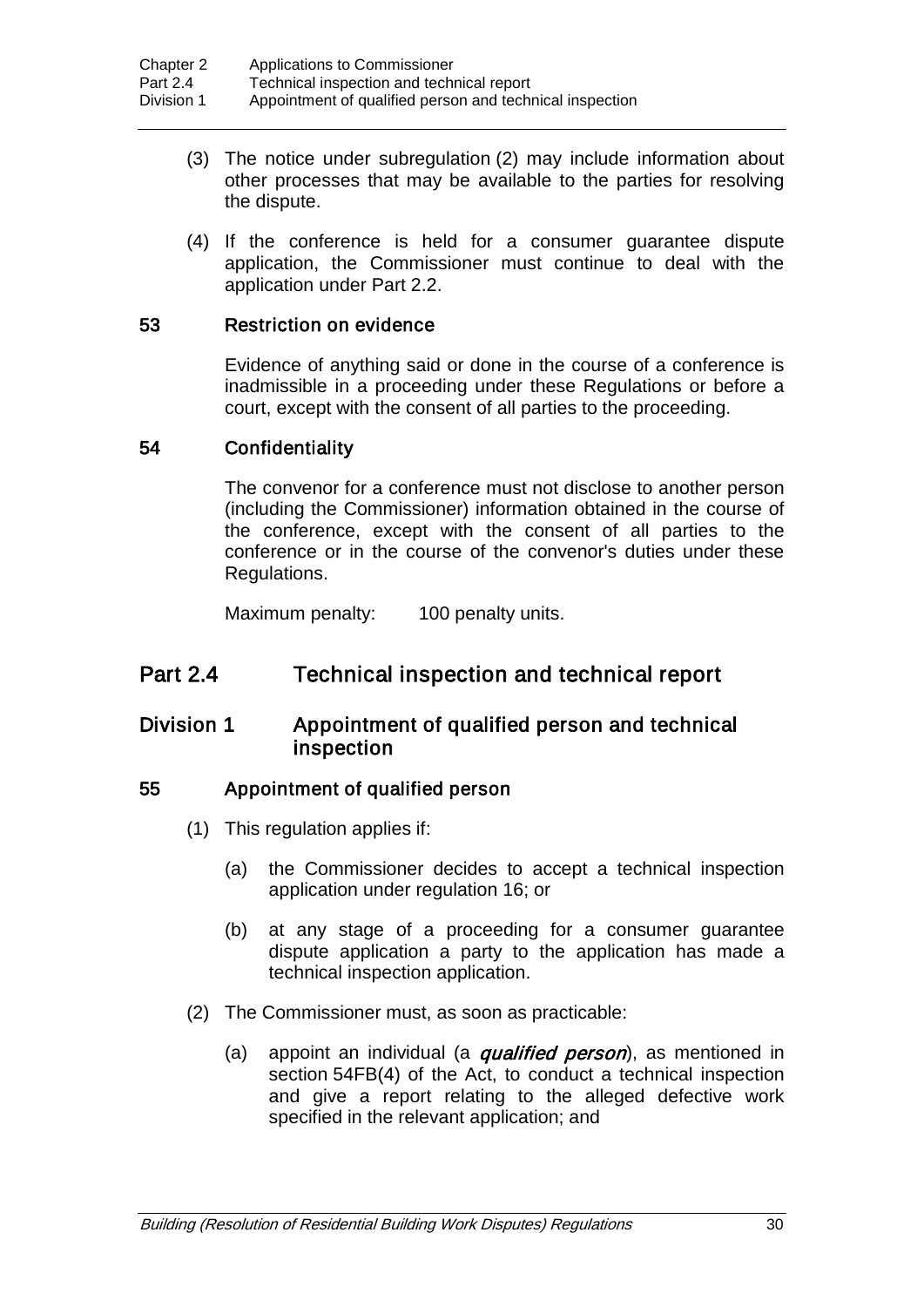- (b) give the parties to the relevant application a notice of the appointment and the name and contact details of the qualified person.
- (3) The Commissioner must ensure that the individual appointed as the qualified person has the relevant qualifications and expertise to conduct the technical inspection.
- (4) The appointment of a qualified person must specify:
	- (a) the alleged defective work the person is appointed to inspect; and
	- (b) the functions and powers of the qualified person.

## 56 Entry to conduct technical inspection and presence of parties

- (1) For obtaining entry to the residential building to conduct a technical inspection of the alleged defective work, the qualified person must make all reasonable efforts to:
	- (a) arrange with the current owner of the building a suitable time for the inspection; and
	- (b) give the builder who carried out the alleged defective work, or a person nominated by the builder, reasonable notice before conducting the inspection.
- (2) The qualified person must also give the following persons the opportunity to be present during the technical inspection:
	- (a) the current owner;
	- (b) the builder or a person nominated by the builder.

## 57 Conducting technical inspection

- (1) In conducting a technical inspection, the qualified person may take any action that is reasonably required to properly assess the alleged defective work, including any of the following:
	- (a) subject to regulation 56 enter the residential building and the land on which the building is situated;
	- (b) take photographs and make video recordings, sketches and other records;
	- (c) take samples of anything on, or in connection with, the building for analysis or testing;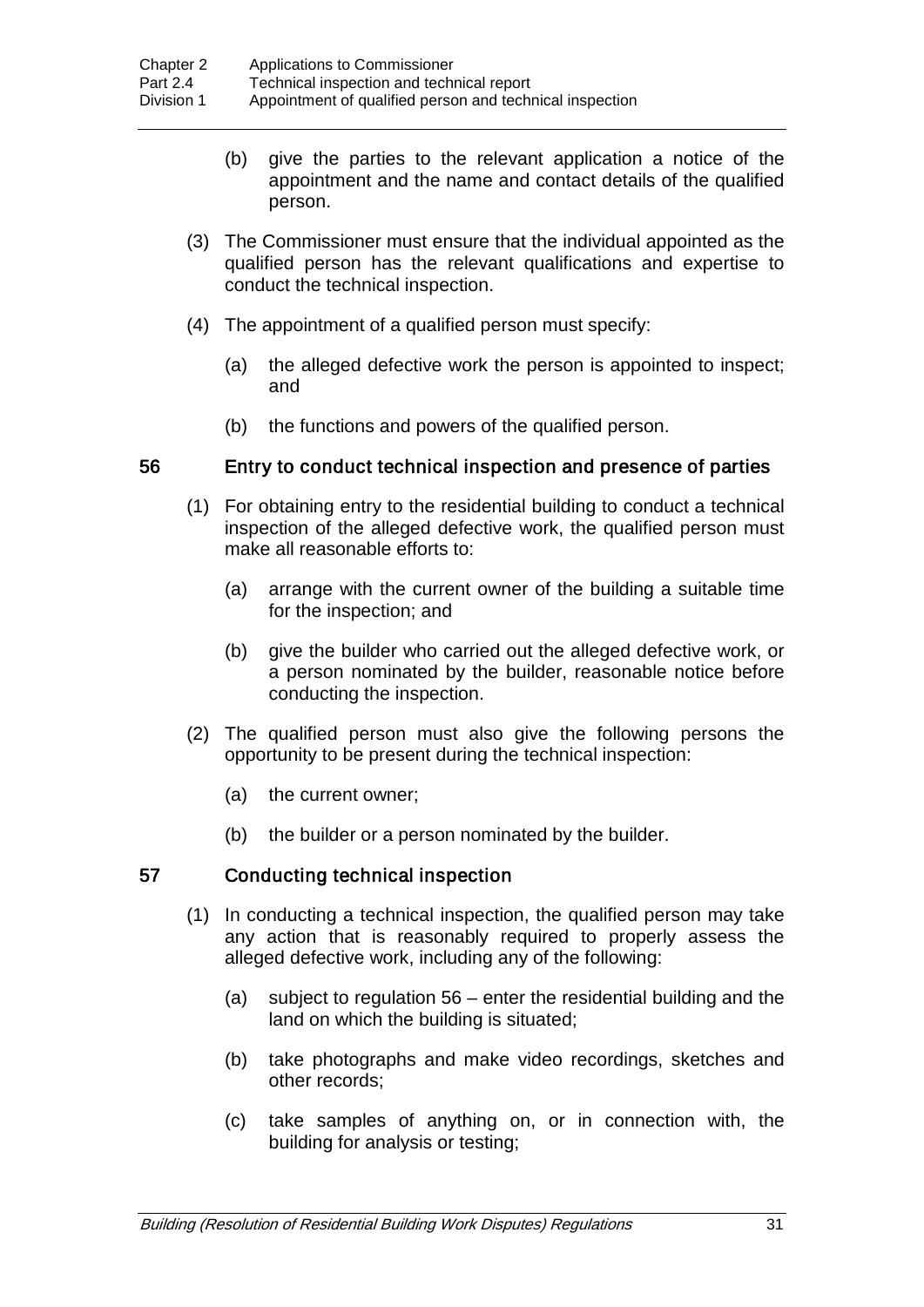- (d) with the written agreement of the applicant in the relevant application – conduct tests that may have a significant impact on the building or land (for example, by demolishing, opening or cutting into the building).
- (2) The agreement mentioned in subregulation (1)(d) must also include an agreement that the applicant in the relevant application will pay for any costs associated with conducting the tests.
- (3) If, at the time the qualified person is conducting the technical inspection, either party to the relevant application is at the residential building or on the land where the residential building is situated, the qualified person may:
	- (a) ask questions of the party; and
	- (b) request the party for assistance in conducting the inspection.
- (4) The qualified person must take into account whether the alleged defective work has been carried out in compliance with the Act, the Building Regulations and any standards or guidelines relevant to the work.
- (5) The qualified person must:
	- (a) confine the technical inspection to the alleged defective work; and
	- (b) act impartially in conducting the inspection.

## 58 Additional defective work found during technical inspection

- (1) This regulation applies if, when conducting the technical inspection, the qualified person becomes aware of residential building work:
	- (a) that is defective; and
	- (b) that was carried out by the same builder; and
	- (c) that is not specified in the relevant application as alleged defective work.
- (2) The qualified person must give a notice, in the approved form, to the Commissioner and the parties to the relevant application.
- (3) The party who made the relevant application may, within 5 business days after being given the notice by the qualified person:
	- (a) in the approved form, amend the relevant application to include the work as additional alleged defective work; and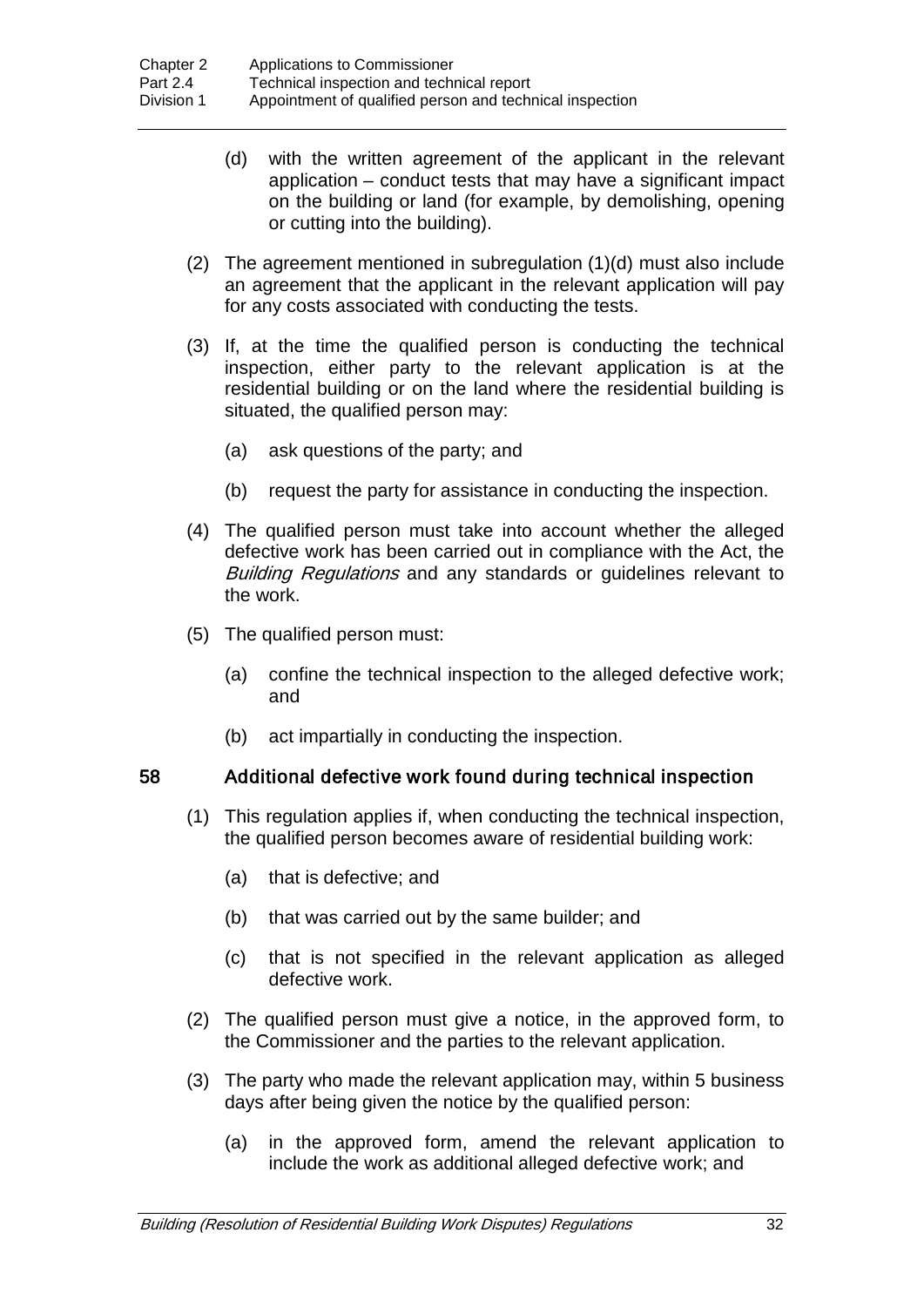- (b) give the notice to the Commissioner and a copy to the qualified person and the other party.
- (4) After receiving the copy of the notice, the qualified person may conduct a technical inspection of the additional alleged defective work.
- (5) If the relevant application was made in a proceeding for a consumer guarantee dispute application, either party:
	- (a) may give the Commissioner further submissions or information relevant to the additional alleged defective work; and
	- (b) if a party does so must give copies to the other party.

#### 59 Obtaining additional expert investigation and report

- (1) This regulation applies if the qualified person forms the opinion that the nature of particular alleged defective work requires investigation and a report by a person with particular technical expertise.
- (2) The qualified person must give a notice of that fact, in the approved form, to the Commissioner and the parties to the relevant application.
- (3) Either party may, at the party's own cost, engage a person with the relevant technical expertise to investigate the alleged defective work and give the other party a report about the work.
- (4) A party who engages a person under subregulation (3) must give notice of that fact, in the approved form, to the Commissioner and the other party.

#### 60 Notice to building certifier

- (1) This regulation applies if the qualified person considers the builder has carried out the alleged defective work in contravention of the Act, the **Building Regulations** or any standards or guidelines relevant to the work.
- (2) The qualified person must, as soon as practicable, notify the building certifier for the work:
	- (a) of the details of the contravention; and
	- (b) that the contravention will be specified in a technical report given to the Commissioner.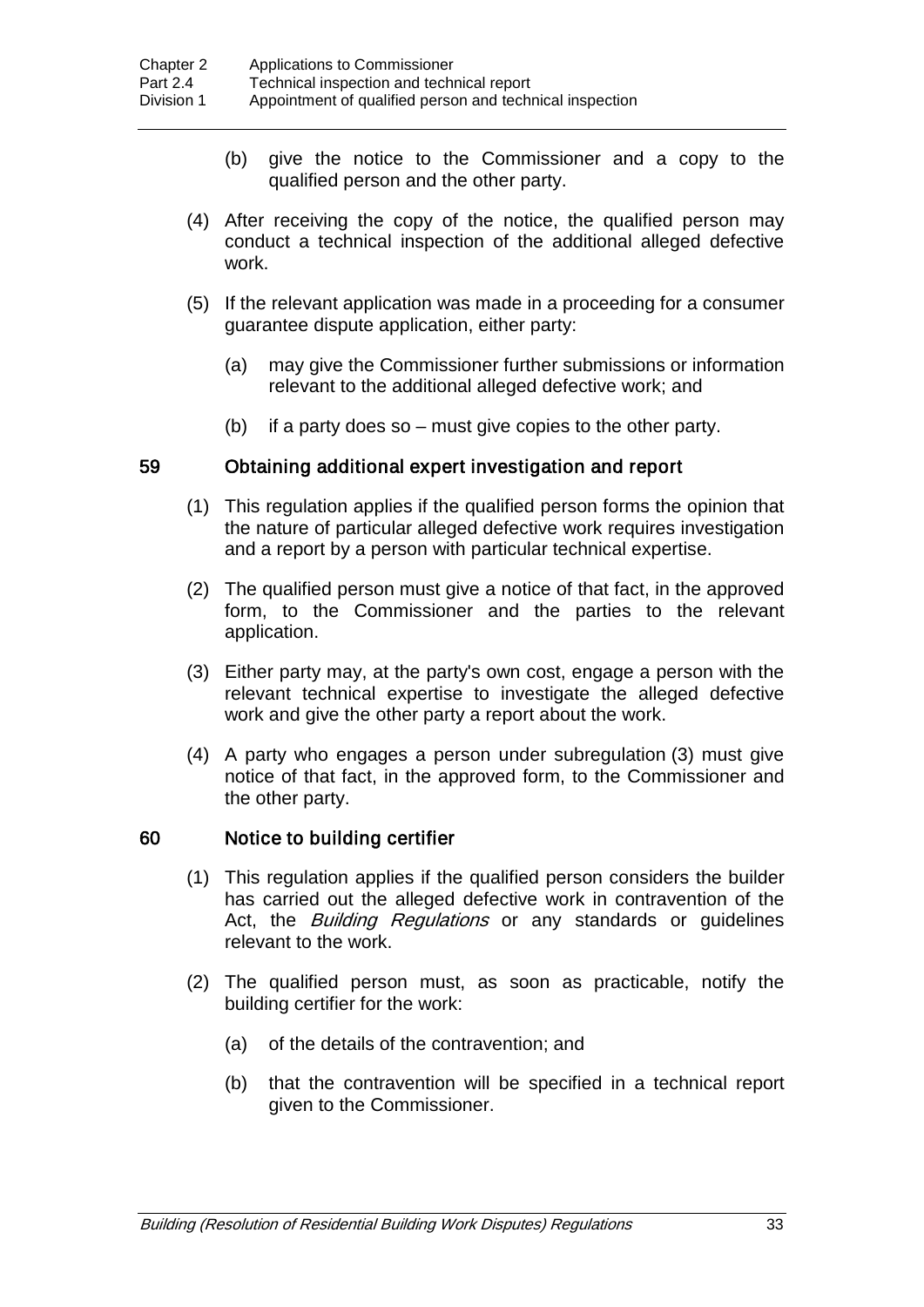## 61 Offences relating to technical inspection

- (1) A person must not, without reasonable excuse:
	- (a) prevent a qualified person from carrying out a technical inspection; or
	- (b) obstruct a qualified person when conducting an inspection; or
	- (c) fail to answer a question asked by a qualified person in relation to an inspection; or
	- (d) fail to provide assistance to a qualified person during an inspection when requested to do so.

Maximum penalty: 100 penalty units.

(2) In this regulation:

obstruct includes resist and hinder.

## Division 2 Technical report by qualified person

#### 62 Giving technical report to Commissioner

- (1) As soon as practicable after completing the technical inspection, the qualified person must prepare the technical report and give it to the Commissioner.
- (2) The technical report must be in writing and must specify:
	- (a) whether the qualified person is of the opinion that any or all of the alleged defective work is defective; or
	- (b) whether the qualified person is unable to form such an opinion.
- (3) If the qualified person forms the opinion that any or all of the alleged defective work is defective, the qualified person must include in the report:
	- (a) details of the defective work; and
	- (b) recommendations about how the defective work can be rectified.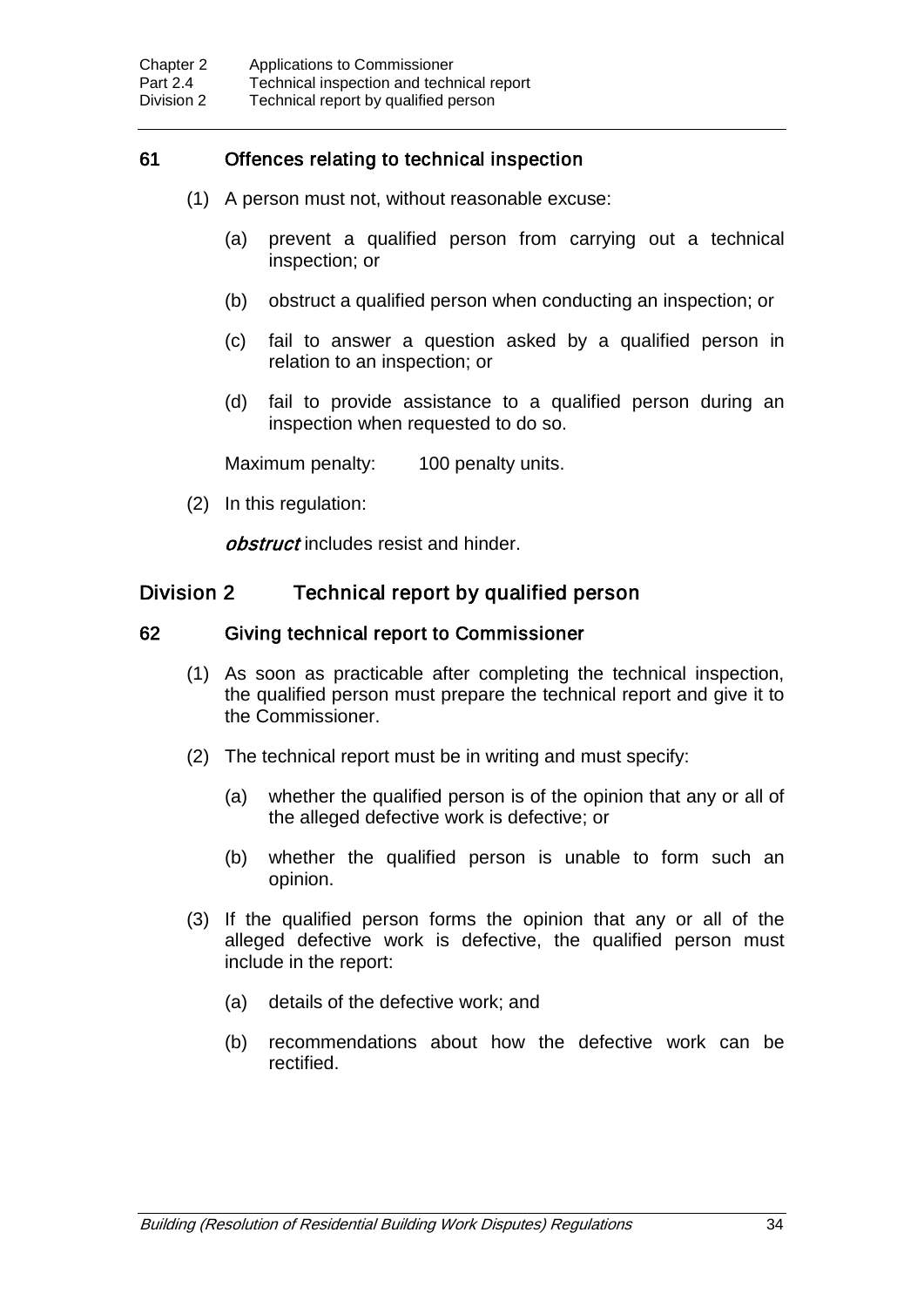- (4) If the qualified person considers the builder has contravened the Act, the *Building Regulations* or any standards or guidelines relevant to the work, the qualified person must include in the technical report:
	- (a) a statement of the opinion; and
	- (b) the facts on which the opinion is based; and
	- (c) confirmation that the qualified person has notified the building certifier under regulation 60.
- (5) If the applicant in the relevant application did not agree to a test mentioned in regulation 69(1)(d), and the qualified person considers the test was necessary to finalise the technical report, the qualified person:
	- (a) must specify that fact in the report; and
	- (b) if relevant may specify there is inadequate evidence from the visual inspection to reach a conclusion about whether the alleged defective work is actually defective.

#### 63 Giving technical report and notice to parties

As soon as practicable after being given a technical report for a relevant application, the Commissioner must consider the report and give the parties to the application:

- (a) a copy of the report; and
- (b) a notice of the Commissioner's opinion in relation to the report and the procedures relevant to the application as specified in regulation 64 or 65.

#### 64 Technical inspection application other than for consumer guarantee dispute application

- (1) This regulation applies if the technical report is given in relation to a technical inspection application made under regulation 15.
- (2) If the report does not identify any defective work as alleged in the application, the Commissioner:
	- (a) need take no further action in relation to the application; and
	- (b) must give the parties a notice to that effect.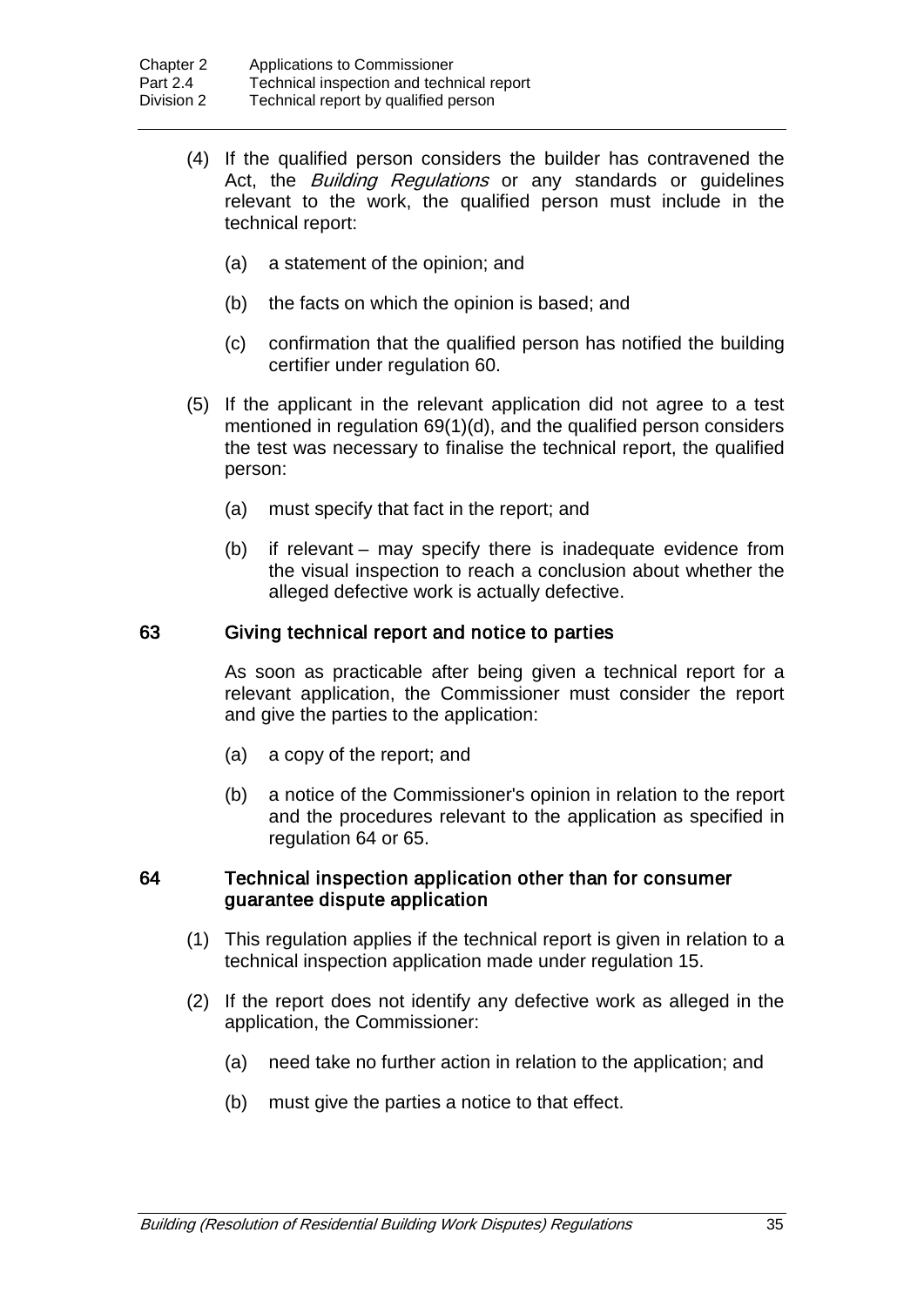- (3) If the report identifies defective work:
	- (a) the builder who carried out the defective work may rectify the work in a way that is recommended in the report; or
	- (b) the parties may agree to participate in the negotiated agreement process; or
	- (c) if the defective work can be the subject of a consumer guarantee dispute – the current owner in relation to the work may make a consumer guarantee dispute application; or
	- (d) if paragraphs (a) to (c) do not apply the current owner in relation to the work may seek a remedy under another law in force in the Territory.

#### 65 Technical inspection application made for consumer guarantee dispute application

- (1) This regulation applies if the technical report is given in relation to a consumer guarantee dispute application.
- (2) The Commissioner may dismiss the application under Part 2.2, Division 2 only if:
	- (a) the report does not identify any defective work as alleged in the application; and
	- (b) the application does not also allege another contravention of the consumer guarantees (for example, non-completion of work).

## Part 2.5 General procedures for all applications

#### 66 Lodgment and fees

- (1) Any application or other document required to be made or given to the Commissioner must be lodged at an office of the Commissioner.
- (2) An application or document may be lodged:
	- (a) personally or by post; or
	- (b) by another method acceptable to the Commissioner.
- (3) Schedule 1 prescribes the fee payable for making an application mentioned in the Schedule.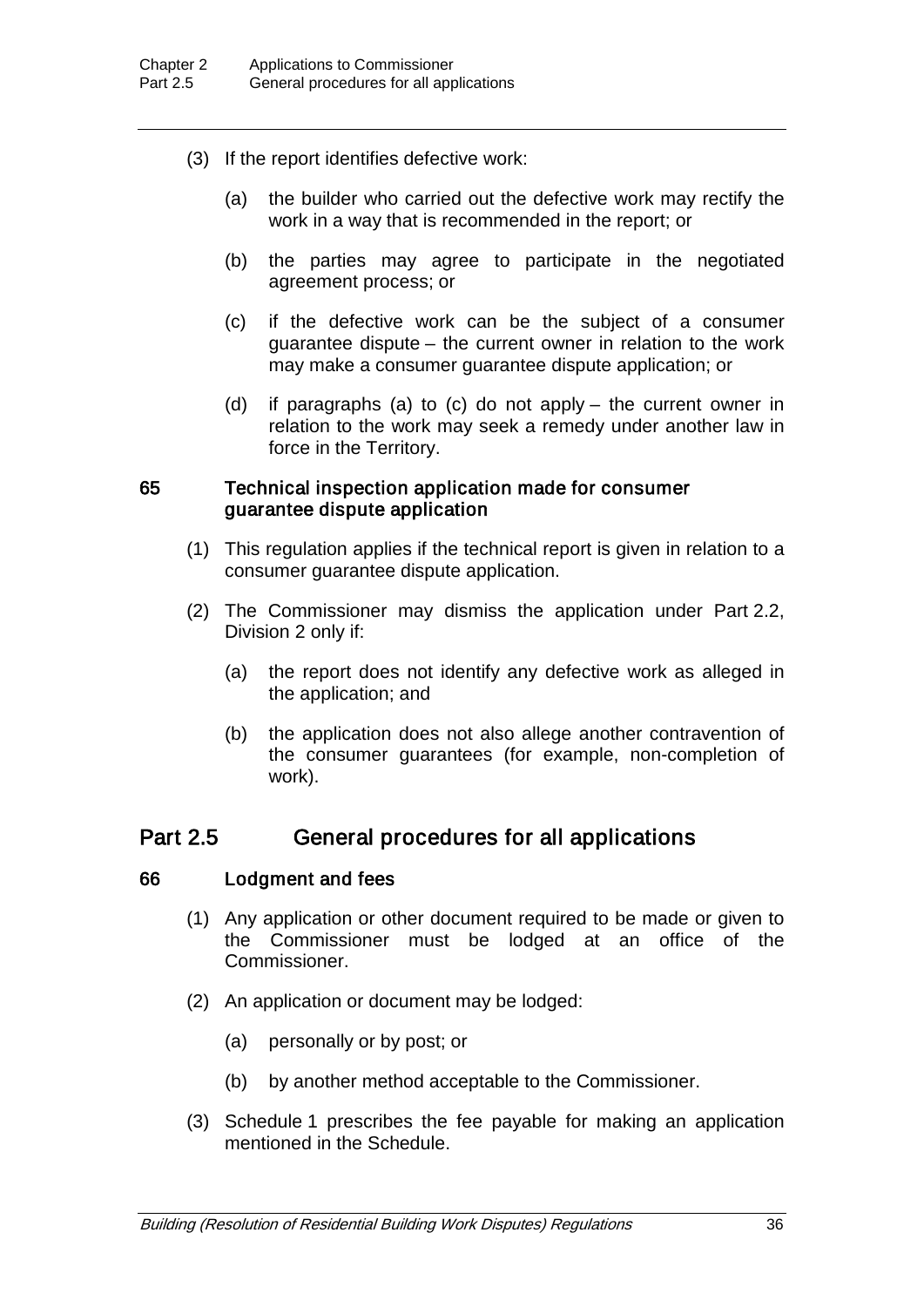## 67 General conduct of proceeding

- (1) The Commissioner may conduct any part of a proceeding at the time and in the place the Commissioner considers appropriate in the circumstances.
- (2) Subject to section 54FD of the Act and these Regulations, the Commissioner may decide the procedure to be followed in a proceeding and may give directions and do all things the Commissioner considers necessary or expedient in the proceeding.

#### 68 Representation of party

- (1) A party to an application is not entitled to be represented by a legally qualified person unless:
	- (a) the other party agrees to the representation; or
	- (b) the Commissioner is of the opinion that neither party will be disadvantaged by the representation.
- (2) A party that is a body corporate may be represented by an officer or employee of the body corporate.
- (3) A party may be represented by a person who is not legally qualified if:
	- (a) both parties have agreed to the representation and the convenor is satisfied:
		- (i) the representation will not unfairly disadvantage an unrepresented party; or
		- (ii) if the appropriate information or assistance (or both) can be given by the Commissioner to an unrepresented party – the unrepresented party will not be unfairly disadvantaged; or
	- (b) the Commissioner is satisfied the party is unable, without assistance, to make a proper contribution towards achieving the purpose of the conference.

#### 69 Power to amend where defect or error in form

- (1) A document given to a party by the Commissioner is not invalid because of a defect or error in its form alone.
- (2) The Commissioner may amend a document to correct a defect or error in its form.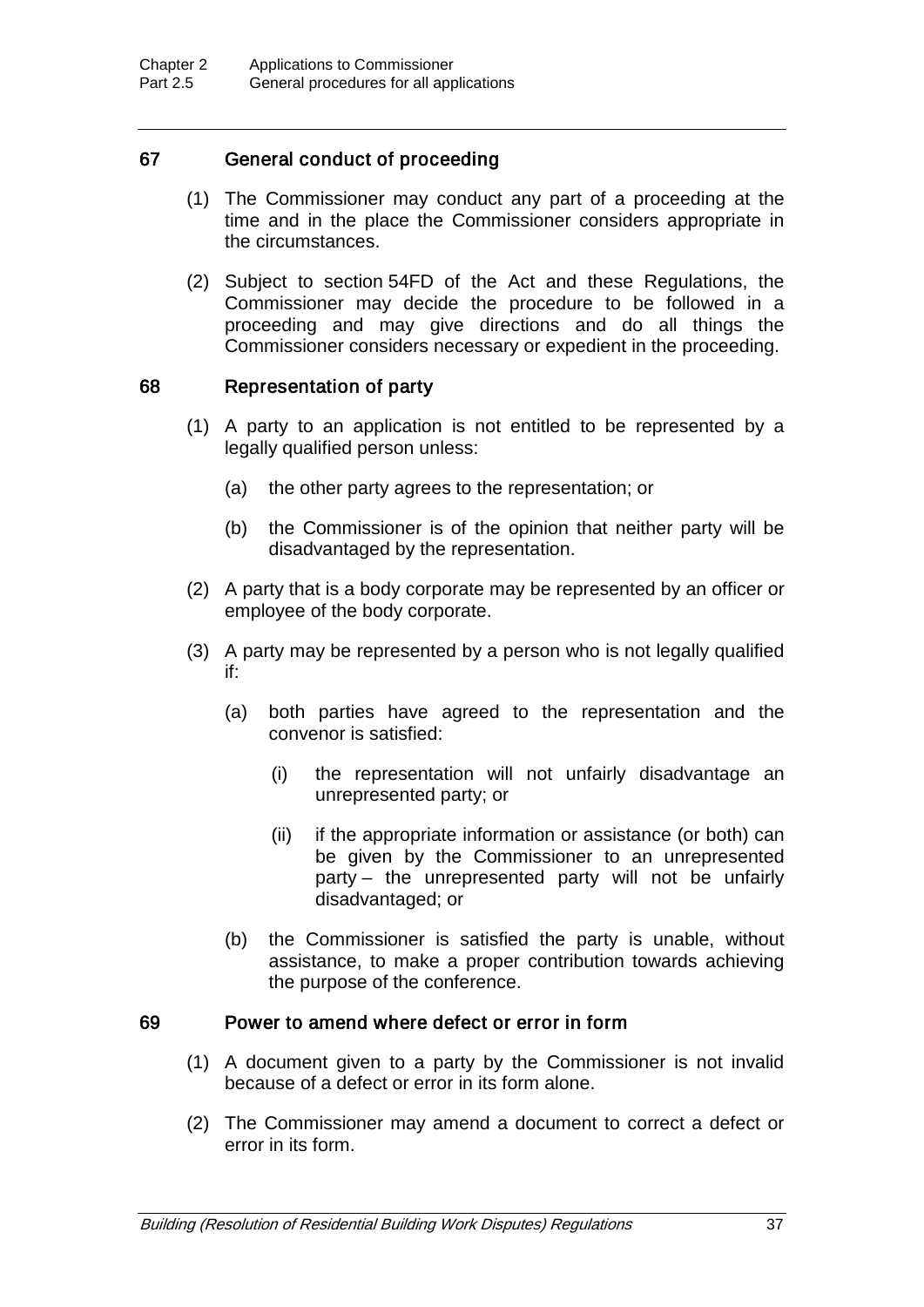## 70 Effect of non-compliance with procedures

A failure to comply with the procedures specified in these Regulations is an irregularity and does not nullify:

- (a) a proceeding; or
- (b) a step taken, document used or order made in a proceeding.

## 71 Withdrawal of application

An application may be withdrawn by the applicant at any time during the proceeding.

#### 72 Costs

- (1) Subject to this regulation, a party to a proceeding must bear that party's own costs in the proceeding.
- (2) The Commissioner may require a party to pay the other party's reasonable administrative disbursements in connection with the proceeding (for example, photocopying costs).
- (3) In addition, if the circumstances warrant it, the Commissioner may direct a party to pay the reasonable costs of the other party incurred in relation to any of the following:
	- (a) a technical inspection and technical report;
	- (b) an investigation and report of an expert mentioned in regulation 59.

#### 73 Contempt

A person must not:

- (a) threaten, intimidate or insult the Commissioner in the performance of the functions or exercise of the powers of the office under these Regulations; or
- (b) interrupt, obstruct or hinder a proceeding; or
- (c) create a disturbance, or take part in creating or continuing a disturbance, in or near a place where the Commissioner is conducting a proceeding.

Maximum penalty: 100 penalty units.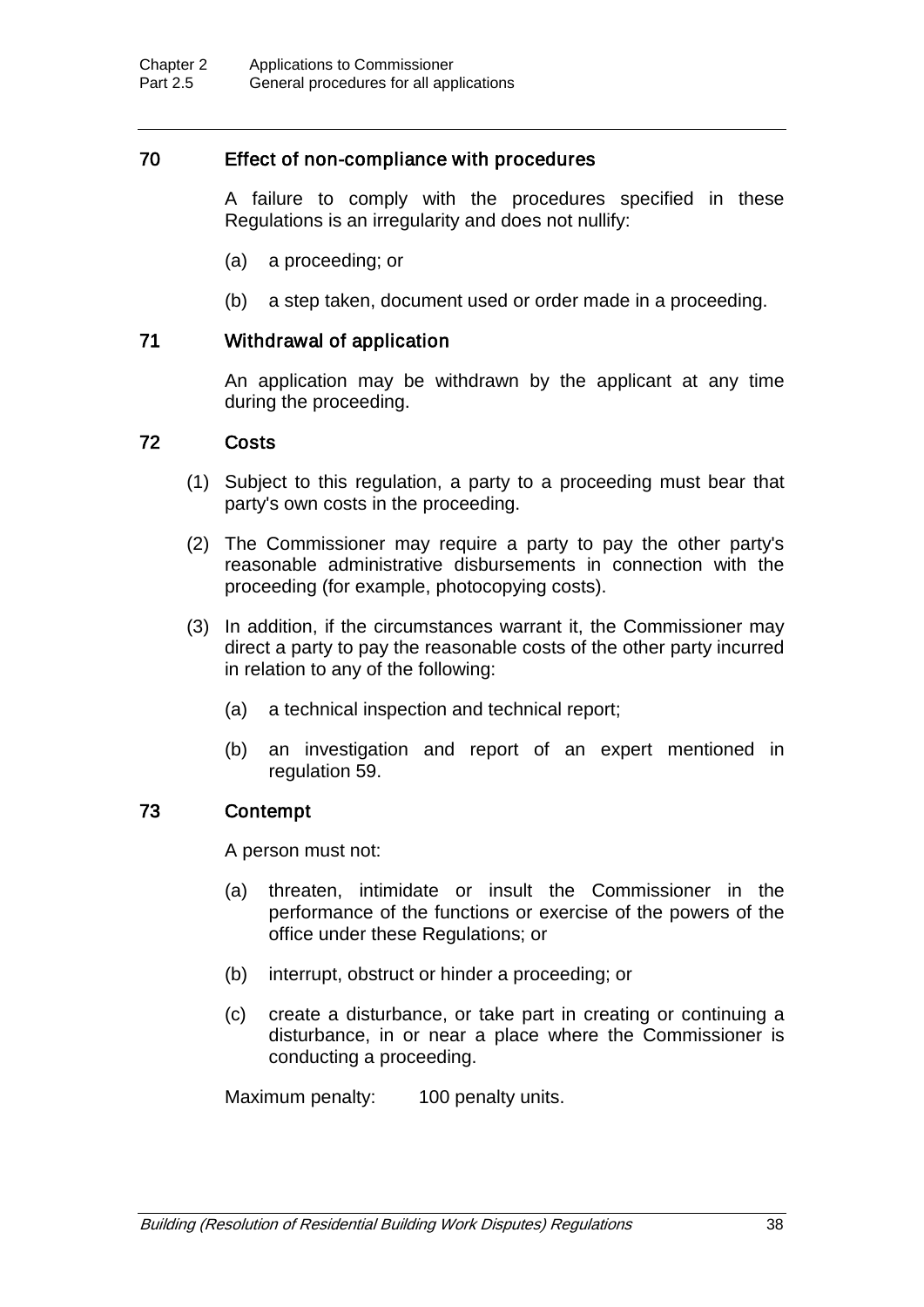## Chapter 3 Proceedings before Tribunal

## Part 3.1 Reviews of Commissioner's decisions

#### 74 Reviewable decision and affected person

- (1) A reviewable decision is a decision mentioned in Schedule 2.
- (2) An *affected person*, for a reviewable decision, is a person mentioned in Schedule 2 for the decision.

#### 75 Review notice

- (1) A review notice, for a reviewable decision, is a notice specifying the following:
	- (a) the decision and the reasons for it;
	- (b) that the affected person may apply to the Tribunal for a review of the merits of the decision;
	- (c) the period allowed for applying for the review;
	- (d) how to apply for the review.
- (2) The validity of a reviewable decision is not affected by a failure to give a review notice to the affected person for the decision.

#### 76 Application for review

- (1) An affected person for a reviewable decision may apply to the Tribunal for a review of the merits of the decision.
- (2) The application must be made within 20 business days after the affected person is given a review notice for the decision.

#### 77 Operation and implementation of decision pending review

- (1) An application for the review of a reviewable decision does not affect the operation or implementation of the decision.
- (2) However, the Tribunal may make an order staying or otherwise affecting the operation or implementation of so much of the decision as the Tribunal considers appropriate.
- (3) The order is subject to the conditions it specifies.
- (4) The order has effect for the period it specifies or, if no period is specified, until the Tribunal decides the application.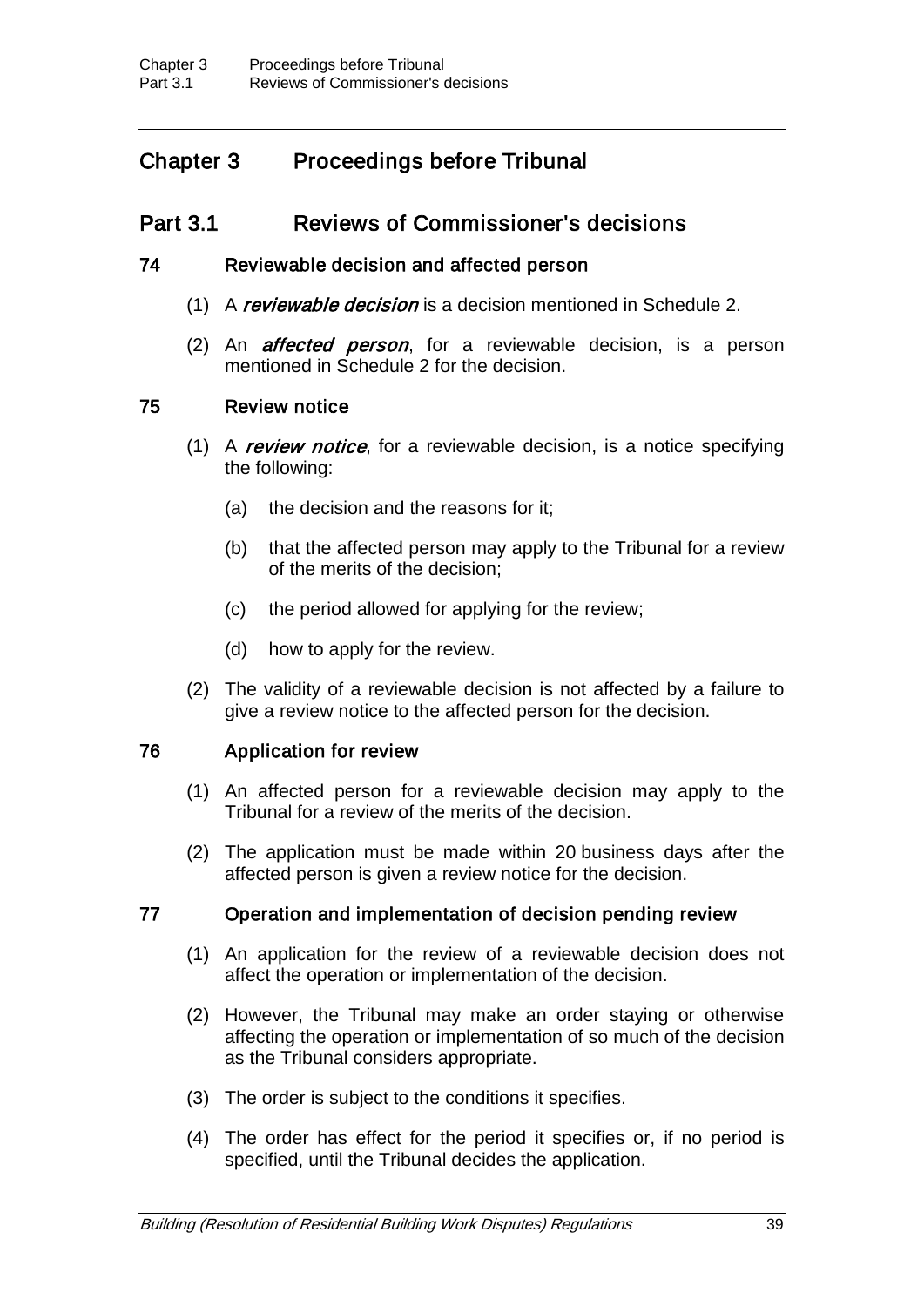## 78 Review procedure

- (1) The Tribunal is to review a reviewable decision on the information and evidence considered by the Commissioner.
- (2) However, the Tribunal may consider additional information and evidence if satisfied there were special reasons that prevented it being given to the Commissioner.

## 79 Decision on review

- (1) In deciding an application, the Tribunal may:
	- (a) confirm the reviewable decision; or
	- (b) set aside the reviewable decision and replace it with its own decision; or
	- (c) set aside the reviewable decision and refer the matter back to the Commissioner for reconsideration.
- (2) In referring the matter to the Commissioner, the Tribunal may give the directions it considers appropriate for the reconsideration of the matter.
- (3) The Tribunal may make the incidental orders it considers appropriate to give effect to its decision.
- (4) The Tribunal must give reasons for its decision.

## Part 3.2 Appeals against dispute decisions

## 80 Lodging appeal and providing copies

- (1) A party to a consumer guarantee dispute application who appeals against a dispute decision must lodge the appeal with the Tribunal within 20 business days after the party is given notice of the decision.
- (2) The appeal must:
	- (a) be in a form approved by the Tribunal; and
	- (b) attach a copy of the notice of the dispute decision and the reasons for the decision; and
	- (c) state fully the grounds on which the appeal is made.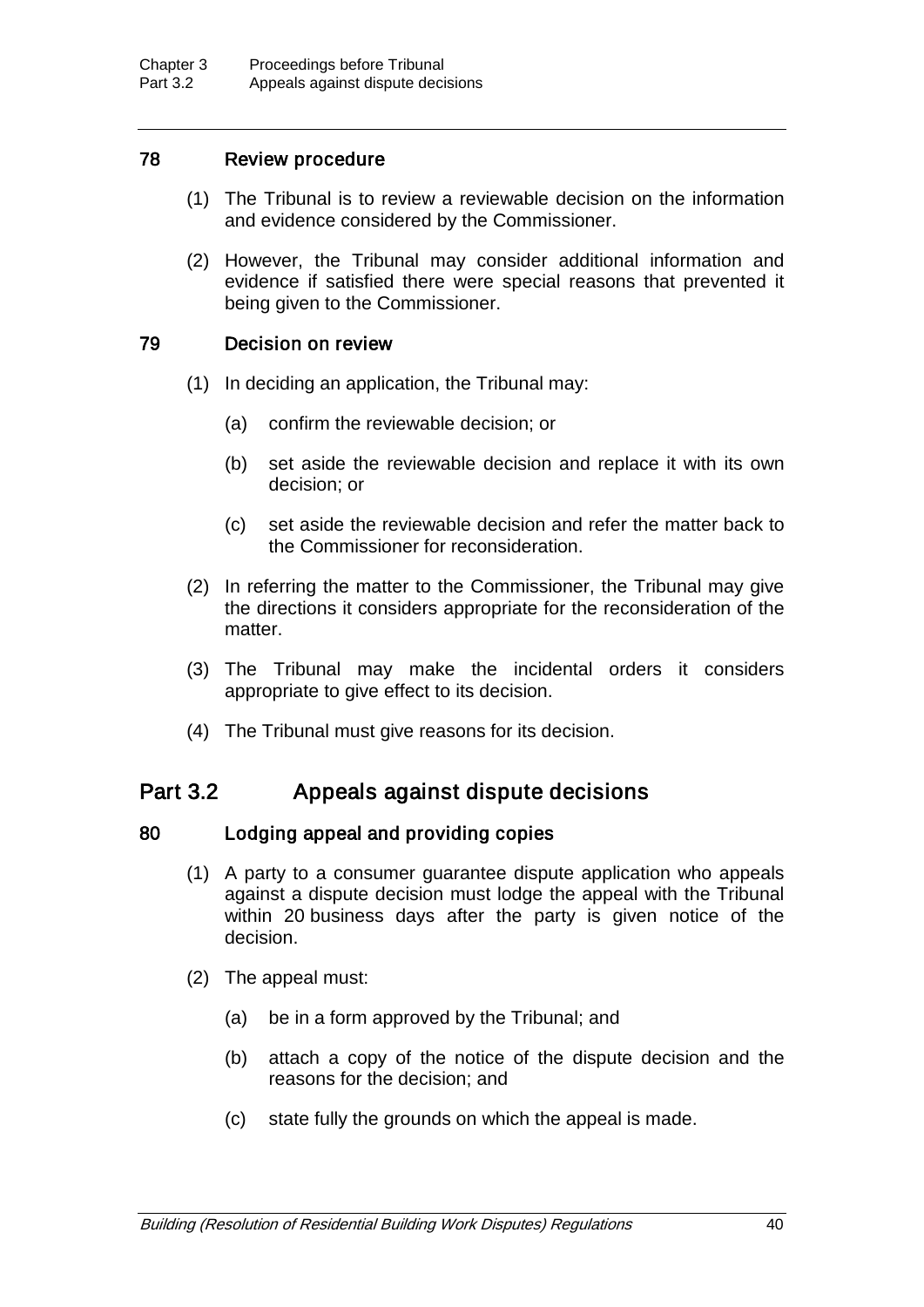- (3) The appellant must give a copy of the appeal to:
	- (a) the other party affected by the dispute decision; and
	- (b) the Commissioner.

### 81 Operation and implementation of decision pending appeal

- (1) The lodgment of the appeal does not affect the operation or implementation of the dispute decision.
- (2) However, the Tribunal may make an order staying or otherwise affecting the operation or implementation of so much of the dispute decision as the Tribunal considers appropriate.
- (3) The order is subject to the conditions it specifies.
- (4) The order has effect for the period it specifies or, if no period is specified, until the Tribunal decides the application.

#### 82 Appeal procedure

- (1) The appeal is to be a rehearing of the evidence given to the Commissioner.
- (2) However, the Tribunal may admit evidence that was not given to the Commissioner if satisfied there were special reasons that prevented the evidence being given to the Commissioner.
- (3) If the Tribunal considers it appropriate, the Tribunal may join the Commissioner as a party to the appeal proceeding.
- (4) The Commissioner may intervene in the appeal proceeding, in which case the Commissioner becomes a party to the proceeding.

#### 83 Decision on appeal

- (1) In deciding the appeal, the Tribunal may:
	- (a) confirm the dispute decision; or
	- (b) subject to subregulations (2) and (3), vary the dispute decision; or
	- (c) subject to subregulations (2) and (3), set aside the dispute decision and replace it with another decision the Commissioner could have made under Part 2.2, Division 2.
- (2) If the Tribunal varies or replaces the dispute decision and includes an order that the builder must pay compensation to the current owner, the amount ordered to be paid may exceed \$100 000.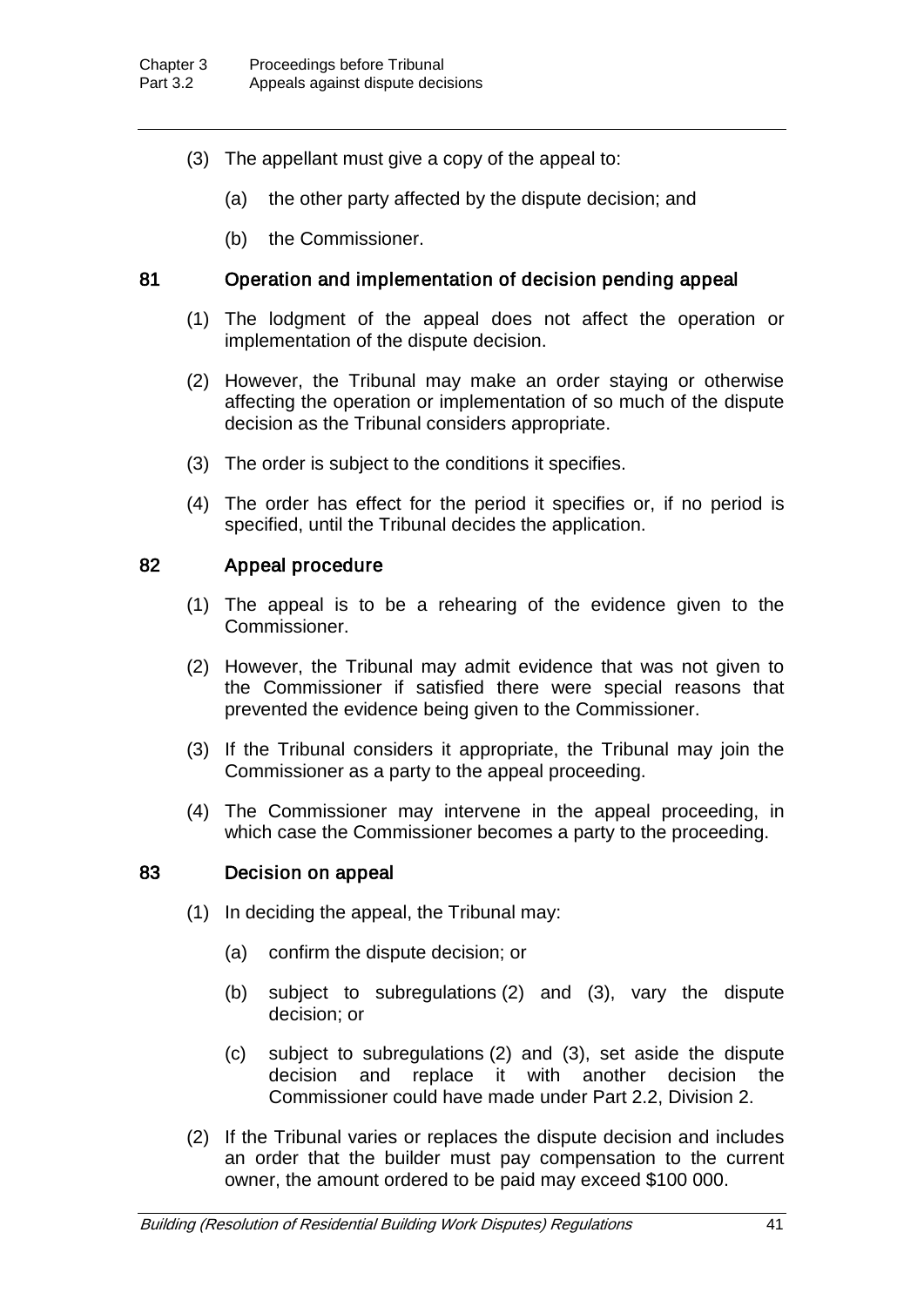- (3) To avoid doubt, if the Tribunal's decision includes an order mentioned in regulation 35(3)(a), the builder must give the notice about compliance to the Commissioner and not to the Tribunal.
- (4) The Tribunal must give the parties to the appeal reasons for its decision.
- (5) The Tribunal must also give a copy of the decision and reasons to the Commissioner if he or she is not a party to the appeal proceeding.

#### 84 Appeal to Supreme Court

A person may appeal to the Supreme Court against a decision of the Tribunal under regulation 83(1) on a question of law only.

## Part 3.3 Referrals to Tribunal by Commissioner

#### 85 Questions of law

- (1) This regulation applies if, under regulation 31(1), the Commissioner refers a question of law in a consumer guarantee dispute application to the Tribunal for its determination.
- (2) After making the determination, the Tribunal may:
	- (a) refer the matter back to the Commissioner to continue dealing with the application; or
	- (b) if the Tribunal considers the complexity of the application warrants it:
		- (i) decide to deal with the application; and
		- (ii) give the Commissioner a notice of the decision.

#### 86 Complex proceedings

- (1) This regulation applies if:
	- (a) under regulation 31(2), the Commissioner refers a consumer guarantee dispute application to the Tribunal; or
	- (b) under regulation 85(2)(b)(i), the Tribunal decides to deal with a consumer guarantee dispute application.
- (2) In dealing with the application, the Tribunal may exercise the powers of the Commissioner under these Regulations.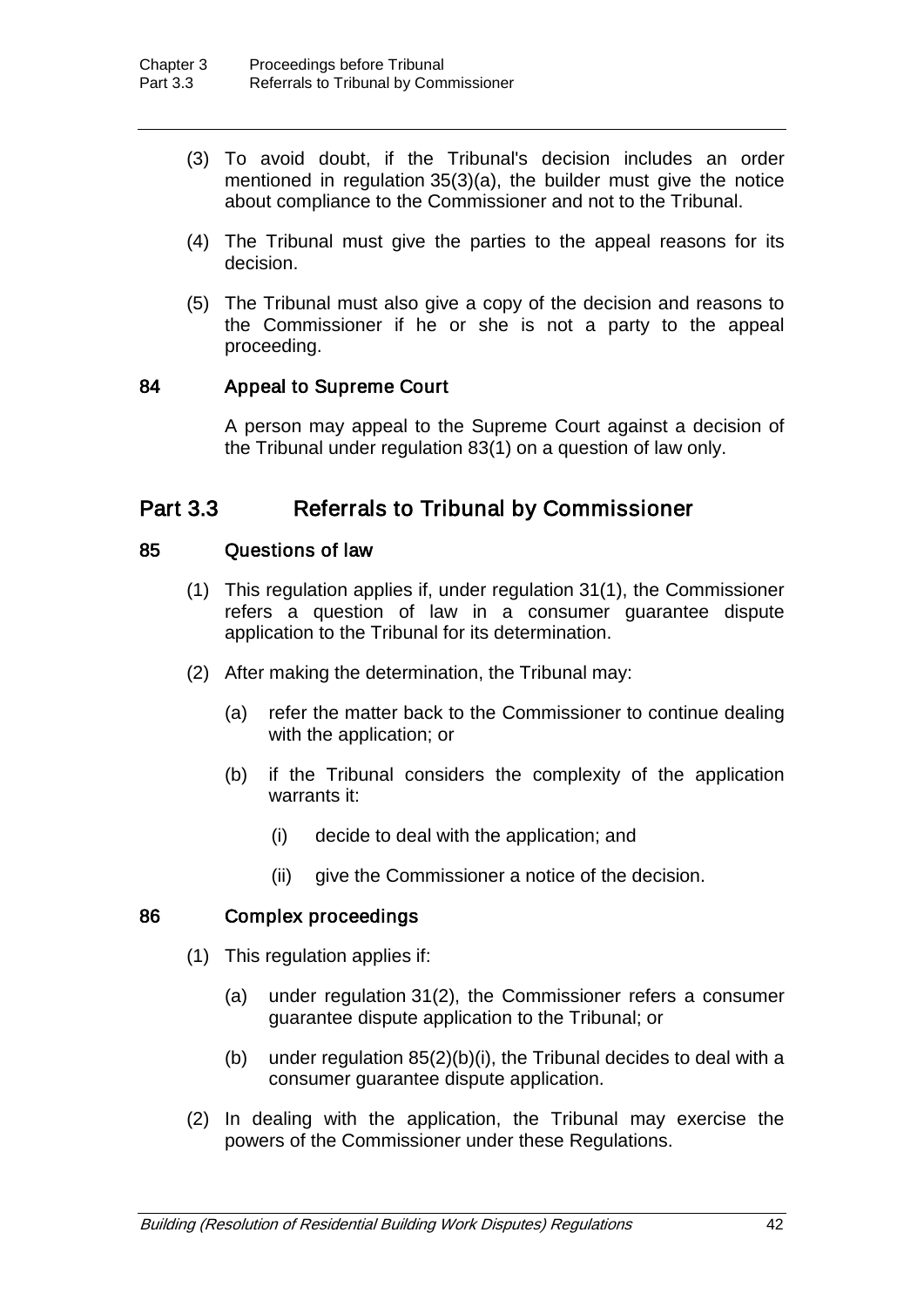- (3) However, if the Tribunal's decision includes an order that the builder must pay compensation to the current owner, the amount ordered to be paid may exceed \$100 000.
- (4) To avoid doubt, if the Tribunal's decision includes an order mentioned in regulation 35(3)(a), the builder must give the notice about compliance to the Commissioner and not to the Tribunal.
- (5) The Tribunal must give the Commissioner a copy of its decision.

#### 87 Appeal to Supreme Court

A person may appeal to the Supreme Court against a decision of the Tribunal under regulation 86 on a question of law only.

## Chapter 4 Enforcement of decisions and consequences of contraventions

## Part 4.1 Enforcement of decisions

#### 88 Enforcement of order to pay money

- (1) If a decision maker orders a party to a proceeding to pay an amount of money to the other party, the amount is recoverable as a debt due to that other party.
- (2) The party to whom the amount is payable may apply to a court of competent jurisdiction for the registration and enforcement of the decision maker's order.
- (3) If the decision maker in a proceeding orders a builder to take an action other than to pay an amount of money to the current owner, and the builder contravenes the order:
	- (a) the current owner may apply to the decision maker to revoke the order and replace it with an order for the payment of money to the owner; and
	- (b) the amount ordered to be paid is recoverable as a debt due to the owner; and
	- (c) subregulation (2) applies.

## 89 Application to Local Court for enforcement of other orders

(1) This regulation applies if a decision maker orders a builder to do an act, or abstain from doing an act, other than to pay money.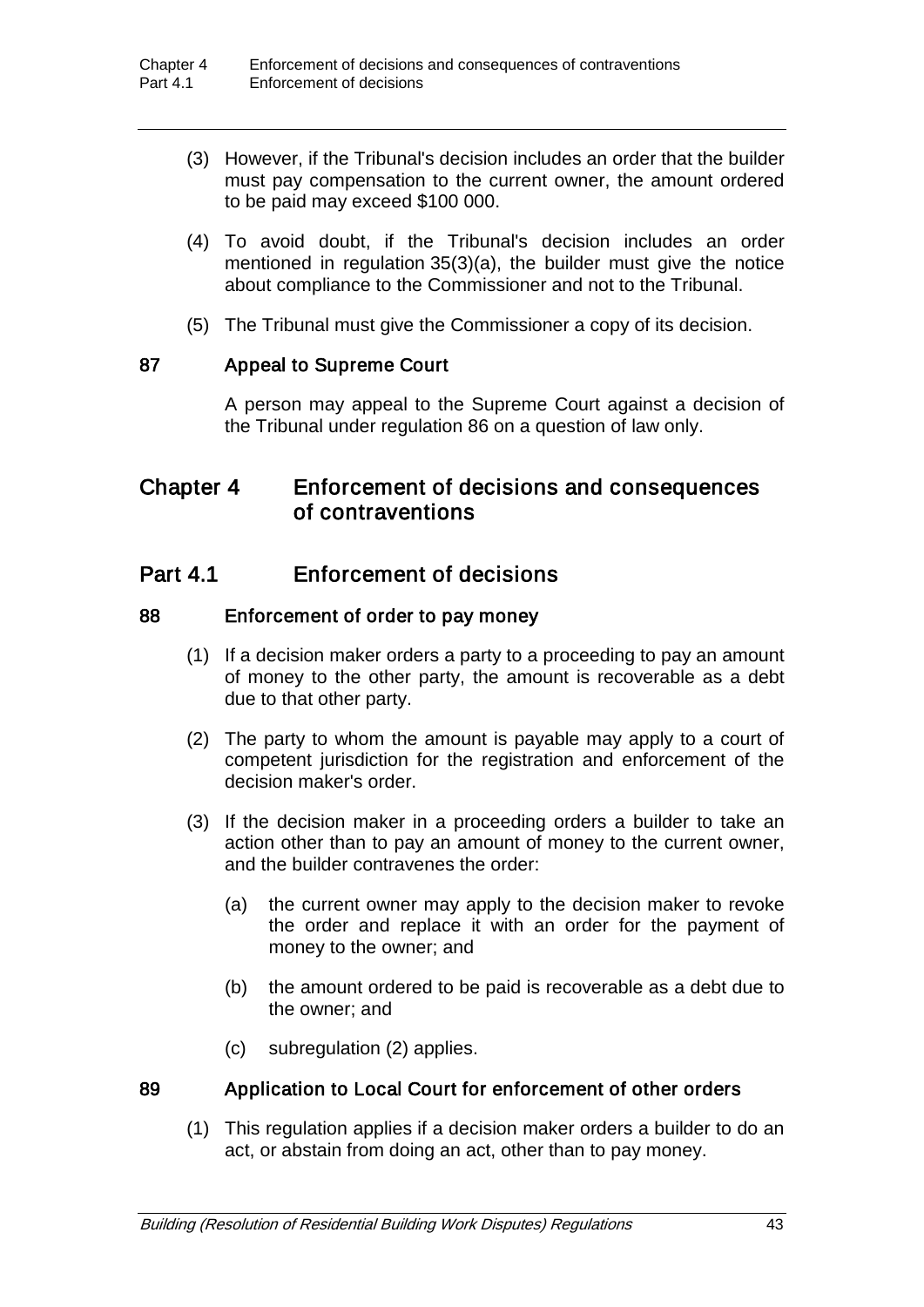(2) For section 23(1) of the *Local Court Act*, the Local Court is given the power mentioned in that provision in relation to the act mentioned in the order.

## Part 4.2 Consequences of contraventions

#### 90 Failure to give notice about compliance

- (1) If a decision maker makes an order mentioned in regulation 35(3)(a) and the builder does not give the Commissioner a notice about compliance as ordered, the Commissioner must give the Practitioners Board and Director a notice of the builder's contravention of the order.
- (2) The Practitioners Board may:
	- (a) place on the public record that the builder has contravened the order; and
	- (b) take appropriate disciplinary action against the builder.

#### 91 Offence to give false or misleading information in notice about compliance

A builder must not give false or misleading information in a notice about compliance mentioned in regulation 35(3)(a).

Maximum penalty: 100 penalty units.

#### 92 Disciplinary action for specified contravention of dispute decision

- (1) This regulation applies in relation to a dispute decision made by the Commissioner under regulation 32(1)(a) or (b) that orders a builder to rectify residential building work.
- (2) For section  $34X(1)(c)$  of the Act, a contravention of the order in the decision is specified to be professional misconduct.
- (3) However, subregulation (2) does not apply until the Commissioner and Practitioners Board are satisfied the builder:
	- (a) has not appealed against the dispute decision; or
	- (b) has appealed to the Tribunal but is still subject to an order to rectify the work; or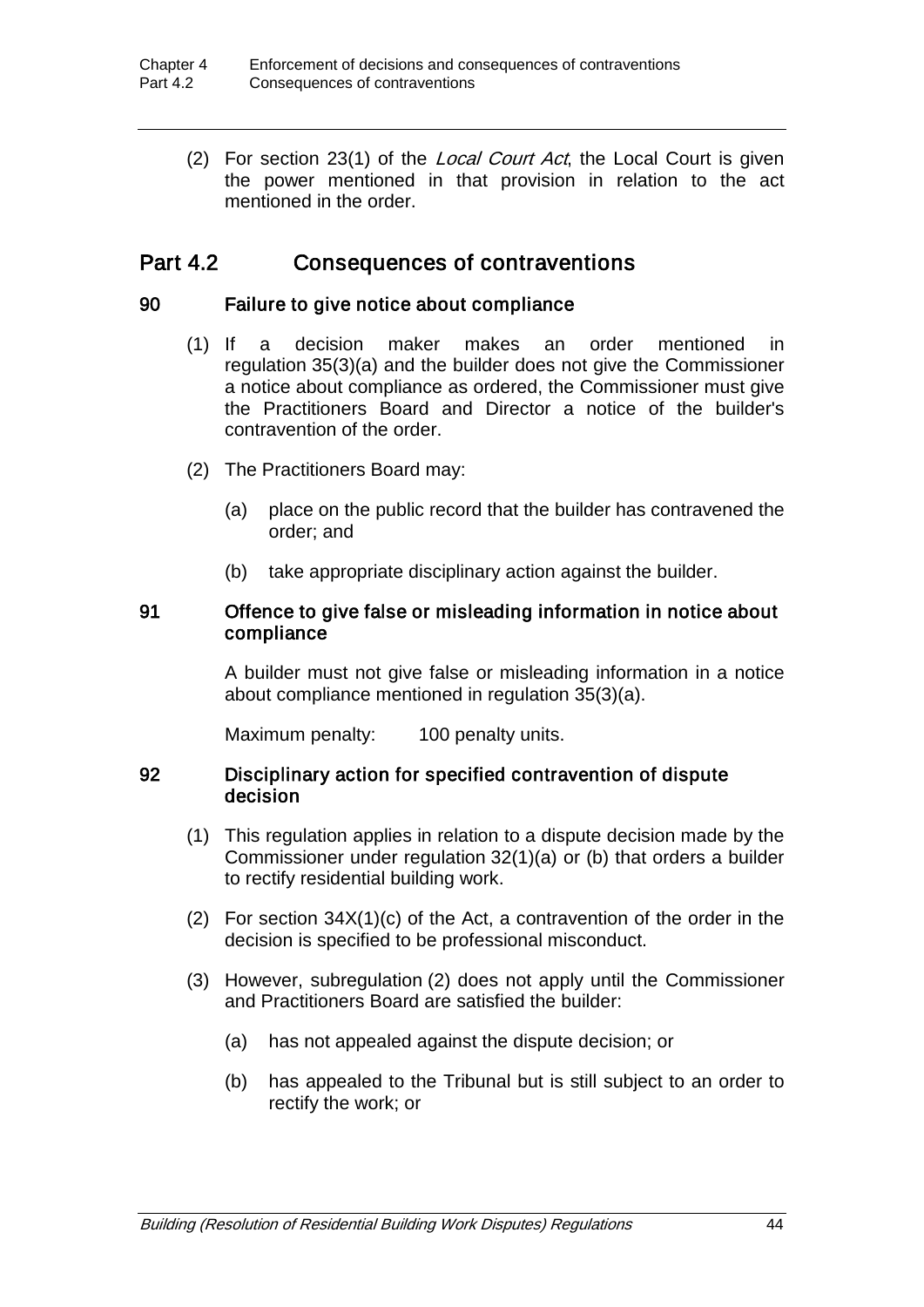(c) has not applied to a court in relation to the same, or substantially the same, matter in dispute (for example, a contractual dispute which is not a consumer guarantee dispute but is about the same residential building work).

## 93 Other disciplinary action for contravention of dispute decision

- (1) This regulation applies in relation to a dispute decision made by the Commissioner under regulation 32(1)(a) or (b) that orders the builder to:
	- (a) complete residential building work; or
	- (b) pay a specified amount of compensation.
- (2) If the builder contravenes the order:
	- (a) the Practitioners Board may take any of the actions mentioned in section 34Y(1)(a) to (d) and (2) of the Act in relation to the builder; and
	- (b) sections 34Y(3) to (5) and 34Z of the Act apply in relation to the actions of the Board.

### 94 Disciplinary action for contravention of Tribunal's decision

- (1) This regulation applies in relation to a decision made by the Tribunal under Chapter 3 that a builder has contravened a consumer guarantee and is ordered to do any of the following:
	- (a) complete residential building work;
	- (b) rectify residential building work;
	- (c) pay a specified amount of compensation.
- (2) If the builder contravenes the order:
	- (a) the Practitioners Board may take any of the actions mentioned in section 34Y(1)(a) to (d) and (2) of the Act in relation to the builder; and
	- (b) sections 34Y(3) to (5) and 34Z of the Act apply in relation to the actions of the Board.

#### 95 Offence to contravene order of decision maker

(1) A builder who contravenes an order of a decision maker given under these Regulations commits an offence.

Maximum penalty: 100 penalty units.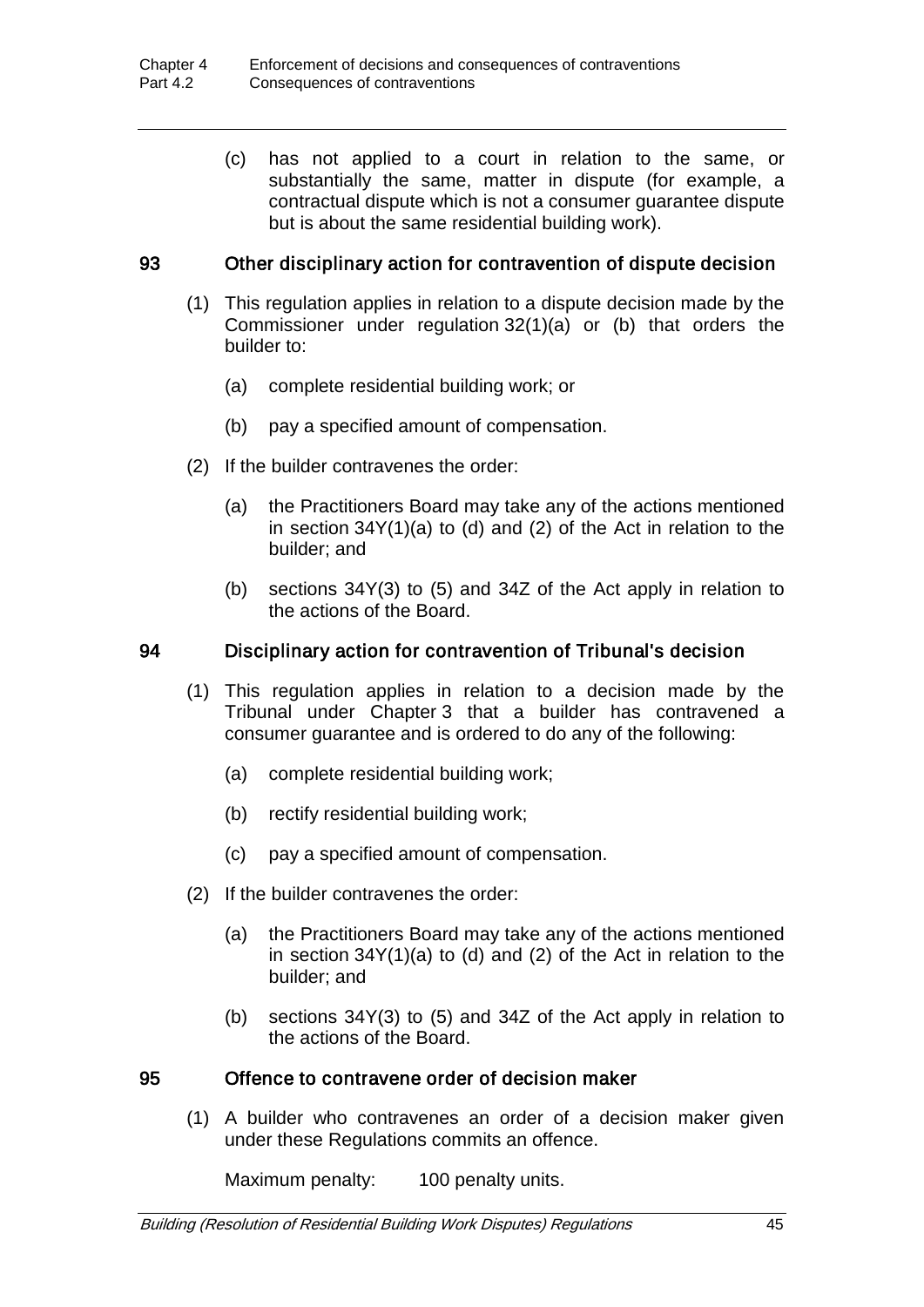(2) It is a defence to a prosecution for an offence against subregulation (1) if the defendant establishes a reasonable excuse.

## Chapter 5 Miscellaneous matters

#### 96 Protection from liability

- (1) A person is not civilly or criminally liable for an act done or omitted to be done by the person in good faith in the exercise of a power or performance of a function as any of the following:
	- (a) the Commissioner;
	- (b) a delegate of the Commissioner;
	- (c) a qualified person;
	- (d) a convenor.
- (2) Subregulation (1) does not affect any liability the Territory would, apart from that subregulation, have for the act or omission.
- (3) In this regulation:

**exercise**, of a power, includes the purported exercise of the power.

**performance**, of a function, includes the purported performance of the function.

#### 97 Records of applications

- (1) The Commissioner must keep records of applications accepted by the Commissioner.
- (2) Without limiting subregulation (1), the records must include:
	- (a) the number and nature of applications accepted; and
	- (b) the number and nature of applications that are resolved by the negotiated agreement process.
- (3) The Commissioner must give the information mentioned in subregulation (2) to the Chief Executive Officer no later than 3 months after the end of each financial year.
- (4) However, the information about the nature of the applications given to the Chief Executive Officer is to be a general description only and the confidentiality of the parties to the applications must be preserved.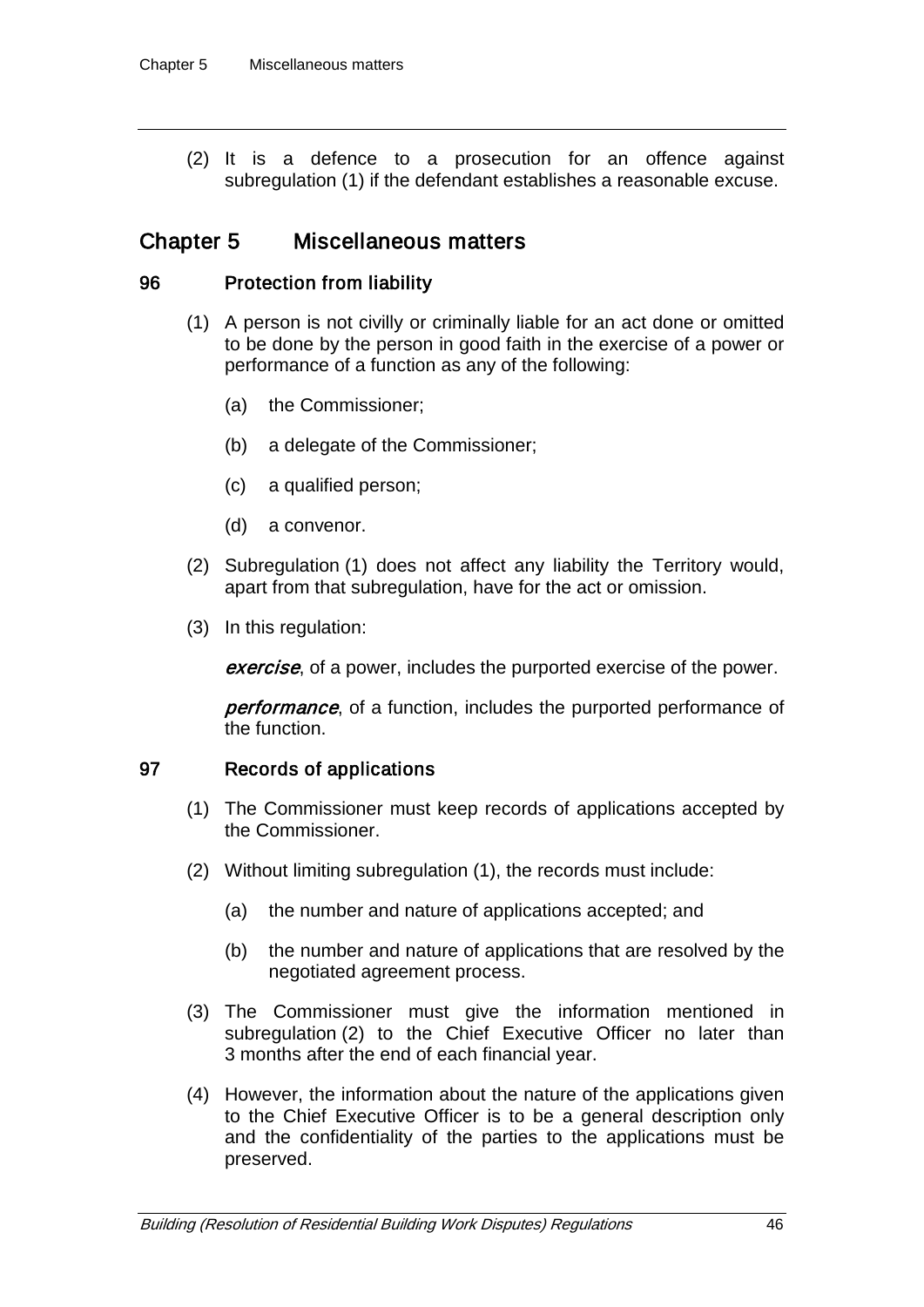#### 98 Commissioner to give notice of contraventions by builder

If, during a proceeding, the Commissioner becomes aware that a builder has contravened the Act, a regulation made under the Act or any standards or guidelines relevant to residential building work carried out by the builder, the Commissioner must give notice of the contravention to the Practitioners Board and Director.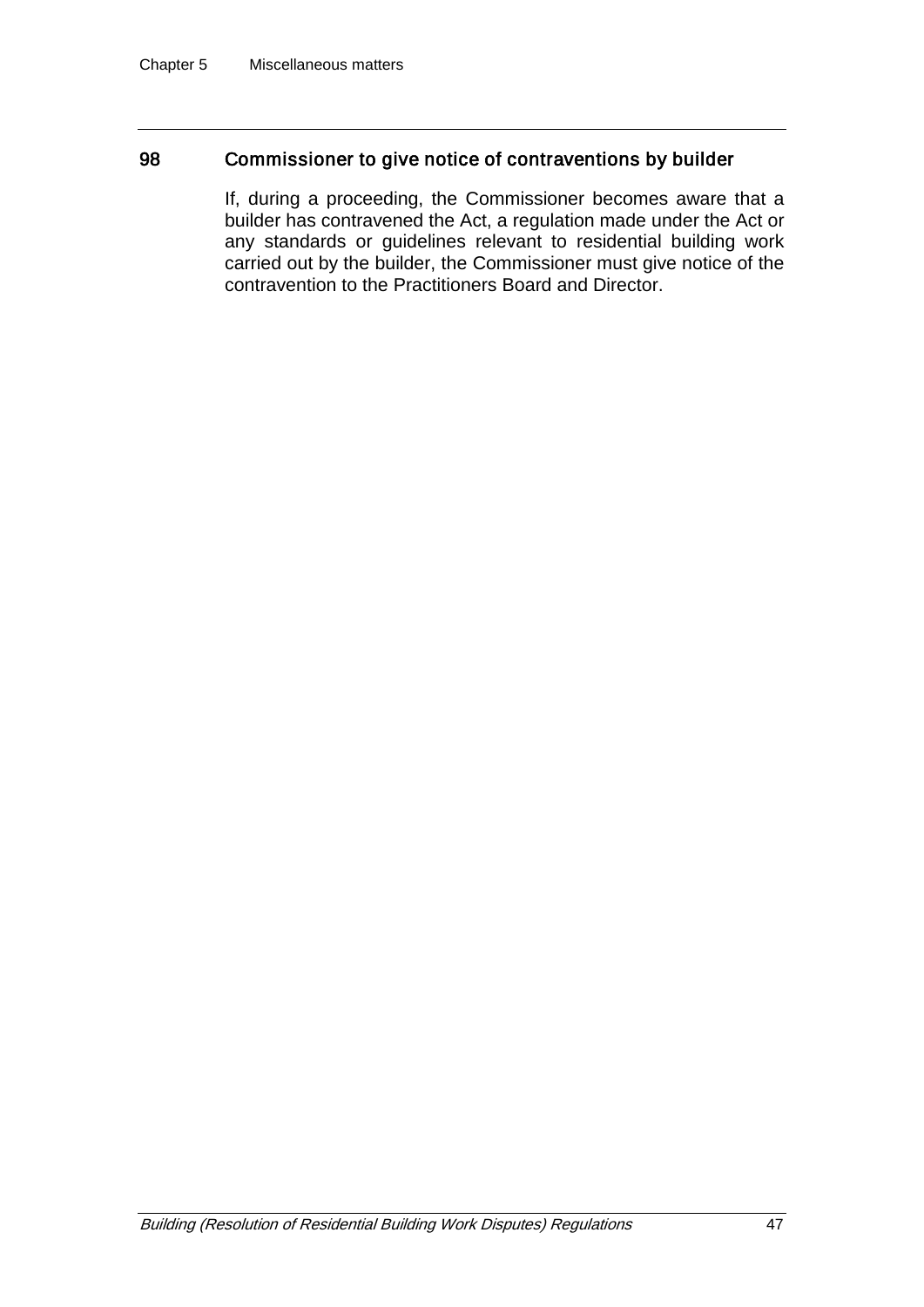# Schedule 1 Prescribed fees for applications

regulation 66(3)

| Matter for which fee prescribed                                                                                                   | Fee (revenue units) |
|-----------------------------------------------------------------------------------------------------------------------------------|---------------------|
| Making technical inspection application under<br>regulation 15 or during proceeding for consumer<br>guarantee dispute application | 200                 |
| Making consumer guarantee dispute application<br>under regulation 19                                                              | 100                 |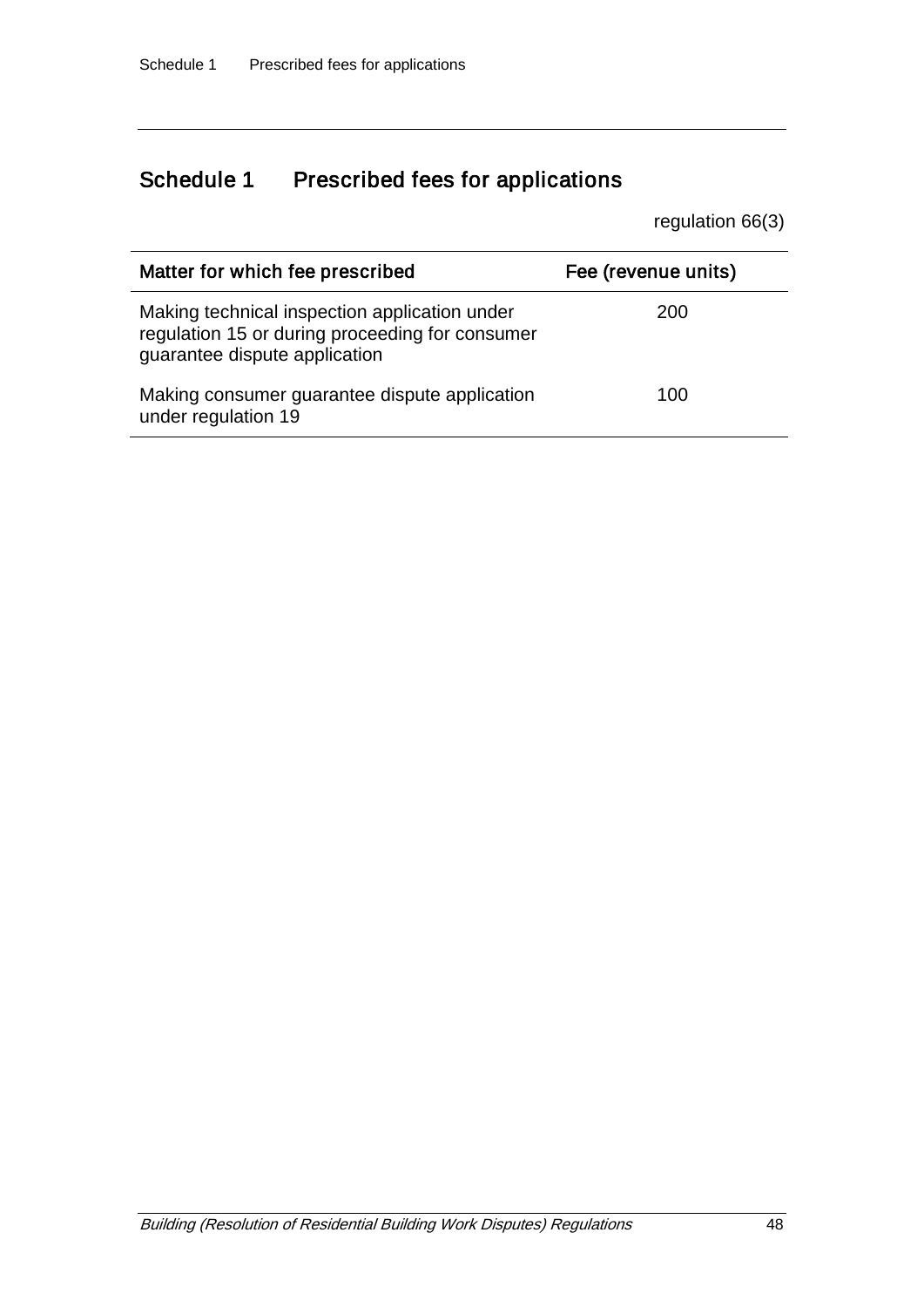# Schedule 2 Reviewable decisions and affected persons

regulation 74

| Reviewable decision                                                                                                     | Affected person                        |
|-------------------------------------------------------------------------------------------------------------------------|----------------------------------------|
| Decision under regulation 13(1) to reject                                                                               | The person who made the                |
| mediation or conciliation application                                                                                   | application                            |
| Decision under regulation 17(1) to reject                                                                               | The person who made the                |
| technical inspection application                                                                                        | application                            |
| Decision under regulation 21(1) to reject                                                                               | The person who made the                |
| consumer guarantee dispute application                                                                                  | application                            |
| Decision under regulation 29(3) to dismiss<br>consumer guarantee dispute application<br>because of absence of applicant | The person who made the<br>application |